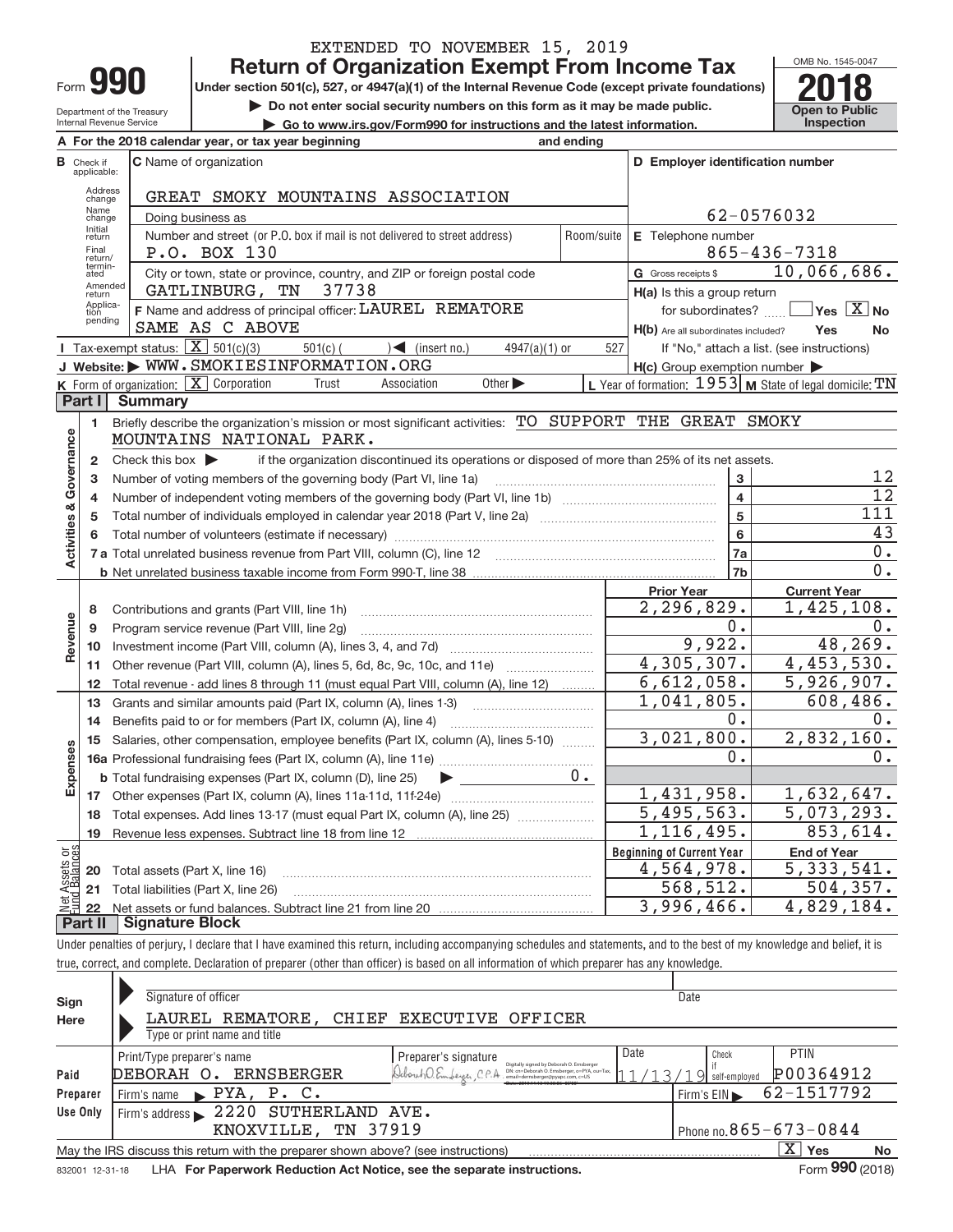|              | GREAT SMOKY MOUNTAINS ASSOCIATION<br>Form 990 (2018)<br><b>Statement of Program Service Accomplishments</b><br>Part III                                                                 | 62-0576032 | Page 2                                                 |
|--------------|-----------------------------------------------------------------------------------------------------------------------------------------------------------------------------------------|------------|--------------------------------------------------------|
|              |                                                                                                                                                                                         |            | $\boxed{\text{X}}$                                     |
| 1            | Briefly describe the organization's mission:                                                                                                                                            |            |                                                        |
|              | THE GREAT SMOKY MOUNTAINS ASSOCIATION SUPPORTS THE PERPETUAL                                                                                                                            |            |                                                        |
|              | PRESERVATION OF THE GREAT SMOKY MOUNTAINS NATIONAL PARK AND THE                                                                                                                         |            |                                                        |
|              | NATIONAL PARK SYSTEM BY PROMOTING GREATER PUBLIC UNDERSTANDING AND                                                                                                                      |            |                                                        |
|              | APPRECIATION THROUGH EDUCATION, INTERPRETATION, AND RESEARCH.                                                                                                                           |            |                                                        |
| $\mathbf{2}$ | Did the organization undertake any significant program services during the year which were not listed on the                                                                            |            |                                                        |
|              | prior Form 990 or 990-EZ?                                                                                                                                                               |            | $\overline{\mathsf{Yes} \mathrel{\;\; X} \mathsf{No}}$ |
|              | If "Yes," describe these new services on Schedule O.                                                                                                                                    |            |                                                        |
| 3            | Did the organization cease conducting, or make significant changes in how it conducts, any program services?                                                                            |            | $\overline{\mathsf{Yes} \mathbb{X}}$ No                |
| 4            | If "Yes," describe these changes on Schedule O.<br>Describe the organization's program service accomplishments for each of its three largest program services, as measured by expenses. |            |                                                        |
|              | Section 501(c)(3) and 501(c)(4) organizations are required to report the amount of grants and allocations to others, the total expenses, and                                            |            |                                                        |
|              | revenue, if any, for each program service reported.                                                                                                                                     |            |                                                        |
| 4a           | 557, 672. $ $ (Revenue \$<br>3,528,311.<br>(Expenses \$<br>including grants of \$<br>(Code:                                                                                             | 4,453,530. |                                                        |
|              | THE PURPOSE OF THE GREAT SMOKY MOUNTAINS ASSOCIATION<br>SINCE INCEPTION,                                                                                                                |            |                                                        |
|              | "GSMA") IS TO SUPPORT THE PRESERVATION OF THE GREAT SMOKY MOUNTAINS                                                                                                                     |            |                                                        |
|              | NATIONAL PARK. THROUGH SALES, LABOR, DONATIONS, AND VOLUNTEER EFFORTS,                                                                                                                  |            |                                                        |
|              | GSMA PROVIDES THE NATIONAL PARK SERVICE WITH ADDITIONAL TOOLS FOR                                                                                                                       |            |                                                        |
|              | FULFILLING ITS MISSION.                                                                                                                                                                 |            |                                                        |
|              | GSMA IS A NONPROFIT ORGANIZATION AUTHORIZED BY CONGRESS TO SUPPORT THE                                                                                                                  |            |                                                        |
|              | PARK'S EDUCATIONAL, SCIENTIFIC, AND HISTORICAL PROGRAMS. OUR MISSION IS                                                                                                                 |            |                                                        |
|              | TO ENHANCE PUBLIC ENJOYMENT AND UNDERSTANDING OF THE GREAT SMOKY                                                                                                                        |            |                                                        |
|              | MOUNTAINS NATIONAL PARK.                                                                                                                                                                |            |                                                        |
|              |                                                                                                                                                                                         |            |                                                        |
|              | TO ACCOMPLISH THIS GOAL GSMA PARTICIPATES IN A VARIETY OF ANNUAL                                                                                                                        |            |                                                        |
| 4b           | 50,814. ) (Revenue \$<br>(Expenses \$<br>(Code:<br>including grants of \$                                                                                                               |            |                                                        |
|              | GSMA DONATED \$50,814 TO GREAT SMOKY MOUNTAINS NATIONAL PARK TO FUND                                                                                                                    |            |                                                        |
|              | CRITICAL VISITOR SERVICES DURING THE 35-DAY PARTIAL SHUTDOWN OF THE<br>FEDERAL GOVERNMENT THAT BEGAN DECEMBER 22, 2018 DUE TO A LAPSE IN                                                |            |                                                        |
|              | APPROPRIATED FUNDS. GSMA'S ASSISTANCE ENSURED THAT MANY THOUSANDS OF                                                                                                                    |            |                                                        |
|              | HOLIDAY VISITORS HAD A SAFE, WELL-INFORMED PARK EXPERIENCE DESPITE THE                                                                                                                  |            |                                                        |
|              | SHUTDOWN.                                                                                                                                                                               |            |                                                        |
|              |                                                                                                                                                                                         |            |                                                        |
|              |                                                                                                                                                                                         |            |                                                        |
|              |                                                                                                                                                                                         |            |                                                        |
|              |                                                                                                                                                                                         |            |                                                        |
|              |                                                                                                                                                                                         |            |                                                        |
| 4c           | $\left(\text{Code:} \right)$ $\left(\text{Expenses $}\right)$<br>including grants of \$<br>) (Revenue \$                                                                                |            |                                                        |
|              |                                                                                                                                                                                         |            |                                                        |
|              |                                                                                                                                                                                         |            |                                                        |
|              |                                                                                                                                                                                         |            |                                                        |
|              |                                                                                                                                                                                         |            |                                                        |
|              |                                                                                                                                                                                         |            |                                                        |
|              |                                                                                                                                                                                         |            |                                                        |
|              |                                                                                                                                                                                         |            |                                                        |
|              |                                                                                                                                                                                         |            |                                                        |
|              |                                                                                                                                                                                         |            |                                                        |
|              |                                                                                                                                                                                         |            |                                                        |
|              |                                                                                                                                                                                         |            |                                                        |
| 4d           | Other program services (Describe in Schedule O.)<br>(Expenses \$<br>(Revenue \$<br>including grants of \$                                                                               |            |                                                        |
| 4e           | 3,528,311.<br>Total program service expenses                                                                                                                                            |            |                                                        |
|              |                                                                                                                                                                                         |            | Form 990 (2018)                                        |
|              | SCHEDULE O FOR CONTINUATION (S)<br>SEE<br>832002 12-31-18                                                                                                                               |            |                                                        |
|              | 2                                                                                                                                                                                       |            |                                                        |
|              | 10111111 781621 3115<br>2018.05000 GREAT SMOKY MOUNTAINS ASS 3115                                                                                                                       |            |                                                        |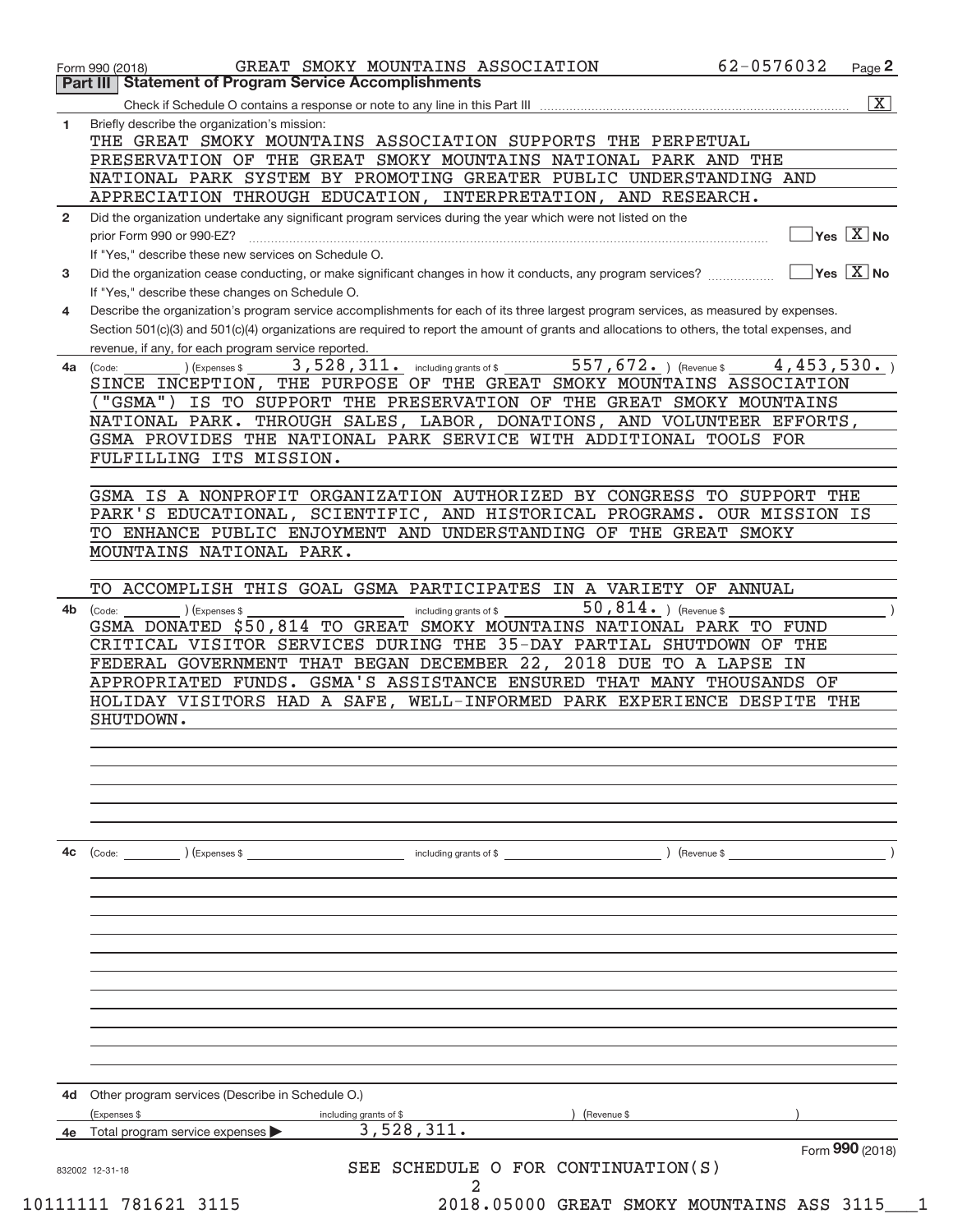| Form 990 (2018) |  |  |
|-----------------|--|--|
|                 |  |  |

**Part IV Checklist of Required Schedules**

|     |                                                                                                                                                                                                                                           |                         | Yes | No                      |
|-----|-------------------------------------------------------------------------------------------------------------------------------------------------------------------------------------------------------------------------------------------|-------------------------|-----|-------------------------|
| 1   | Is the organization described in section $501(c)(3)$ or $4947(a)(1)$ (other than a private foundation)?                                                                                                                                   |                         |     |                         |
|     |                                                                                                                                                                                                                                           | 1                       | Χ   |                         |
| 2   |                                                                                                                                                                                                                                           | $\overline{\mathbf{2}}$ |     | X                       |
| 3   | Did the organization engage in direct or indirect political campaign activities on behalf of or in opposition to candidates for                                                                                                           |                         |     |                         |
|     |                                                                                                                                                                                                                                           | 3                       |     | X.                      |
| 4   | Section 501(c)(3) organizations. Did the organization engage in lobbying activities, or have a section 501(h) election in effect                                                                                                          |                         |     |                         |
|     |                                                                                                                                                                                                                                           | 4                       | X   |                         |
| 5   | Is the organization a section 501(c)(4), 501(c)(5), or 501(c)(6) organization that receives membership dues, assessments, or                                                                                                              |                         |     |                         |
|     |                                                                                                                                                                                                                                           | 5                       |     | X.                      |
| 6   | Did the organization maintain any donor advised funds or any similar funds or accounts for which donors have the right to                                                                                                                 |                         |     | X.                      |
| 7   | provide advice on the distribution or investment of amounts in such funds or accounts? If "Yes," complete Schedule D, Part I<br>Did the organization receive or hold a conservation easement, including easements to preserve open space, | 6                       |     |                         |
|     |                                                                                                                                                                                                                                           | $\overline{7}$          |     | X.                      |
| 8   | Did the organization maintain collections of works of art, historical treasures, or other similar assets? If "Yes," complete                                                                                                              |                         |     |                         |
|     |                                                                                                                                                                                                                                           | 8                       |     | X.                      |
| 9   | Did the organization report an amount in Part X, line 21, for escrow or custodial account liability, serve as a custodian for                                                                                                             |                         |     |                         |
|     | amounts not listed in Part X; or provide credit counseling, debt management, credit repair, or debt negotiation services?                                                                                                                 |                         |     |                         |
|     | If "Yes," complete Schedule D, Part IV                                                                                                                                                                                                    | 9                       |     | X.                      |
| 10  | Did the organization, directly or through a related organization, hold assets in temporarily restricted endowments, permanent                                                                                                             |                         |     |                         |
|     |                                                                                                                                                                                                                                           | 10                      |     | X.                      |
| 11  | If the organization's answer to any of the following questions is "Yes," then complete Schedule D, Parts VI, VIII, VIII, IX, or X                                                                                                         |                         |     |                         |
|     | as applicable.                                                                                                                                                                                                                            |                         |     |                         |
|     | a Did the organization report an amount for land, buildings, and equipment in Part X, line 10? If "Yes," complete Schedule D,                                                                                                             |                         |     |                         |
|     |                                                                                                                                                                                                                                           | 11a                     | Χ   |                         |
|     | <b>b</b> Did the organization report an amount for investments - other securities in Part X, line 12 that is 5% or more of its total                                                                                                      |                         |     |                         |
|     |                                                                                                                                                                                                                                           | 11b                     |     | X.                      |
| c   | Did the organization report an amount for investments - program related in Part X, line 13 that is 5% or more of its total                                                                                                                |                         |     |                         |
|     |                                                                                                                                                                                                                                           | 11c                     |     | X.                      |
|     | d Did the organization report an amount for other assets in Part X, line 15 that is 5% or more of its total assets reported in                                                                                                            |                         |     | X.                      |
|     | e Did the organization report an amount for other liabilities in Part X, line 25? If "Yes," complete Schedule D, Part X                                                                                                                   | 11d<br>11e              |     | $\overline{\mathbf{X}}$ |
| f   | Did the organization's separate or consolidated financial statements for the tax year include a footnote that addresses                                                                                                                   |                         |     |                         |
|     | the organization's liability for uncertain tax positions under FIN 48 (ASC 740)? If "Yes," complete Schedule D, Part X                                                                                                                    | 11f                     | х   |                         |
|     | 12a Did the organization obtain separate, independent audited financial statements for the tax year? If "Yes," complete                                                                                                                   |                         |     |                         |
|     | Schedule D, Parts XI and XII                                                                                                                                                                                                              | 12a                     | X   |                         |
|     | <b>b</b> Was the organization included in consolidated, independent audited financial statements for the tax year?                                                                                                                        |                         |     |                         |
|     | If "Yes," and if the organization answered "No" to line 12a, then completing Schedule D, Parts XI and XII is optional                                                                                                                     | 12b                     |     | A                       |
| 13  |                                                                                                                                                                                                                                           | 13                      |     | X                       |
| 14a | Did the organization maintain an office, employees, or agents outside of the United States?                                                                                                                                               | 14a                     |     | X                       |
| b   | Did the organization have aggregate revenues or expenses of more than \$10,000 from grantmaking, fundraising, business,                                                                                                                   |                         |     |                         |
|     | investment, and program service activities outside the United States, or aggregate foreign investments valued at \$100,000                                                                                                                |                         |     |                         |
|     |                                                                                                                                                                                                                                           | 14b                     |     | X.                      |
| 15  | Did the organization report on Part IX, column (A), line 3, more than \$5,000 of grants or other assistance to or for any                                                                                                                 |                         |     |                         |
|     |                                                                                                                                                                                                                                           | 15                      |     | X                       |
| 16  | Did the organization report on Part IX, column (A), line 3, more than \$5,000 of aggregate grants or other assistance to                                                                                                                  |                         |     | X                       |
| 17  | Did the organization report a total of more than \$15,000 of expenses for professional fundraising services on Part IX,                                                                                                                   | 16                      |     |                         |
|     |                                                                                                                                                                                                                                           | 17                      |     | x                       |
| 18  | Did the organization report more than \$15,000 total of fundraising event gross income and contributions on Part VIII, lines                                                                                                              |                         |     |                         |
|     |                                                                                                                                                                                                                                           | 18                      |     | x                       |
| 19  | Did the organization report more than \$15,000 of gross income from gaming activities on Part VIII, line 9a? If "Yes."                                                                                                                    |                         |     |                         |
|     |                                                                                                                                                                                                                                           | 19                      |     | X                       |
| 20a |                                                                                                                                                                                                                                           | 20a                     |     | X                       |
| b   | If "Yes" to line 20a, did the organization attach a copy of its audited financial statements to this return?                                                                                                                              | 20 <sub>b</sub>         |     |                         |
| 21  | Did the organization report more than \$5,000 of grants or other assistance to any domestic organization or                                                                                                                               |                         |     |                         |
|     |                                                                                                                                                                                                                                           | 21                      | Х   |                         |
|     | 832003 12-31-18                                                                                                                                                                                                                           |                         |     | Form 990 (2018)         |

832003 12‐31‐18

10111111 781621 3115 2018.05000 GREAT SMOKY MOUNTAINS ASS 3115\_\_\_1

3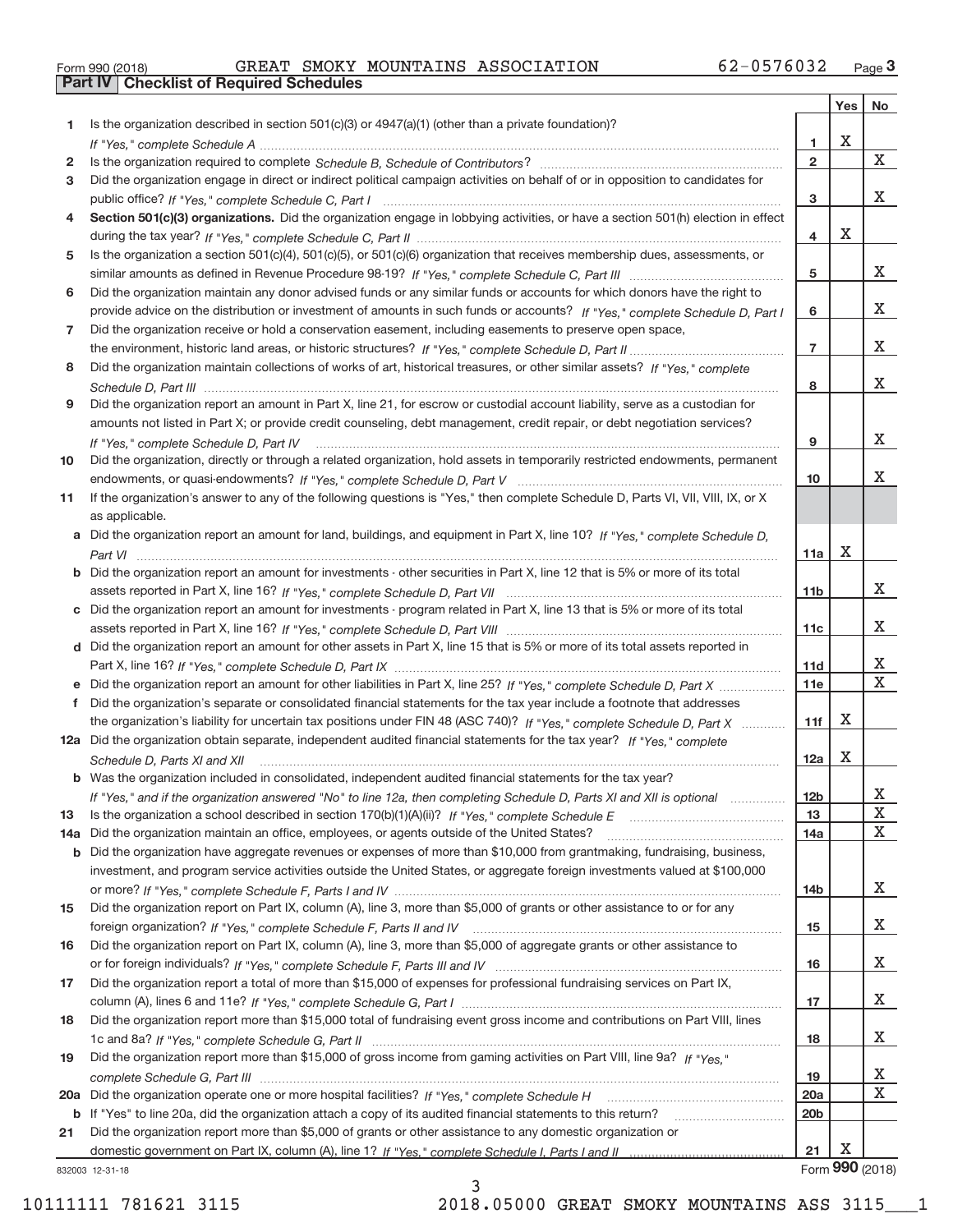|  | Form 990 (2018) |
|--|-----------------|
|  |                 |

**Part IV Checklist of Required Schedules**

*(continued)*

|    |                                                                                                                                   |                 | Yes   No             |                         |
|----|-----------------------------------------------------------------------------------------------------------------------------------|-----------------|----------------------|-------------------------|
| 22 | Did the organization report more than \$5,000 of grants or other assistance to or for domestic individuals on                     |                 |                      |                         |
|    |                                                                                                                                   | 22              |                      | X                       |
| 23 | Did the organization answer "Yes" to Part VII, Section A, line 3, 4, or 5 about compensation of the organization's current        |                 |                      |                         |
|    | and former officers, directors, trustees, key employees, and highest compensated employees? If "Yes," complete                    |                 |                      |                         |
|    |                                                                                                                                   | 23              |                      | x                       |
|    | 24a Did the organization have a tax-exempt bond issue with an outstanding principal amount of more than \$100,000 as of the       |                 |                      |                         |
|    | last day of the year, that was issued after December 31, 2002? If "Yes," answer lines 24b through 24d and complete                |                 |                      |                         |
|    |                                                                                                                                   | 24a             |                      | Χ                       |
|    |                                                                                                                                   | 24b             |                      |                         |
|    | c Did the organization maintain an escrow account other than a refunding escrow at any time during the year to defease            |                 |                      |                         |
|    |                                                                                                                                   | 24 <sub>c</sub> |                      |                         |
|    |                                                                                                                                   | 24d             |                      |                         |
|    | 25a Section 501(c)(3), 501(c)(4), and 501(c)(29) organizations. Did the organization engage in an excess benefit                  |                 |                      |                         |
|    |                                                                                                                                   | 25a             |                      | X                       |
|    | b Is the organization aware that it engaged in an excess benefit transaction with a disqualified person in a prior year, and      |                 |                      |                         |
|    | that the transaction has not been reported on any of the organization's prior Forms 990 or 990-EZ? If "Yes," complete             |                 |                      |                         |
|    |                                                                                                                                   | 25 <sub>b</sub> |                      | Χ                       |
| 26 | Did the organization report any amount on Part X, line 5, 6, or 22 for receivables from or payables to any current or             |                 |                      |                         |
|    | former officers, directors, trustees, key employees, highest compensated employees, or disqualified persons? If "Yes."            |                 |                      |                         |
|    | complete Schedule L, Part II manufactured and complete Schedule L, Part II manufactured and complete Schedule L, Part II          | 26              |                      | X                       |
| 27 | Did the organization provide a grant or other assistance to an officer, director, trustee, key employee, substantial              |                 |                      |                         |
|    | contributor or employee thereof, a grant selection committee member, or to a 35% controlled entity or family member               |                 |                      |                         |
|    |                                                                                                                                   | 27              |                      | х                       |
| 28 | Was the organization a party to a business transaction with one of the following parties (see Schedule L, Part IV                 |                 |                      |                         |
|    |                                                                                                                                   |                 |                      |                         |
|    | instructions for applicable filing thresholds, conditions, and exceptions):                                                       |                 |                      | Х                       |
|    |                                                                                                                                   | 28a             |                      | $\overline{\text{x}}$   |
|    | b A family member of a current or former officer, director, trustee, or key employee? If "Yes," complete Schedule L, Part IV      | 28 <sub>b</sub> |                      |                         |
|    | c An entity of which a current or former officer, director, trustee, or key employee (or a family member thereof) was an officer, |                 |                      |                         |
|    |                                                                                                                                   | 28c             |                      | X                       |
| 29 |                                                                                                                                   | 29              |                      | $\overline{\mathbf{x}}$ |
| 30 | Did the organization receive contributions of art, historical treasures, or other similar assets, or qualified conservation       |                 |                      |                         |
|    |                                                                                                                                   | 30              |                      | х                       |
| 31 | Did the organization liquidate, terminate, or dissolve and cease operations?                                                      |                 |                      |                         |
|    |                                                                                                                                   | 31              |                      | х                       |
| 32 | Did the organization sell, exchange, dispose of, or transfer more than 25% of its net assets? If "Yes," complete                  |                 |                      |                         |
|    |                                                                                                                                   | 32              |                      | X                       |
| 33 | Did the organization own 100% of an entity disregarded as separate from the organization under Regulations                        |                 |                      |                         |
|    |                                                                                                                                   | 33              |                      | X                       |
| 34 | Was the organization related to any tax-exempt or taxable entity? If "Yes," complete Schedule R, Part II, III, or IV, and         |                 |                      |                         |
|    |                                                                                                                                   | 34              |                      | х                       |
|    |                                                                                                                                   | 35a             |                      | $\overline{\mathbf{x}}$ |
|    | b If "Yes" to line 35a, did the organization receive any payment from or engage in any transaction with a controlled entity       |                 |                      |                         |
|    |                                                                                                                                   | 35 <sub>b</sub> |                      |                         |
| 36 | Section 501(c)(3) organizations. Did the organization make any transfers to an exempt non-charitable related organization?        |                 |                      |                         |
|    |                                                                                                                                   | 36              |                      | x                       |
| 37 | Did the organization conduct more than 5% of its activities through an entity that is not a related organization                  |                 |                      |                         |
|    |                                                                                                                                   | 37              |                      | х                       |
| 38 | Did the organization complete Schedule O and provide explanations in Schedule O for Part VI, lines 11b and 19?                    |                 |                      |                         |
|    |                                                                                                                                   |                 | Х                    |                         |
|    | <b>Statements Regarding Other IRS Filings and Tax Compliance</b><br><b>Part V</b>                                                 | 38              |                      |                         |
|    | Check if Schedule O contains a response or note to any line in this Part V                                                        |                 |                      |                         |
|    |                                                                                                                                   |                 |                      |                         |
|    |                                                                                                                                   |                 | Yes                  | No                      |
|    | 34<br>1a                                                                                                                          |                 |                      |                         |
|    |                                                                                                                                   |                 |                      |                         |
|    | 0<br>1 <sub>b</sub>                                                                                                               |                 |                      |                         |
|    | c Did the organization comply with backup withholding rules for reportable payments to vendors and reportable gaming              |                 |                      |                         |
|    | (gambling) winnings to prize winners?                                                                                             | 1c              | Х<br>Form 990 (2018) |                         |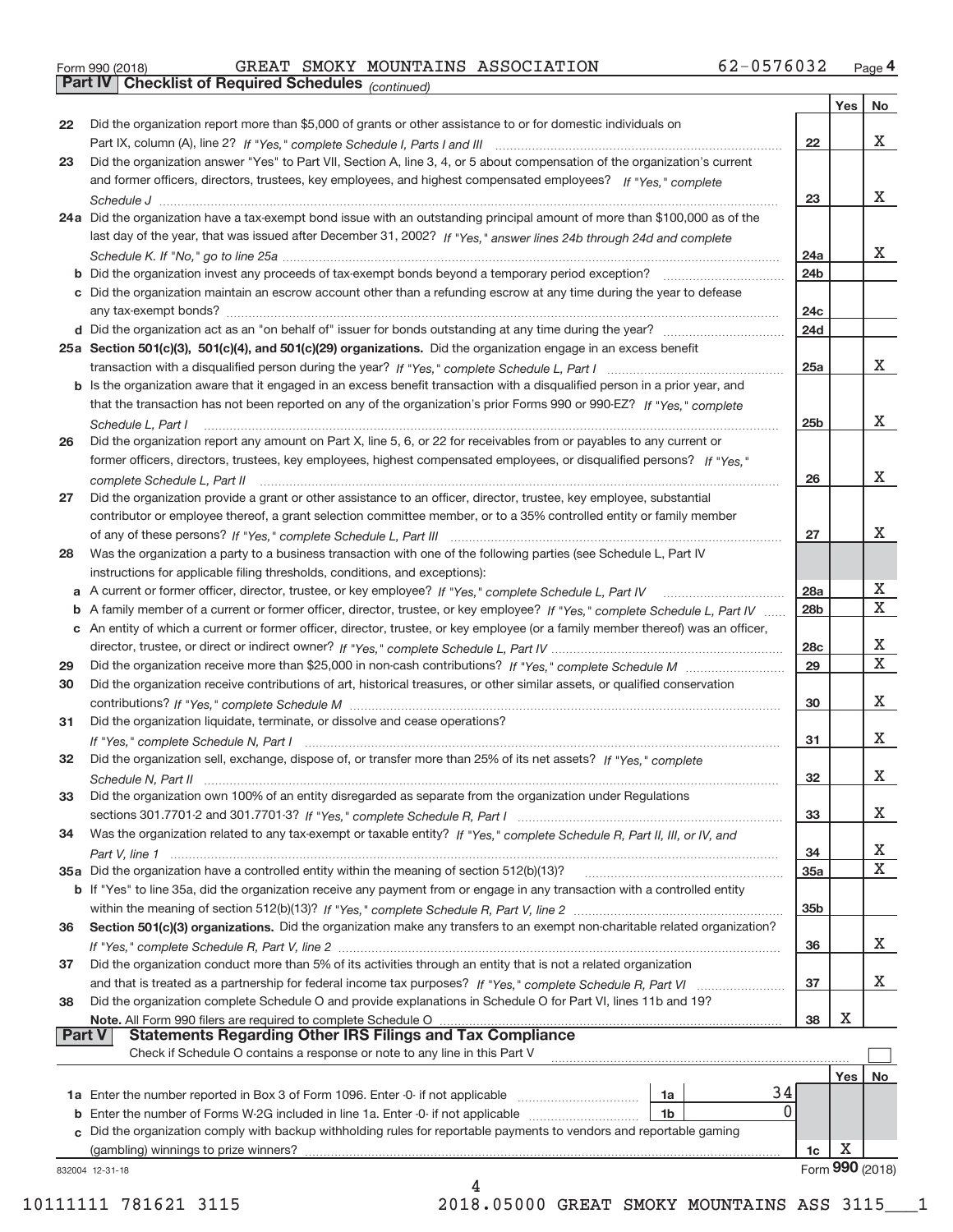| Form 990 (2018) |  |  | GREAT SMOKY MOUNTAINS ASSOCIATION                                                              | 62-0576032 | Page 5 |
|-----------------|--|--|------------------------------------------------------------------------------------------------|------------|--------|
|                 |  |  | <b>Part V</b> Statements Regarding Other IRS Filings and Tax Compliance <sub>(continued)</sub> |            |        |

|     |                                                                                                                                                                                             |     |                 | Yes | No |
|-----|---------------------------------------------------------------------------------------------------------------------------------------------------------------------------------------------|-----|-----------------|-----|----|
|     | 2a Enter the number of employees reported on Form W-3, Transmittal of Wage and Tax Statements,                                                                                              |     |                 |     |    |
|     | 2a<br>filed for the calendar year ending with or within the year covered by this return                                                                                                     | 111 |                 |     |    |
|     |                                                                                                                                                                                             |     | 2 <sub>b</sub>  | х   |    |
|     |                                                                                                                                                                                             |     |                 |     |    |
|     | 3a Did the organization have unrelated business gross income of \$1,000 or more during the year?                                                                                            |     | За              |     | x  |
|     |                                                                                                                                                                                             |     | 3b              |     |    |
|     | 4a At any time during the calendar year, did the organization have an interest in, or a signature or other authority over, a                                                                |     |                 |     |    |
|     |                                                                                                                                                                                             |     | 4a              |     | х  |
|     | <b>b</b> If "Yes," enter the name of the foreign country: $\blacktriangleright$                                                                                                             |     |                 |     |    |
|     | See instructions for filing requirements for FinCEN Form 114, Report of Foreign Bank and Financial Accounts (FBAR).                                                                         |     |                 |     |    |
|     | 5a Was the organization a party to a prohibited tax shelter transaction at any time during the tax year?                                                                                    |     | 5a              |     | х  |
|     |                                                                                                                                                                                             |     | 5 <sub>b</sub>  |     | X  |
|     |                                                                                                                                                                                             |     | 5c              |     |    |
|     | 6a Does the organization have annual gross receipts that are normally greater than \$100,000, and did the organization solicit                                                              |     |                 |     | х  |
|     | any contributions that were not tax deductible as charitable contributions?                                                                                                                 |     | 6a              |     |    |
|     | b If "Yes," did the organization include with every solicitation an express statement that such contributions or gifts                                                                      |     |                 |     |    |
|     | were not tax deductible?<br>Organizations that may receive deductible contributions under section 170(c).                                                                                   |     | 6b              |     |    |
| 7   | Did the organization receive a payment in excess of \$75 made partly as a contribution and partly for goods and services provided to the payor?                                             |     | 7a              |     | x  |
| а   | <b>b</b> If "Yes," did the organization notify the donor of the value of the goods or services provided?                                                                                    |     | 7b              |     |    |
|     | c Did the organization sell, exchange, or otherwise dispose of tangible personal property for which it was required                                                                         |     |                 |     |    |
|     | to file Form 8282?                                                                                                                                                                          |     | 7c              |     | х  |
|     | 7d                                                                                                                                                                                          |     |                 |     |    |
| е   | Did the organization receive any funds, directly or indirectly, to pay premiums on a personal benefit contract?                                                                             |     | 7e              |     | х  |
| Ť.  | Did the organization, during the year, pay premiums, directly or indirectly, on a personal benefit contract?                                                                                |     | 7f              |     | X  |
| g   | If the organization received a contribution of qualified intellectual property, did the organization file Form 8899 as required?                                                            |     | 7g              |     |    |
|     | h If the organization received a contribution of cars, boats, airplanes, or other vehicles, did the organization file a Form 1098-C?                                                        |     | 7h              |     |    |
| 8   | Sponsoring organizations maintaining donor advised funds. Did a donor advised fund maintained by the                                                                                        |     |                 |     |    |
|     | sponsoring organization have excess business holdings at any time during the year?                                                                                                          |     | 8               |     |    |
| 9   | Sponsoring organizations maintaining donor advised funds.                                                                                                                                   |     |                 |     |    |
| а   | Did the sponsoring organization make any taxable distributions under section 4966?                                                                                                          |     | 9а              |     |    |
|     | <b>b</b> Did the sponsoring organization make a distribution to a donor, donor advisor, or related person?                                                                                  |     | 9b              |     |    |
| 10  | Section 501(c)(7) organizations. Enter:                                                                                                                                                     |     |                 |     |    |
| a   | 10a                                                                                                                                                                                         |     |                 |     |    |
|     | 10 <sub>b</sub><br>Gross receipts, included on Form 990, Part VIII, line 12, for public use of club facilities                                                                              |     |                 |     |    |
| 11  | Section 501(c)(12) organizations. Enter:                                                                                                                                                    |     |                 |     |    |
|     | 11a                                                                                                                                                                                         |     |                 |     |    |
|     | <b>b</b> Gross income from other sources (Do not net amounts due or paid to other sources against                                                                                           |     |                 |     |    |
|     | amounts due or received from them.)<br>11 <sub>b</sub>                                                                                                                                      |     |                 |     |    |
|     | 12a Section 4947(a)(1) non-exempt charitable trusts. Is the organization filing Form 990 in lieu of Form 1041?                                                                              |     | 12a             |     |    |
|     | 12 <sub>b</sub><br><b>b</b> If "Yes," enter the amount of tax-exempt interest received or accrued during the year                                                                           |     |                 |     |    |
| 13  | Section 501(c)(29) qualified nonprofit health insurance issuers.                                                                                                                            |     |                 |     |    |
|     | a Is the organization licensed to issue qualified health plans in more than one state?<br>Note. See the instructions for additional information the organization must report on Schedule O. |     | 13a             |     |    |
|     | <b>b</b> Enter the amount of reserves the organization is required to maintain by the states in which the                                                                                   |     |                 |     |    |
|     | 13b                                                                                                                                                                                         |     |                 |     |    |
|     | 13с                                                                                                                                                                                         |     |                 |     |    |
| 14a | Did the organization receive any payments for indoor tanning services during the tax year?                                                                                                  |     | 14a             |     | х  |
|     |                                                                                                                                                                                             |     | 14 <sub>b</sub> |     |    |
| 15  | Is the organization subject to the section 4960 tax on payment(s) of more than \$1,000,000 in remuneration or                                                                               |     |                 |     |    |
|     |                                                                                                                                                                                             |     | 15              |     | x  |
|     | If "Yes," see instructions and file Form 4720, Schedule N.                                                                                                                                  |     |                 |     |    |
| 16  | Is the organization an educational institution subject to the section 4968 excise tax on net investment income?<br>.                                                                        |     | 16              |     | х  |
|     | If "Yes," complete Form 4720, Schedule O.                                                                                                                                                   |     |                 |     |    |

Form (2018) **990**

832005 12‐31‐18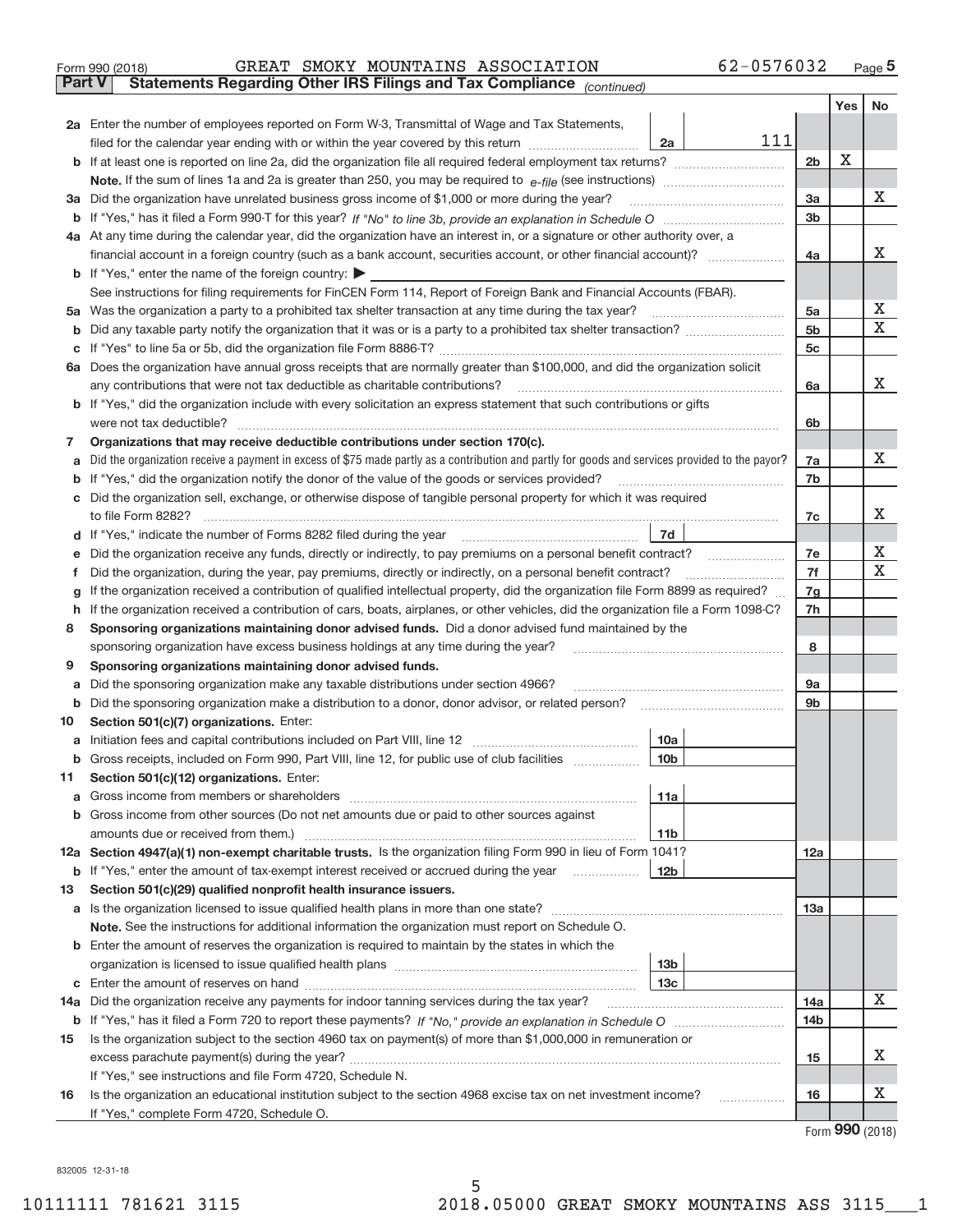|  | Form 990 (2018) |  |
|--|-----------------|--|
|  |                 |  |

#### Form 990 (2018) GREAT SMOKY MOUNTAINS ASSOCIATION 62-0576032 Page GREAT SMOKY MOUNTAINS ASSOCIATION 62-0576032

*For each "Yes" response to lines 2 through 7b below, and for a "No" response to line 8a, 8b, or 10b below, describe the circumstances, processes, or changes in Schedule O. See instructions.* **Part VI Governance, Management, and Disclosure** 

|     |                                                                                                                                                                                                                                |                         | <b>Yes</b>  | No                      |
|-----|--------------------------------------------------------------------------------------------------------------------------------------------------------------------------------------------------------------------------------|-------------------------|-------------|-------------------------|
|     | 12<br>1a<br><b>1a</b> Enter the number of voting members of the governing body at the end of the tax year<br>.                                                                                                                 |                         |             |                         |
|     | If there are material differences in voting rights among members of the governing body, or if the governing                                                                                                                    |                         |             |                         |
|     | body delegated broad authority to an executive committee or similar committee, explain in Schedule O.                                                                                                                          |                         |             |                         |
|     | 12<br><b>b</b> Enter the number of voting members included in line 1a, above, who are independent <i>manumum</i><br>1b                                                                                                         |                         |             |                         |
| 2   | Did any officer, director, trustee, or key employee have a family relationship or a business relationship with any other                                                                                                       |                         |             |                         |
|     | officer, director, trustee, or key employee?                                                                                                                                                                                   | $\overline{2}$          |             | X                       |
| 3   | Did the organization delegate control over management duties customarily performed by or under the direct supervision                                                                                                          |                         |             |                         |
|     |                                                                                                                                                                                                                                | 3                       |             | х                       |
| 4   | Did the organization make any significant changes to its governing documents since the prior Form 990 was filed?                                                                                                               | $\overline{\mathbf{4}}$ |             | $\overline{\text{x}}$   |
| 5   |                                                                                                                                                                                                                                | 5                       |             | $\overline{\textbf{x}}$ |
| 6   | Did the organization have members or stockholders?                                                                                                                                                                             | 6                       | X           |                         |
| 7a  | Did the organization have members, stockholders, or other persons who had the power to elect or appoint one or                                                                                                                 |                         |             |                         |
|     |                                                                                                                                                                                                                                | 7a                      |             | х                       |
|     | <b>b</b> Are any governance decisions of the organization reserved to (or subject to approval by) members, stockholders, or                                                                                                    |                         |             |                         |
|     | persons other than the governing body?                                                                                                                                                                                         | 7b                      |             | x                       |
|     | Did the organization contemporaneously document the meetings held or written actions undertaken during the year by the following:                                                                                              |                         |             |                         |
| 8   |                                                                                                                                                                                                                                |                         | X           |                         |
| a   |                                                                                                                                                                                                                                | 8a                      | $\mathbf X$ |                         |
|     | Each committee with authority to act on behalf of the governing body? [11] manufacture manufacture with authority to act on behalf of the governing body? [11] manufacture with authority of the state with an interval and th | 8b                      |             |                         |
| 9   | Is there any officer, director, trustee, or key employee listed in Part VII, Section A, who cannot be reached at the                                                                                                           | 9                       |             | x                       |
|     |                                                                                                                                                                                                                                |                         |             |                         |
|     | Section B. Policies (This Section B requests information about policies not required by the Internal Revenue Code.)                                                                                                            |                         |             |                         |
|     |                                                                                                                                                                                                                                |                         | Yes         | No<br>$\mathbf X$       |
|     |                                                                                                                                                                                                                                | 10a                     |             |                         |
|     | b If "Yes," did the organization have written policies and procedures governing the activities of such chapters, affiliates,                                                                                                   |                         |             |                         |
|     |                                                                                                                                                                                                                                | 10 <sub>b</sub>         |             |                         |
|     | 11a Has the organization provided a complete copy of this Form 990 to all members of its governing body before filing the form?                                                                                                | 11a                     | X           |                         |
|     | <b>b</b> Describe in Schedule O the process, if any, used by the organization to review this Form 990.                                                                                                                         |                         |             |                         |
| 12a |                                                                                                                                                                                                                                | 12a                     | Х           |                         |
| b   |                                                                                                                                                                                                                                | 12 <sub>b</sub>         | $\mathbf X$ |                         |
|     | c Did the organization regularly and consistently monitor and enforce compliance with the policy? If "Yes." describe                                                                                                           |                         |             |                         |
|     | in Schedule O how this was done encourance and the control of the state of the state of the state of the state o                                                                                                               | 12c                     | X           |                         |
| 13  |                                                                                                                                                                                                                                | 13                      | X           |                         |
| 14  | Did the organization have a written document retention and destruction policy? manufactured and the organization have a written document retention and destruction policy?                                                     | 14                      |             | Χ                       |
| 15  | Did the process for determining compensation of the following persons include a review and approval by independent                                                                                                             |                         |             |                         |
|     | persons, comparability data, and contemporaneous substantiation of the deliberation and decision?                                                                                                                              |                         |             |                         |
|     |                                                                                                                                                                                                                                | 15a                     | х           |                         |
|     | <b>b</b> Other officers or key employees of the organization                                                                                                                                                                   | 15 <sub>b</sub>         | $\mathbf X$ |                         |
|     | If "Yes" to line 15a or 15b, describe the process in Schedule O (see instructions).                                                                                                                                            |                         |             |                         |
|     | 16a Did the organization invest in, contribute assets to, or participate in a joint venture or similar arrangement with a                                                                                                      |                         |             |                         |
|     | taxable entity during the year?                                                                                                                                                                                                | 16a                     |             | X                       |
|     | <b>b</b> If "Yes," did the organization follow a written policy or procedure requiring the organization to evaluate its participation                                                                                          |                         |             |                         |
|     | in joint venture arrangements under applicable federal tax law, and take steps to safeguard the organization's                                                                                                                 |                         |             |                         |
|     |                                                                                                                                                                                                                                | 16b                     |             |                         |
|     | <b>Section C. Disclosure</b>                                                                                                                                                                                                   |                         |             |                         |
| 17  | NONE<br>List the states with which a copy of this Form 990 is required to be filed $\blacktriangleright$                                                                                                                       |                         |             |                         |
| 18  | Section 6104 requires an organization to make its Forms 1023 (1024 or 1024-A if applicable), 990, and 990-T (Section 501(c)(3)s only) available                                                                                |                         |             |                         |
|     | for public inspection. Indicate how you made these available. Check all that apply.                                                                                                                                            |                         |             |                         |
|     | $X$ Upon request<br>Own website<br>Another's website<br>Other (explain in Schedule O)                                                                                                                                          |                         |             |                         |
| 19  | Describe in Schedule O whether (and if so, how) the organization made its governing documents, conflict of interest policy, and financial                                                                                      |                         |             |                         |
|     | statements available to the public during the tax year.                                                                                                                                                                        |                         |             |                         |
| 20  | State the name, address, and telephone number of the person who possesses the organization's books and records                                                                                                                 |                         |             |                         |
|     | HOWARD CLINTON - $865-436-7318$                                                                                                                                                                                                |                         |             |                         |
|     | 37738<br>P.O. BOX 130, GATLINBURG, TN                                                                                                                                                                                          |                         |             |                         |
|     |                                                                                                                                                                                                                                |                         |             |                         |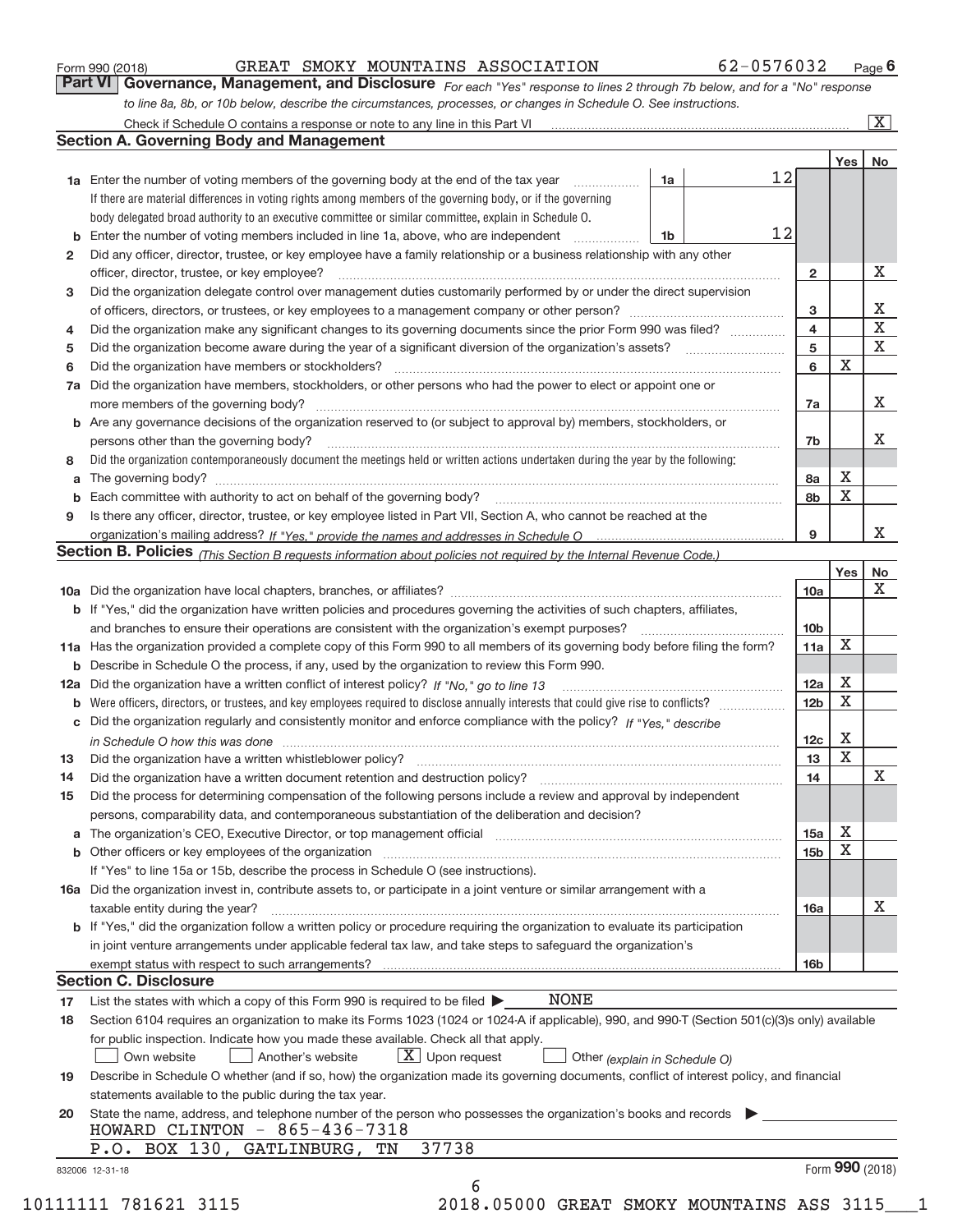$\begin{array}{c} \hline \end{array}$ 

**Part VII Compensation of Officers, Directors, Trustees, Key Employees, Highest Compensated Employees, and Independent Contractors**

Check if Schedule O contains a response or note to any line in this Part VII

**Section A. Officers, Directors, Trustees, Key Employees, and Highest Compensated Employees**

**1a**  Complete this table for all persons required to be listed. Report compensation for the calendar year ending with or within the organization's tax year.

**•** List all of the organization's current officers, directors, trustees (whether individuals or organizations), regardless of amount of compensation. Enter  $-0$ - in columns  $(D)$ ,  $(E)$ , and  $(F)$  if no compensation was paid.

**•** List all of the organization's current key employees, if any. See instructions for definition of "key employee."

● List the organization's five current highest compensated employees (other than an officer, director, trustee, or key employee) who received reportable compensation (Box 5 of Form W‐2 and/or Box 7 of Form 1099‐MISC) of more than \$100,000 from the organization and any related organizations.

 $\bullet$  List all of the organization's former officers, key employees, and highest compensated employees who received more than \$100,000 of reportable compensation from the organization and any related organizations.

**•** List all of the organization's former directors or trustees that received, in the capacity as a former director or trustee of the organization, more than \$10,000 of reportable compensation from the organization and any related organizations.

List persons in the following order: individual trustees or directors; institutional trustees; officers; key employees; highest compensated employees; and former such persons.

Check this box if neither the organization nor any related organization compensated any current officer, director, or trustee.  $\Box$ 

| (A)                           | (B)                      |                                |                                                                  | (C)                   |              |                                   |        | (D)             | (E)             | (F)                         |
|-------------------------------|--------------------------|--------------------------------|------------------------------------------------------------------|-----------------------|--------------|-----------------------------------|--------|-----------------|-----------------|-----------------------------|
| Name and Title                | Average                  |                                | (do not check more than one                                      | Position              |              |                                   |        | Reportable      | Reportable      | Estimated                   |
|                               | hours per                |                                | box, unless person is both an<br>officer and a director/trustee) |                       |              |                                   |        | compensation    | compensation    | amount of                   |
|                               | week                     |                                |                                                                  |                       |              |                                   |        | from            | from related    | other                       |
|                               | (list any                |                                |                                                                  |                       |              |                                   |        | the             | organizations   | compensation                |
|                               | hours for                |                                |                                                                  |                       |              |                                   |        | organization    | (W-2/1099-MISC) | from the                    |
|                               | related<br>organizations |                                |                                                                  |                       |              |                                   |        | (W-2/1099-MISC) |                 | organization<br>and related |
|                               | below                    |                                |                                                                  |                       |              |                                   |        |                 |                 | organizations               |
|                               | line)                    | Individual trustee or director | Institutional trustee                                            | Officer               | Key employee | Highest compensated<br>  employee | Former |                 |                 |                             |
| (1)<br><b>JERRY DEWEESE</b>   | 1.00                     |                                |                                                                  |                       |              |                                   |        |                 |                 |                             |
| <b>DIRECTOR</b>               |                          | $\overline{\text{X}}$          |                                                                  |                       |              |                                   |        | 0.              | 0.              | 0.                          |
| (2)<br>DAN PIERCE             | 1.00                     |                                |                                                                  |                       |              |                                   |        |                 |                 |                             |
| <b>DIRECTOR</b>               |                          | $\overline{\text{X}}$          |                                                                  |                       |              |                                   |        | 0.              | 0.              | $0$ .                       |
| TOM TAYLOR<br>(3)             | 1.00                     |                                |                                                                  |                       |              |                                   |        |                 |                 |                             |
| <b>DIRECTOR</b>               |                          | $\mathbf X$                    |                                                                  |                       |              |                                   |        | 0.              | 0.              | $\mathbf 0$ .               |
| (4)<br>JAMIE BALLINGER-HOLDEN | 1.00                     |                                |                                                                  |                       |              |                                   |        |                 |                 |                             |
| <b>DIRECTOR</b>               |                          | X                              |                                                                  |                       |              |                                   |        | 0.              | 0.              | $0 \cdot$                   |
| KELLY LEONARD<br>(5)          | 1.00                     |                                |                                                                  |                       |              |                                   |        |                 |                 |                             |
| <b>CHAIR</b>                  |                          | $\rm X$                        |                                                                  |                       |              |                                   |        | $0$ .           | 0.              | $0$ .                       |
| CHERYL LIGHT<br>(6)           | 1.00                     |                                |                                                                  |                       |              |                                   |        |                 |                 |                             |
| <b>DIRECTOR</b>               |                          | $\mathbf X$                    |                                                                  |                       |              |                                   |        | $0$ .           | 0.              | $0$ .                       |
| HERB HANDLY<br>(7)            | 1.00                     |                                |                                                                  |                       |              |                                   |        |                 |                 |                             |
| VICE CHAIR                    |                          | $\mathbf x$                    |                                                                  |                       |              |                                   |        | 0.              | 0.              | $0$ .                       |
| GEOFF CANTRELL<br>(8)         | 1.00                     |                                |                                                                  |                       |              |                                   |        |                 |                 |                             |
| <b>SECRETARY</b>              |                          | X                              |                                                                  |                       |              |                                   |        | 0.              | 0.              | $0 \cdot$                   |
| <b>KATIE KERR</b><br>(9)      | 1.00                     |                                |                                                                  |                       |              |                                   |        |                 |                 |                             |
| <b>DIRECTOR</b>               |                          | $\mathbf X$                    |                                                                  |                       |              |                                   |        | 0.              | 0.              | $0$ .                       |
| (10) ED MCALISTER             | 1.00                     |                                |                                                                  |                       |              |                                   |        |                 |                 |                             |
| <b>DIRECTOR</b>               |                          | $\mathbf X$                    |                                                                  |                       |              |                                   |        | 0.              | 0.              | $\mathbf 0$ .               |
| (11) RONALD STORTO            | 1.00                     |                                |                                                                  |                       |              |                                   |        |                 |                 |                             |
| <b>DIRECTOR</b>               |                          | $\rm X$                        |                                                                  |                       |              |                                   |        | 0.              | 0.              | $0$ .                       |
| (12) MITCH CRISP              | 1.00                     |                                |                                                                  |                       |              |                                   |        |                 |                 |                             |
| <b>DIRECTOR</b>               |                          | $\rm X$                        |                                                                  |                       |              |                                   |        | 0.              | 0.              | $\mathbf 0$ .               |
| (13) ELLIS S. BACON           | 1.00                     |                                |                                                                  |                       |              |                                   |        |                 |                 |                             |
| <b>TREASURER</b>              |                          | $\rm X$                        |                                                                  |                       |              |                                   |        | 0.              | 0.              | $\mathbf 0$ .               |
| (14) GAYNELL LAWSON           | 1.00                     |                                |                                                                  |                       |              |                                   |        |                 |                 |                             |
| <b>DIRECTOR</b>               |                          | $\mathbf X$                    |                                                                  |                       |              |                                   |        | 0.              | $0$ .           | $\mathbf 0$ .               |
| (15) LAUREL REMATORE          | 40.00                    |                                |                                                                  |                       |              |                                   |        |                 |                 |                             |
| CHIEF EXECUTIVE OFFICER       |                          |                                |                                                                  | $\overline{\text{X}}$ |              |                                   |        | 109,562.        | 0.              | 14,914.                     |
|                               |                          |                                |                                                                  |                       |              |                                   |        |                 |                 |                             |
|                               |                          |                                |                                                                  |                       |              |                                   |        |                 |                 |                             |
|                               |                          |                                |                                                                  |                       |              |                                   |        |                 |                 |                             |
|                               |                          |                                |                                                                  |                       |              |                                   |        |                 |                 |                             |

7

832007 12‐31‐18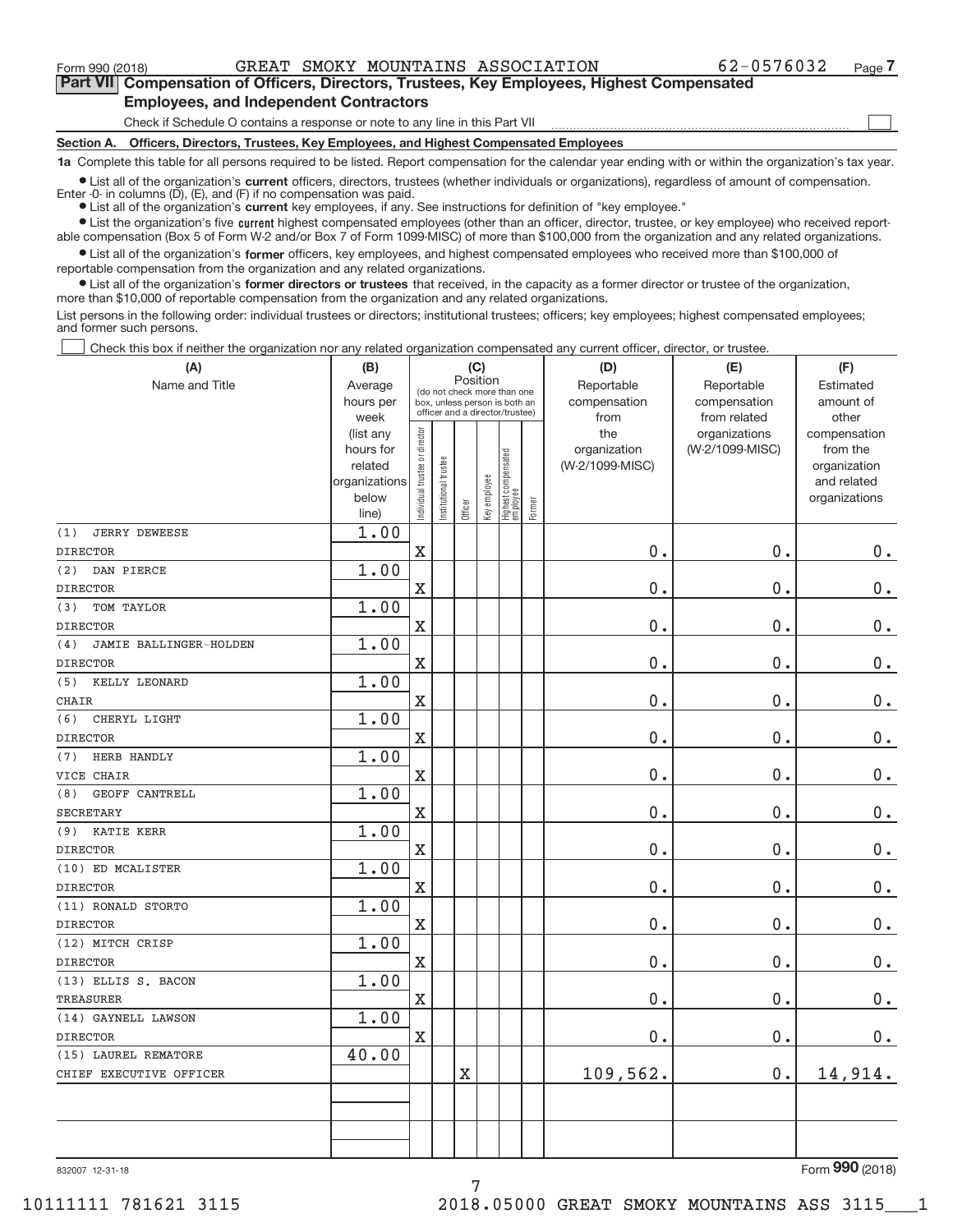|                 | GREAT SMOKY MOUNTAINS ASSOCIATION<br>Form 990 (2018)                                                                                                                                                                                                                        |                                                                      |                                |                       |                                                                                                                    |              |                                   |        |                                           | 62-0576032                                        |                                      |                     |                                                                          | Page 8  |
|-----------------|-----------------------------------------------------------------------------------------------------------------------------------------------------------------------------------------------------------------------------------------------------------------------------|----------------------------------------------------------------------|--------------------------------|-----------------------|--------------------------------------------------------------------------------------------------------------------|--------------|-----------------------------------|--------|-------------------------------------------|---------------------------------------------------|--------------------------------------|---------------------|--------------------------------------------------------------------------|---------|
| <b>Part VII</b> | Section A. Officers, Directors, Trustees, Key Employees, and Highest Compensated Employees (continued)                                                                                                                                                                      |                                                                      |                                |                       |                                                                                                                    |              |                                   |        |                                           |                                                   |                                      |                     |                                                                          |         |
|                 | (A)<br>Name and title                                                                                                                                                                                                                                                       | (B)<br>Average<br>hours per<br>week                                  |                                |                       | (C)<br>Position<br>(do not check more than one<br>box, unless person is both an<br>officer and a director/trustee) |              |                                   |        | (D)<br>Reportable<br>compensation<br>from | (E)<br>Reportable<br>compensation<br>from related |                                      |                     | (F)<br>Estimated<br>amount of<br>other                                   |         |
|                 |                                                                                                                                                                                                                                                                             | (list any<br>hours for<br>related<br>organizations<br>below<br>line) | Individual trustee or director | Institutional trustee | Officer                                                                                                            | Key employee | Highest compensated<br>  employee | Former | the<br>organization<br>(W-2/1099-MISC)    | organizations<br>(W-2/1099-MISC)                  |                                      |                     | compensation<br>from the<br>organization<br>and related<br>organizations |         |
|                 |                                                                                                                                                                                                                                                                             |                                                                      |                                |                       |                                                                                                                    |              |                                   |        |                                           |                                                   |                                      |                     |                                                                          |         |
|                 |                                                                                                                                                                                                                                                                             |                                                                      |                                |                       |                                                                                                                    |              |                                   |        |                                           |                                                   |                                      |                     |                                                                          |         |
|                 |                                                                                                                                                                                                                                                                             |                                                                      |                                |                       |                                                                                                                    |              |                                   |        |                                           |                                                   |                                      |                     |                                                                          |         |
|                 |                                                                                                                                                                                                                                                                             |                                                                      |                                |                       |                                                                                                                    |              |                                   |        |                                           |                                                   |                                      |                     |                                                                          |         |
|                 |                                                                                                                                                                                                                                                                             |                                                                      |                                |                       |                                                                                                                    |              |                                   |        |                                           |                                                   |                                      |                     |                                                                          |         |
|                 |                                                                                                                                                                                                                                                                             |                                                                      |                                |                       |                                                                                                                    |              |                                   |        |                                           |                                                   |                                      |                     |                                                                          |         |
|                 |                                                                                                                                                                                                                                                                             |                                                                      |                                |                       |                                                                                                                    |              |                                   |        | 109, 562.                                 |                                                   | $0$ .                                |                     | 14,914.                                                                  |         |
| $\mathbf{2}$    | c Total from continuation sheets to Part VII, Section A manufactured and response to Total from extension<br>Total number of individuals (including but not limited to those listed above) who received more than \$100,000 of reportable                                   |                                                                      |                                |                       |                                                                                                                    |              |                                   |        | 0.<br>109,562.                            |                                                   | $\overline{0}$ .<br>$\overline{0}$ . |                     | 14,914.                                                                  | 0.      |
|                 | $common$ from the organization $\triangleright$                                                                                                                                                                                                                             |                                                                      |                                |                       |                                                                                                                    |              |                                   |        |                                           |                                                   |                                      |                     |                                                                          | 1       |
| 3               | Did the organization list any former officer, director, or trustee, key employee, or highest compensated employee on                                                                                                                                                        |                                                                      |                                |                       |                                                                                                                    |              |                                   |        |                                           |                                                   |                                      | 3                   | Yes                                                                      | No<br>х |
| 4               | line 1a? If "Yes," complete Schedule J for such individual manufactured contained and the 1a? If "Yes," complete Schedule J for such individual<br>For any individual listed on line 1a, is the sum of reportable compensation and other compensation from the organization |                                                                      |                                |                       |                                                                                                                    |              |                                   |        |                                           |                                                   |                                      | 4                   |                                                                          | х       |
| 5               | Did any person listed on line 1a receive or accrue compensation from any unrelated organization or individual for services<br><b>Section B. Independent Contractors</b>                                                                                                     |                                                                      |                                |                       |                                                                                                                    |              |                                   |        |                                           |                                                   |                                      | 5                   |                                                                          | x       |
| 1               | Complete this table for your five highest compensated independent contractors that received more than \$100,000 of compensation from<br>the organization. Report compensation for the calendar year ending with or within the organization's tax year.                      |                                                                      |                                |                       |                                                                                                                    |              |                                   |        |                                           |                                                   |                                      |                     |                                                                          |         |
|                 | (A)<br>Name and business address                                                                                                                                                                                                                                            |                                                                      |                                | <b>NONE</b>           |                                                                                                                    |              |                                   |        | (B)<br>Description of services            |                                                   |                                      | (C)<br>Compensation |                                                                          |         |
|                 |                                                                                                                                                                                                                                                                             |                                                                      |                                |                       |                                                                                                                    |              |                                   |        |                                           |                                                   |                                      |                     |                                                                          |         |
|                 |                                                                                                                                                                                                                                                                             |                                                                      |                                |                       |                                                                                                                    |              |                                   |        |                                           |                                                   |                                      |                     |                                                                          |         |
|                 |                                                                                                                                                                                                                                                                             |                                                                      |                                |                       |                                                                                                                    |              |                                   |        |                                           |                                                   |                                      |                     |                                                                          |         |
| 2               | Total number of independent contractors (including but not limited to those listed above) who received more than<br>\$100,000 of compensation from the organization                                                                                                         |                                                                      |                                |                       |                                                                                                                    |              |                                   |        |                                           |                                                   |                                      |                     |                                                                          |         |
|                 |                                                                                                                                                                                                                                                                             |                                                                      |                                |                       |                                                                                                                    |              |                                   |        |                                           |                                                   |                                      | Form 990 (2018)     |                                                                          |         |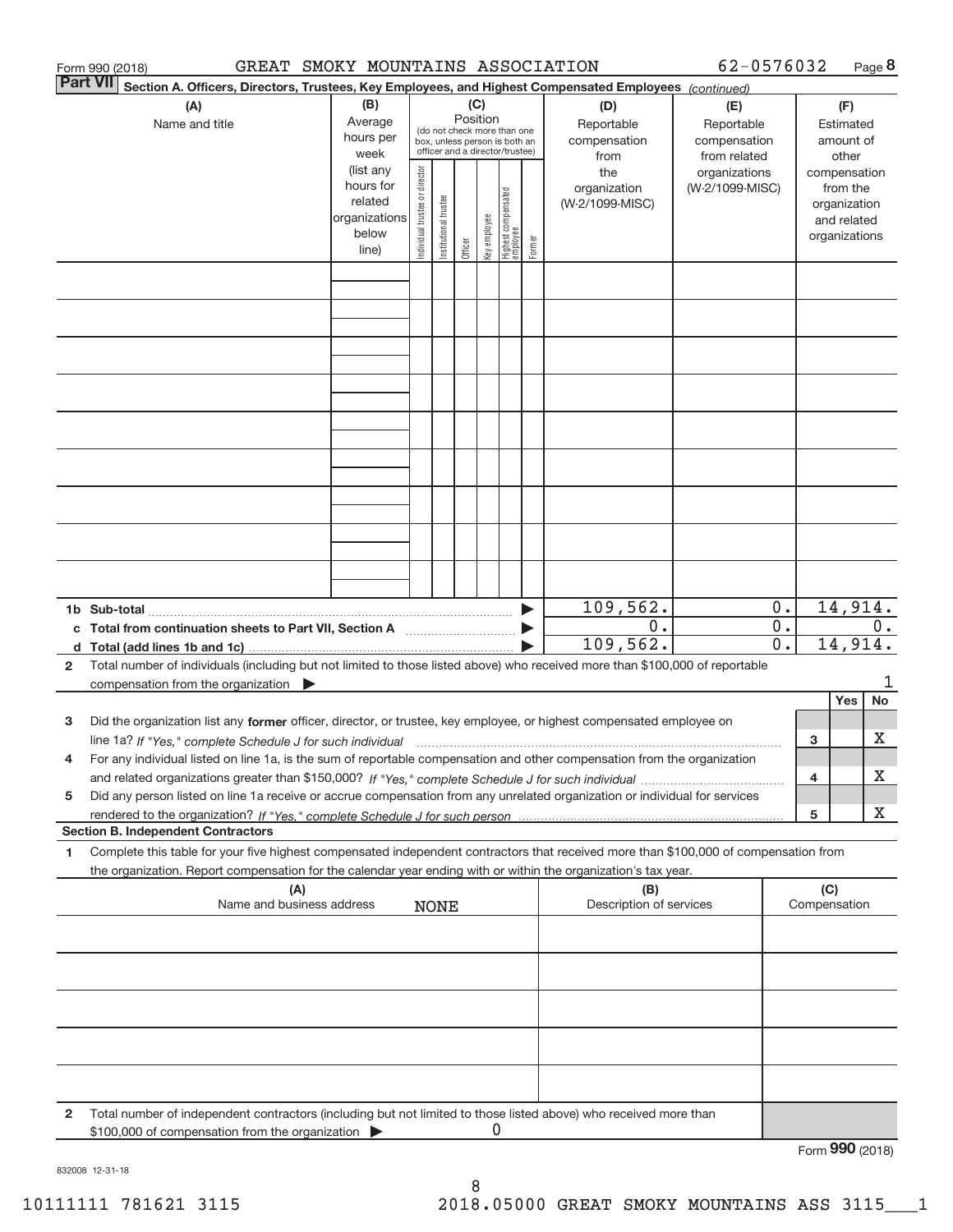| Form 990 (2018)                                           | GREAT SMOKY MOUNTAINS ASSOCIATION                                                                                                                                                                                                    |                      |                                                     | 62-0576032                       | Page 9                                                                             |
|-----------------------------------------------------------|--------------------------------------------------------------------------------------------------------------------------------------------------------------------------------------------------------------------------------------|----------------------|-----------------------------------------------------|----------------------------------|------------------------------------------------------------------------------------|
| <b>Part VIII</b>                                          | <b>Statement of Revenue</b>                                                                                                                                                                                                          |                      |                                                     |                                  |                                                                                    |
|                                                           | Check if Schedule O contains a response or note to any line in this Part VIII                                                                                                                                                        |                      | $\overline{(\mathsf{B})}$ $\overline{(\mathsf{C})}$ |                                  |                                                                                    |
|                                                           |                                                                                                                                                                                                                                      | (A)<br>Total revenue | Related or<br>exempt function<br>revenue            | Unrelated<br>business<br>revenue | (D)<br>Revenue excluded<br>from tax under<br>$\frac{200}{3}$ sections<br>512 - 514 |
|                                                           | 1 a Federated campaigns<br>1a                                                                                                                                                                                                        |                      |                                                     |                                  |                                                                                    |
| Contributions, Gifts, Grants<br>and Other Similar Amounts | 953,900.<br>1 <sub>b</sub>                                                                                                                                                                                                           |                      |                                                     |                                  |                                                                                    |
|                                                           | 1 <sub>c</sub><br>c Fundraising events                                                                                                                                                                                               |                      |                                                     |                                  |                                                                                    |
|                                                           | 1d<br>d Related organizations                                                                                                                                                                                                        |                      |                                                     |                                  |                                                                                    |
|                                                           | e Government grants (contributions)<br>1e                                                                                                                                                                                            |                      |                                                     |                                  |                                                                                    |
|                                                           | f All other contributions, gifts, grants, and                                                                                                                                                                                        |                      |                                                     |                                  |                                                                                    |
|                                                           | 471,208.<br>  1f<br>similar amounts not included above                                                                                                                                                                               |                      |                                                     |                                  |                                                                                    |
|                                                           | Noncash contributions included in lines 1a-1f: \$                                                                                                                                                                                    |                      |                                                     |                                  |                                                                                    |
|                                                           |                                                                                                                                                                                                                                      | 1,425,108.           |                                                     |                                  |                                                                                    |
|                                                           | <b>Business Code</b>                                                                                                                                                                                                                 |                      |                                                     |                                  |                                                                                    |
| 2 a                                                       | <u> 1989 - Johann Harry Harry Harry Harry Harry Harry Harry Harry Harry Harry Harry Harry Harry Harry Harry Harry</u>                                                                                                                |                      |                                                     |                                  |                                                                                    |
| b                                                         | <u> 1989 - Johann John Stein, market fan it ferstjer fan it ferstjer fan it ferstjer fan it ferstjer fan it fers</u>                                                                                                                 |                      |                                                     |                                  |                                                                                    |
| С                                                         | <u> 1989 - Johann Barbara, martxa eta politikaria (h. 1905).</u>                                                                                                                                                                     |                      |                                                     |                                  |                                                                                    |
| d                                                         | the control of the control of the control of the control of the control of the control of                                                                                                                                            |                      |                                                     |                                  |                                                                                    |
| Program Service<br>Revenue                                |                                                                                                                                                                                                                                      |                      |                                                     |                                  |                                                                                    |
|                                                           |                                                                                                                                                                                                                                      |                      |                                                     |                                  |                                                                                    |
|                                                           |                                                                                                                                                                                                                                      |                      |                                                     |                                  |                                                                                    |
| з                                                         | Investment income (including dividends, interest, and                                                                                                                                                                                |                      |                                                     |                                  |                                                                                    |
|                                                           |                                                                                                                                                                                                                                      | 48,269.              |                                                     |                                  | 48,269.                                                                            |
| 4                                                         | Income from investment of tax-exempt bond proceeds                                                                                                                                                                                   |                      |                                                     |                                  |                                                                                    |
| 5                                                         |                                                                                                                                                                                                                                      |                      |                                                     |                                  |                                                                                    |
|                                                           | (i) Real<br>(ii) Personal                                                                                                                                                                                                            |                      |                                                     |                                  |                                                                                    |
|                                                           | 6 a Gross rents                                                                                                                                                                                                                      |                      |                                                     |                                  |                                                                                    |
|                                                           | b                                                                                                                                                                                                                                    |                      |                                                     |                                  |                                                                                    |
| С                                                         | Rental income or (loss)                                                                                                                                                                                                              |                      |                                                     |                                  |                                                                                    |
|                                                           |                                                                                                                                                                                                                                      |                      |                                                     |                                  |                                                                                    |
|                                                           | (i) Securities<br>7 a Gross amount from sales of<br>(ii) Other                                                                                                                                                                       |                      |                                                     |                                  |                                                                                    |
|                                                           | assets other than inventory                                                                                                                                                                                                          |                      |                                                     |                                  |                                                                                    |
|                                                           | <b>b</b> Less: cost or other basis                                                                                                                                                                                                   |                      |                                                     |                                  |                                                                                    |
|                                                           |                                                                                                                                                                                                                                      |                      |                                                     |                                  |                                                                                    |
|                                                           |                                                                                                                                                                                                                                      |                      |                                                     |                                  |                                                                                    |
|                                                           |                                                                                                                                                                                                                                      |                      |                                                     |                                  |                                                                                    |
| <b>Other Revenue</b>                                      | 8 a Gross income from fundraising events (not<br>including \$                                                                                                                                                                        |                      |                                                     |                                  |                                                                                    |
|                                                           | contributions reported on line 1c). See                                                                                                                                                                                              |                      |                                                     |                                  |                                                                                    |
|                                                           |                                                                                                                                                                                                                                      |                      |                                                     |                                  |                                                                                    |
|                                                           | $\mathbf b$                                                                                                                                                                                                                          |                      |                                                     |                                  |                                                                                    |
|                                                           | c Net income or (loss) from fundraising events<br>.                                                                                                                                                                                  |                      |                                                     |                                  |                                                                                    |
|                                                           | 9 a Gross income from gaming activities. See                                                                                                                                                                                         |                      |                                                     |                                  |                                                                                    |
|                                                           |                                                                                                                                                                                                                                      |                      |                                                     |                                  |                                                                                    |
|                                                           | $\mathbf b$                                                                                                                                                                                                                          |                      |                                                     |                                  |                                                                                    |
|                                                           |                                                                                                                                                                                                                                      |                      |                                                     |                                  |                                                                                    |
|                                                           | 10 a Gross sales of inventory, less returns                                                                                                                                                                                          |                      |                                                     |                                  |                                                                                    |
|                                                           |                                                                                                                                                                                                                                      |                      |                                                     |                                  |                                                                                    |
|                                                           | 4,139,779.<br>$\mathsf{b}$                                                                                                                                                                                                           |                      |                                                     |                                  |                                                                                    |
|                                                           |                                                                                                                                                                                                                                      | 4,453,530.           | 4,453,530.                                          |                                  |                                                                                    |
|                                                           | Miscellaneous Revenue<br><b>Business Code</b>                                                                                                                                                                                        |                      |                                                     |                                  |                                                                                    |
| 11a                                                       | <u>and the contract of the contract of the contract of the contract of the contract of the contract of the contract of the contract of the contract of the contract of the contract of the contract of the contract of the contr</u> |                      |                                                     |                                  |                                                                                    |
| b                                                         | the control of the control of the control of the control of the control of the control of                                                                                                                                            |                      |                                                     |                                  |                                                                                    |
| с                                                         | the control of the control of the control of the control of the control of the control of                                                                                                                                            |                      |                                                     |                                  |                                                                                    |
| d                                                         |                                                                                                                                                                                                                                      |                      |                                                     |                                  |                                                                                    |
|                                                           |                                                                                                                                                                                                                                      | 5,926,907.           | 4,453,530.                                          | 0.                               | 48,269.                                                                            |
| 12                                                        |                                                                                                                                                                                                                                      |                      |                                                     |                                  |                                                                                    |

832009 12‐31‐18

9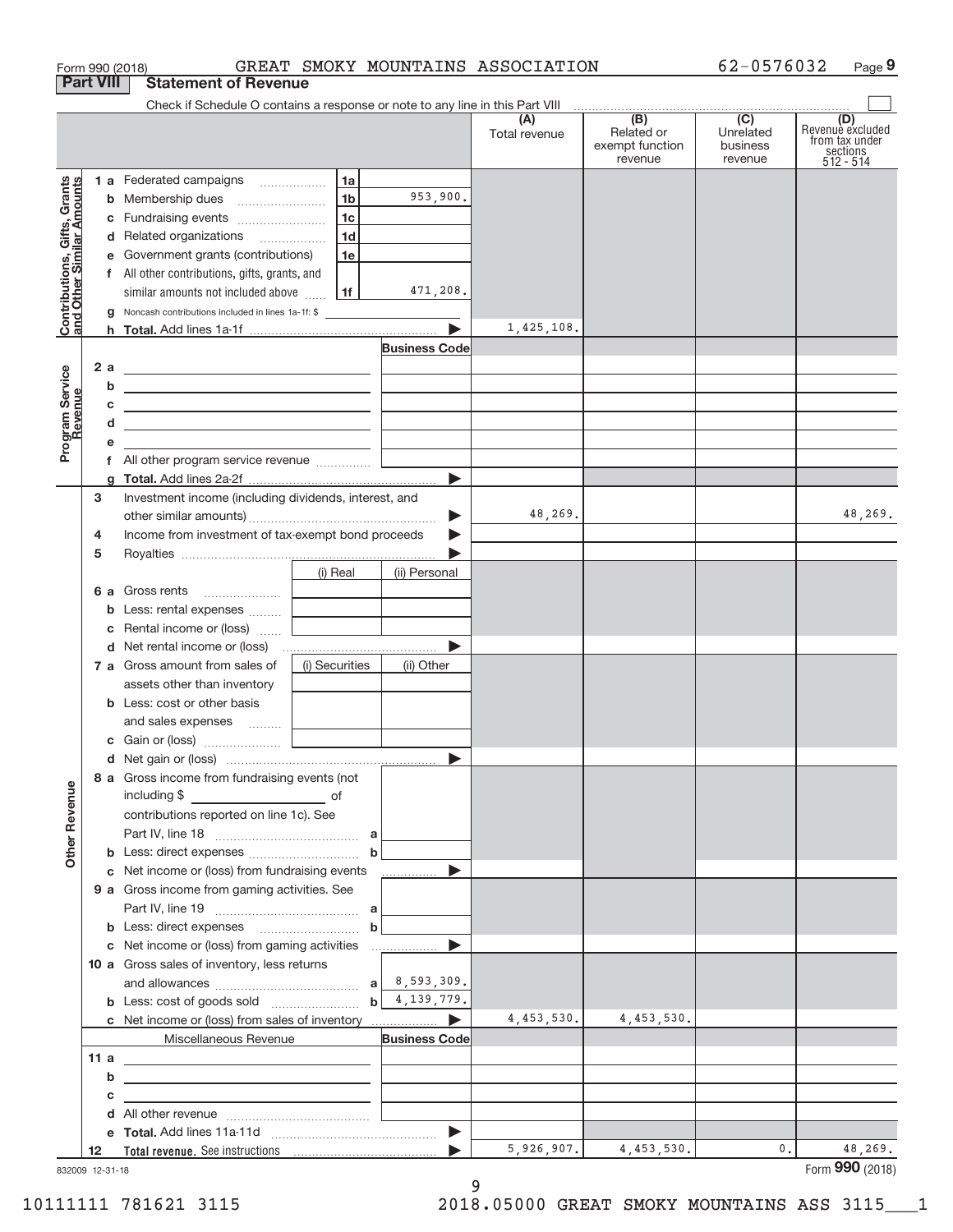Form 990 (2018) Page **Part IX Statement of Functional Expenses** GREAT SMOKY MOUNTAINS ASSOCIATION 62‐0576032

*Section 501(c)(3) and 501(c)(4) organizations must complete all columns. All other organizations must complete column (A).*

62-0576032 Page 10

|              | Do not include amounts reported on lines 6b,<br>7b, 8b, 9b, and 10b of Part VIII.                        | (A)<br>Total expenses | (B)<br>Program service<br>expenses | $\overline{(C)}$<br>Management and<br>general expenses | (D)<br>Fundraising<br>expenses |
|--------------|----------------------------------------------------------------------------------------------------------|-----------------------|------------------------------------|--------------------------------------------------------|--------------------------------|
| $\mathbf{1}$ | Grants and other assistance to domestic organizations                                                    |                       |                                    |                                                        |                                |
|              | and domestic governments. See Part IV, line 21                                                           | 608,486.              | 608,486.                           |                                                        |                                |
| $\mathbf{2}$ | Grants and other assistance to domestic                                                                  |                       |                                    |                                                        |                                |
|              | individuals. See Part IV, line 22                                                                        |                       |                                    |                                                        |                                |
| 3            | Grants and other assistance to foreign                                                                   |                       |                                    |                                                        |                                |
|              | organizations, foreign governments, and foreign                                                          |                       |                                    |                                                        |                                |
|              | individuals. See Part IV, lines 15 and 16                                                                |                       |                                    |                                                        |                                |
| 4            | Benefits paid to or for members                                                                          |                       |                                    |                                                        |                                |
| 5            | Compensation of current officers, directors,                                                             |                       |                                    |                                                        |                                |
|              |                                                                                                          | 124,476.              |                                    | 124,476.                                               |                                |
| 6            | Compensation not included above, to disqualified                                                         |                       |                                    |                                                        |                                |
|              | persons (as defined under section 4958(f)(1)) and                                                        |                       |                                    |                                                        |                                |
|              | persons described in section 4958(c)(3)(B)                                                               |                       |                                    |                                                        |                                |
| 7            |                                                                                                          | 2,043,565.            | 1,358,344.                         | 685,221.                                               |                                |
| 8            | Pension plan accruals and contributions (include                                                         |                       |                                    |                                                        |                                |
|              | section 401(k) and 403(b) employer contributions)                                                        | 88,015.               | 58,503.                            | 29,512.                                                |                                |
| 9            |                                                                                                          | 376,893.              | 250,518.                           | 126, 375.                                              |                                |
| 10           |                                                                                                          | 199,211.              | 132,414.                           | 66,797.                                                |                                |
| 11           | Fees for services (non-employees):                                                                       |                       |                                    |                                                        |                                |
|              |                                                                                                          | 63,923.               | 8,937.                             | 54,986.                                                |                                |
| b            |                                                                                                          |                       |                                    |                                                        |                                |
| c            |                                                                                                          | 28, 163.              | 21,404.                            | 6,759.                                                 |                                |
| d            |                                                                                                          |                       |                                    |                                                        |                                |
| е            | Professional fundraising services. See Part IV, line 17                                                  |                       |                                    |                                                        |                                |
| f            | Investment management fees                                                                               |                       |                                    |                                                        |                                |
| g            | Other. (If line 11g amount exceeds 10% of line 25,                                                       |                       |                                    |                                                        |                                |
|              | column (A) amount, list line 11g expenses on Sch O.)                                                     |                       |                                    |                                                        |                                |
| 12           |                                                                                                          | 15,455.               |                                    | 15,455.                                                |                                |
| 13           |                                                                                                          |                       |                                    |                                                        |                                |
| 14           |                                                                                                          |                       |                                    |                                                        |                                |
| 15           |                                                                                                          |                       |                                    |                                                        |                                |
| 16           |                                                                                                          | 39,759.               | 13, 195.                           | 26, 564.                                               |                                |
| 17           | Travel                                                                                                   | 57,636.               | 43,803.                            | 13,833.                                                |                                |
| 18           | Payments of travel or entertainment expenses                                                             |                       |                                    |                                                        |                                |
|              | for any federal, state, or local public officials                                                        |                       |                                    |                                                        |                                |
| 19           | Conferences, conventions, and meetings                                                                   |                       |                                    |                                                        |                                |
| 20           | Interest                                                                                                 | 11,899.               | 9,043.                             | 2,856.                                                 |                                |
| 21           |                                                                                                          |                       |                                    |                                                        |                                |
| 22           | Depreciation, depletion, and amortization                                                                | 114,970.              | 86,227.                            | 28,743.                                                |                                |
| 23           | Insurance                                                                                                | 81,797.               | 37,146.                            | 44,651.                                                |                                |
| 24           | Other expenses. Itemize expenses not covered<br>above. (List miscellaneous expenses in line 24e. If line |                       |                                    |                                                        |                                |
|              | 24e amount exceeds 10% of line 25, column (A)                                                            |                       |                                    |                                                        |                                |
|              | amount, list line 24e expenses on Schedule O.)                                                           |                       |                                    |                                                        |                                |
| a            | MEMBERSHIP BENEFITS                                                                                      | 406,802.              | 406,802.                           |                                                        |                                |
| b            | <b>BANK CHARGES</b>                                                                                      | 296,914.              | 225,655.                           | 71,259.                                                |                                |
| c            | EQUIPMENT & MAINTENANCE                                                                                  | 194,744.              | 92,747.                            | 101,997.                                               |                                |
| d            | <b>SUPPLIES</b>                                                                                          | 69,775.               | 12,709.                            | 57,066.                                                |                                |
|              | e All other expenses                                                                                     | 250,810.              | 162,378.                           | 88,432.                                                |                                |
| 25           | Total functional expenses. Add lines 1 through 24e                                                       | 5,073,293.            | 3,528,311.                         | 1,544,982.                                             | $0$ .                          |
| 26           | Joint costs. Complete this line only if the organization                                                 |                       |                                    |                                                        |                                |
|              | reported in column (B) joint costs from a combined                                                       |                       |                                    |                                                        |                                |
|              | educational campaign and fundraising solicitation.                                                       |                       |                                    |                                                        |                                |
|              | Check here $\blacktriangleright$<br>if following SOP 98-2 (ASC 958-720)                                  |                       |                                    |                                                        |                                |

832010 12‐31‐18

10 10111111 781621 3115 2018.05000 GREAT SMOKY MOUNTAINS ASS 3115\_\_\_1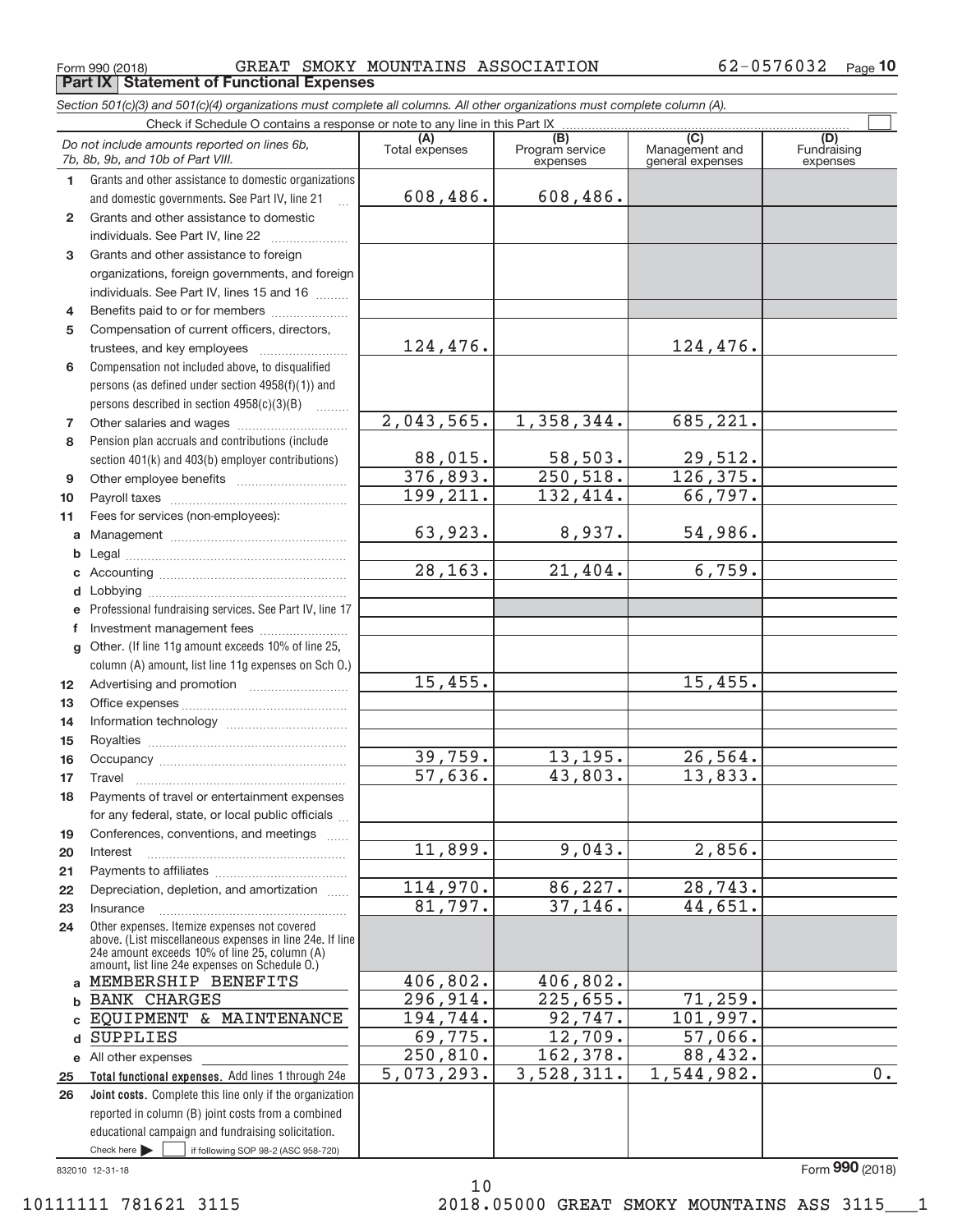**Part X Balance Sheet** 

#### $_{\rm Form}$   $_{990}$  (2018) GREAT SMOKY MOUNTAINS ASSOCIATION  $_{\rm 62-0576032}$   $_{\rm Page}$

62-0576032 Page 11

|                             |    |                                                                                                                            |                     | (A)<br>Beginning of year      |                 | (B)<br>End of year        |
|-----------------------------|----|----------------------------------------------------------------------------------------------------------------------------|---------------------|-------------------------------|-----------------|---------------------------|
|                             | 1  | Cash - non-interest-bearing                                                                                                |                     | $\overline{2,734,209}$ .      | $\mathbf{1}$    | $\overline{3,299},725.$   |
|                             | 2  |                                                                                                                            |                     |                               | $\overline{2}$  |                           |
|                             | з  |                                                                                                                            |                     |                               | 3               |                           |
|                             | 4  |                                                                                                                            |                     | 18,002.                       | $\overline{4}$  | 11,548.                   |
|                             | 5  | Loans and other receivables from current and former officers, directors,                                                   |                     |                               |                 |                           |
|                             |    | trustees, key employees, and highest compensated employees. Complete                                                       |                     |                               |                 |                           |
|                             |    | Part II of Schedule L                                                                                                      |                     |                               | 5               |                           |
|                             | 6  | Loans and other receivables from other disqualified persons (as defined under                                              |                     |                               |                 |                           |
|                             |    | section $4958(f)(1)$ , persons described in section $4958(c)(3)(B)$ , and contributing                                     |                     |                               |                 |                           |
|                             |    | employers and sponsoring organizations of section 501(c)(9) voluntary                                                      |                     |                               |                 |                           |
|                             |    | employees' beneficiary organizations (see instr). Complete Part II of Sch L                                                |                     | 6                             |                 |                           |
| Assets                      | 7  |                                                                                                                            |                     |                               | $\overline{7}$  |                           |
|                             | 8  |                                                                                                                            |                     | 928,620.                      | 8               | 920,827.                  |
|                             | 9  | Prepaid expenses and deferred charges                                                                                      |                     | 1,259.                        | 9               | 24,390.                   |
|                             |    |                                                                                                                            |                     |                               |                 |                           |
|                             |    | 10a Land, buildings, and equipment: cost or other<br>basis. Complete Part VI of Schedule D    10a   3, 357, 558.           |                     |                               |                 |                           |
|                             | b  | <u>  10b</u><br>Less: accumulated depreciation                                                                             | 3,025,070.          | 378, 562.                     | 10 <sub>c</sub> |                           |
|                             |    |                                                                                                                            |                     | $\overline{504, 326}$ .       | 11              | $\frac{332,488}{744,563}$ |
|                             | 11 |                                                                                                                            |                     | 12                            |                 |                           |
|                             | 12 | Investments - program-related. See Part IV, line 11                                                                        |                     |                               |                 |                           |
|                             | 13 |                                                                                                                            |                     | 13                            |                 |                           |
|                             | 14 |                                                                                                                            |                     | 14                            |                 |                           |
|                             | 15 |                                                                                                                            |                     |                               | 15              | 5,333,541.                |
|                             | 16 |                                                                                                                            |                     | $\frac{4,564,978.}{263,512.}$ | 16<br>17        | 285,910.                  |
|                             | 17 |                                                                                                                            |                     |                               |                 |                           |
|                             | 18 |                                                                                                                            |                     |                               | 18              |                           |
|                             | 19 |                                                                                                                            |                     | 19                            |                 |                           |
|                             | 20 |                                                                                                                            |                     |                               | 20              |                           |
|                             | 21 | Escrow or custodial account liability. Complete Part IV of Schedule D                                                      | .                   |                               | 21              |                           |
|                             | 22 | Loans and other payables to current and former officers, directors, trustees,                                              |                     |                               |                 |                           |
| Liabilities                 |    | key employees, highest compensated employees, and disqualified persons.                                                    |                     |                               |                 |                           |
|                             |    | Complete Part II of Schedule L                                                                                             |                     |                               | 22              |                           |
|                             | 23 | Secured mortgages and notes payable to unrelated third parties                                                             |                     | 305,000.                      | 23              | 218,447.                  |
|                             | 24 |                                                                                                                            |                     |                               | 24              |                           |
|                             | 25 | Other liabilities (including federal income tax, payables to related third                                                 |                     |                               |                 |                           |
|                             |    | parties, and other liabilities not included on lines 17-24). Complete Part X of<br>Schedule D                              |                     |                               |                 |                           |
|                             | 26 |                                                                                                                            |                     | 568,512.                      | 25<br>26        | 504, 357.                 |
|                             |    | Organizations that follow SFAS 117 (ASC 958), check here $\blacktriangleright \boxed{X}$ and                               |                     |                               |                 |                           |
|                             |    | complete lines 27 through 29, and lines 33 and 34.                                                                         |                     |                               |                 |                           |
|                             |    |                                                                                                                            |                     | 3,586,467.                    | 27              | 4,331,892.                |
|                             | 27 | Temporarily restricted net assets                                                                                          |                     | 409,999.                      | 28              | 497,292.                  |
|                             | 28 |                                                                                                                            |                     |                               | 29              |                           |
|                             | 29 | Permanently restricted net assets<br>Organizations that do not follow SFAS 117 (ASC 958), check here $\blacktriangleright$ |                     |                               |                 |                           |
|                             |    |                                                                                                                            |                     |                               |                 |                           |
|                             |    | and complete lines 30 through 34.                                                                                          |                     |                               |                 |                           |
| Net Assets or Fund Balances | 30 |                                                                                                                            |                     |                               | 30              |                           |
|                             | 31 | Paid-in or capital surplus, or land, building, or equipment fund                                                           |                     |                               | 31              |                           |
|                             | 32 | Retained earnings, endowment, accumulated income, or other funds                                                           | 1.1.1.1.1.1.1.1.1.1 | 3,996,466.                    | 32              | 4,829,184.                |
|                             | 33 |                                                                                                                            |                     | 4,564,978.                    | 33              | $\overline{5,333,541}$ .  |
|                             | 34 | Total liabilities and net assets/fund balances                                                                             |                     |                               | 34              | $000 \times 0.00$         |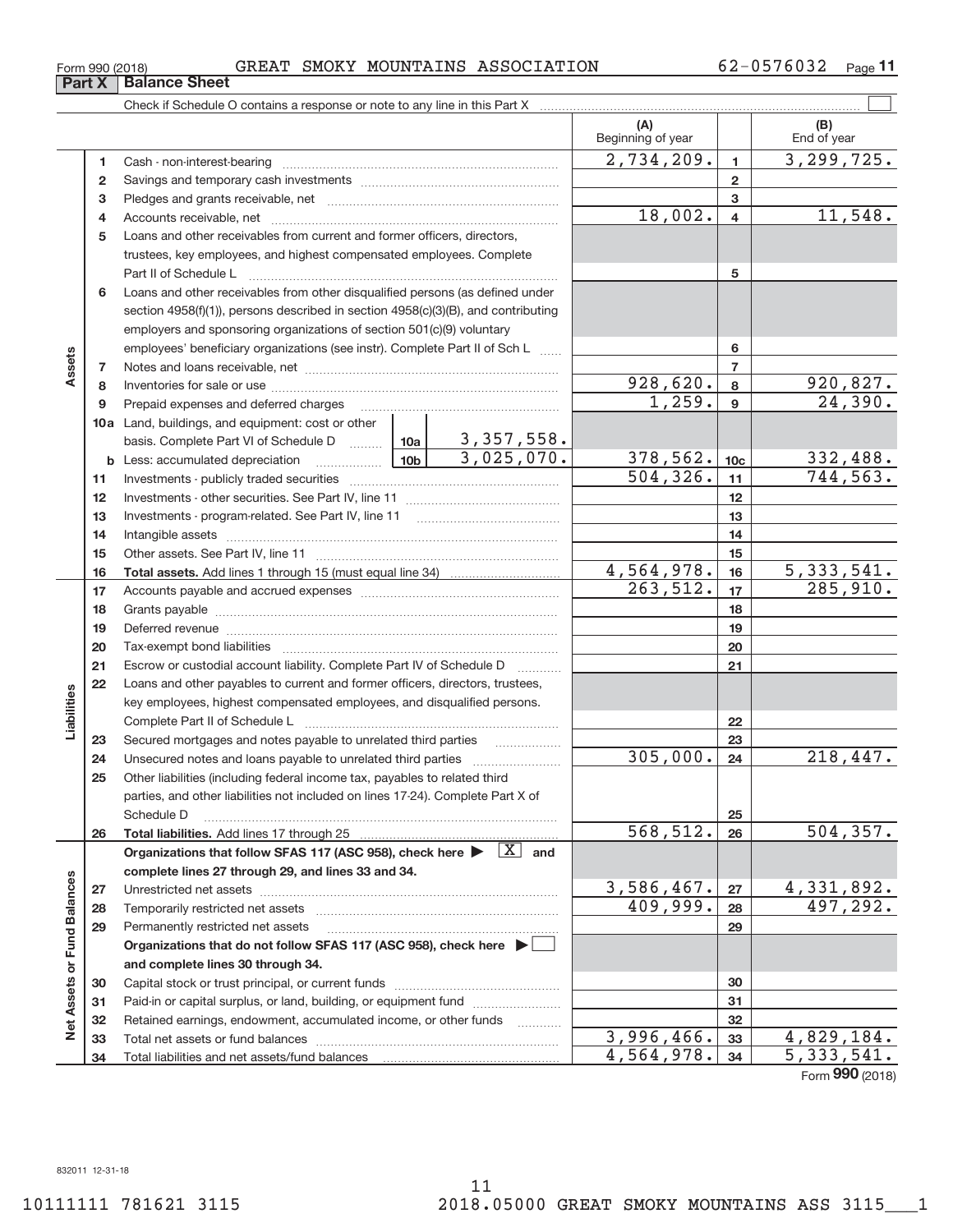|    | GREAT SMOKY MOUNTAINS ASSOCIATION<br>Form 990 (2018)                                                                            |                         | 62-0576032     |             | Page 12          |
|----|---------------------------------------------------------------------------------------------------------------------------------|-------------------------|----------------|-------------|------------------|
|    | Part XI<br><b>Reconciliation of Net Assets</b>                                                                                  |                         |                |             |                  |
|    | Check if Schedule O contains a response or note to any line in this Part XI                                                     |                         |                |             |                  |
|    |                                                                                                                                 |                         |                |             |                  |
| 1  |                                                                                                                                 | 1.                      | 5,926,907.     |             |                  |
| 2  |                                                                                                                                 | $\overline{2}$          | 5,073,293.     |             |                  |
| 3  | Revenue less expenses. Subtract line 2 from line 1                                                                              | 3                       | 853,614.       |             |                  |
| 4  |                                                                                                                                 | $\overline{\mathbf{4}}$ | 3,996,466.     |             |                  |
| 5  | Net unrealized gains (losses) on investments                                                                                    | 5                       |                | $-20,896.$  |                  |
| 6  | Donated services and use of facilities                                                                                          | 6                       |                |             |                  |
| 7  | Investment expenses                                                                                                             | $\overline{7}$          |                |             |                  |
| 8  | Prior period adjustments                                                                                                        | 8                       |                |             |                  |
| 9  | Other changes in net assets or fund balances (explain in Schedule O)                                                            | 9                       |                |             | $\overline{0}$ . |
| 10 | Net assets or fund balances at end of year. Combine lines 3 through 9 (must equal Part X, line 33,                              |                         |                |             |                  |
|    | column (B))                                                                                                                     | 10                      | 4,829,184.     |             |                  |
|    | Part XII Financial Statements and Reporting                                                                                     |                         |                |             |                  |
|    |                                                                                                                                 |                         |                |             |                  |
|    |                                                                                                                                 |                         |                | Yes         | No               |
| 1  | $\boxed{\text{X}}$ Accrual<br>Accounting method used to prepare the Form 990: <u>June</u> Cash<br>Other                         |                         |                |             |                  |
|    | If the organization changed its method of accounting from a prior year or checked "Other," explain in Schedule O.               |                         |                |             |                  |
|    | 2a Were the organization's financial statements compiled or reviewed by an independent accountant?                              |                         | 2a             |             | Χ                |
|    | If "Yes," check a box below to indicate whether the financial statements for the year were compiled or reviewed on a            |                         |                |             |                  |
|    | separate basis, consolidated basis, or both:                                                                                    |                         |                |             |                  |
|    | Both consolidated and separate basis<br>Separate basis<br><b>Consolidated basis</b>                                             |                         |                |             |                  |
|    | <b>b</b> Were the organization's financial statements audited by an independent accountant?                                     |                         | 2 <sub>b</sub> | Х           |                  |
|    | If "Yes," check a box below to indicate whether the financial statements for the year were audited on a separate basis,         |                         |                |             |                  |
|    | consolidated basis, or both:                                                                                                    |                         |                |             |                  |
|    | $\boxed{\text{X}}$ Separate basis<br>Consolidated basis<br>Both consolidated and separate basis                                 |                         |                |             |                  |
|    | c If "Yes" to line 2a or 2b, does the organization have a committee that assumes responsibility for oversight of the audit,     |                         |                |             |                  |
|    |                                                                                                                                 |                         | 2c             | $\mathbf X$ |                  |
|    | If the organization changed either its oversight process or selection process during the tax year, explain in Schedule O.       |                         |                |             |                  |
|    | 3a As a result of a federal award, was the organization required to undergo an audit or audits as set forth in the Single Audit |                         |                |             |                  |
|    |                                                                                                                                 |                         | 3a             |             | x                |
|    | b If "Yes," did the organization undergo the required audit or audits? If the organization did not undergo the required audit   |                         |                |             |                  |
|    | or audits, explain why in Schedule O and describe any steps taken to undergo such audits                                        |                         | 3 <sub>b</sub> | $\Omega$    |                  |
|    |                                                                                                                                 |                         |                |             |                  |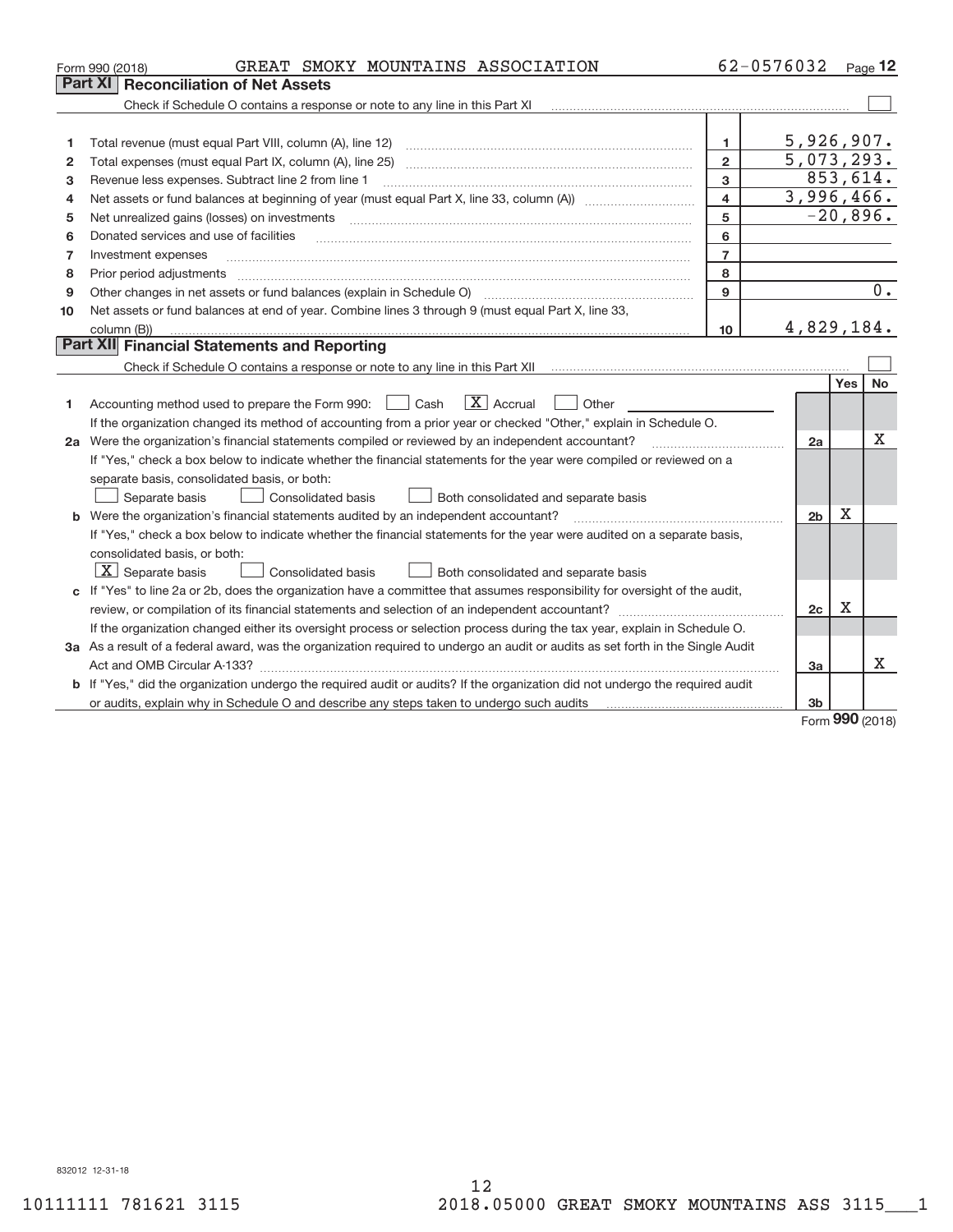Department of the Treasury Internal Revenue Service

# **Public Charity Status and Public Support**

**(Form 990 or 990‐EZ) Complete if the organization is a section 501(c)(3) organization or a section 4947(a)(1) nonexempt charitable trust. | Attach to Form 990 or Form 990‐EZ. | Go to www.irs.gov/Form990 for instructions and the latest information.**

| OMB No. 1545-0047                   |
|-------------------------------------|
| 118                                 |
| <b>Open to Public</b><br>Inspection |

|                      |                                                                                                                                 | Name of the organization                                                                                                                      |            |                                   |                                                                |    |                            |          | <b>Employer identification number</b> |  |  |
|----------------------|---------------------------------------------------------------------------------------------------------------------------------|-----------------------------------------------------------------------------------------------------------------------------------------------|------------|-----------------------------------|----------------------------------------------------------------|----|----------------------------|----------|---------------------------------------|--|--|
|                      |                                                                                                                                 |                                                                                                                                               |            | GREAT SMOKY MOUNTAINS ASSOCIATION |                                                                |    |                            |          | 62-0576032                            |  |  |
| Part I               |                                                                                                                                 | Reason for Public Charity Status (All organizations must complete this part.) See instructions.                                               |            |                                   |                                                                |    |                            |          |                                       |  |  |
|                      |                                                                                                                                 | The organization is not a private foundation because it is: (For lines 1 through 12, check only one box.)                                     |            |                                   |                                                                |    |                            |          |                                       |  |  |
| 1                    |                                                                                                                                 | A church, convention of churches, or association of churches described in section 170(b)(1)(A)(i).                                            |            |                                   |                                                                |    |                            |          |                                       |  |  |
| 2                    |                                                                                                                                 | A school described in section 170(b)(1)(A)(ii). (Attach Schedule E (Form 990 or 990-EZ).)                                                     |            |                                   |                                                                |    |                            |          |                                       |  |  |
| з                    |                                                                                                                                 | A hospital or a cooperative hospital service organization described in section 170(b)(1)(A)(iii).                                             |            |                                   |                                                                |    |                            |          |                                       |  |  |
| 4                    |                                                                                                                                 | A medical research organization operated in conjunction with a hospital described in section 170(b)(1)(A)(iii). Enter the hospital's name,    |            |                                   |                                                                |    |                            |          |                                       |  |  |
|                      |                                                                                                                                 | city, and state:                                                                                                                              |            |                                   |                                                                |    |                            |          |                                       |  |  |
| 5                    |                                                                                                                                 | An organization operated for the benefit of a college or university owned or operated by a governmental unit described in                     |            |                                   |                                                                |    |                            |          |                                       |  |  |
|                      |                                                                                                                                 | section 170(b)(1)(A)(iv). (Complete Part II.)                                                                                                 |            |                                   |                                                                |    |                            |          |                                       |  |  |
| 6                    |                                                                                                                                 | A federal, state, or local government or governmental unit described in section 170(b)(1)(A)(v).                                              |            |                                   |                                                                |    |                            |          |                                       |  |  |
| 7                    |                                                                                                                                 | An organization that normally receives a substantial part of its support from a governmental unit or from the general public described in     |            |                                   |                                                                |    |                            |          |                                       |  |  |
|                      |                                                                                                                                 | section 170(b)(1)(A)(vi). (Complete Part II.)                                                                                                 |            |                                   |                                                                |    |                            |          |                                       |  |  |
| 8                    |                                                                                                                                 | A community trust described in section 170(b)(1)(A)(vi). (Complete Part II.)                                                                  |            |                                   |                                                                |    |                            |          |                                       |  |  |
| 9                    |                                                                                                                                 | An agricultural research organization described in section 170(b)(1)(A)(ix) operated in conjunction with a land-grant college                 |            |                                   |                                                                |    |                            |          |                                       |  |  |
|                      |                                                                                                                                 | or university or a non-land-grant college of agriculture (see instructions). Enter the name, city, and state of the college or                |            |                                   |                                                                |    |                            |          |                                       |  |  |
|                      |                                                                                                                                 | university:                                                                                                                                   |            |                                   |                                                                |    |                            |          |                                       |  |  |
| 10                   |                                                                                                                                 | An organization that normally receives: (1) more than 33 1/3% of its support from contributions, membership fees, and gross receipts from     |            |                                   |                                                                |    |                            |          |                                       |  |  |
|                      |                                                                                                                                 | activities related to its exempt functions - subject to certain exceptions, and (2) no more than 33 1/3% of its support from gross investment |            |                                   |                                                                |    |                            |          |                                       |  |  |
|                      |                                                                                                                                 | income and unrelated business taxable income (less section 511 tax) from businesses acquired by the organization after June 30, 1975.         |            |                                   |                                                                |    |                            |          |                                       |  |  |
|                      |                                                                                                                                 | See section 509(a)(2). (Complete Part III.)                                                                                                   |            |                                   |                                                                |    |                            |          |                                       |  |  |
| 11                   |                                                                                                                                 | An organization organized and operated exclusively to test for public safety. See section 509(a)(4).                                          |            |                                   |                                                                |    |                            |          |                                       |  |  |
| $12 \quad \boxed{X}$ |                                                                                                                                 | An organization organized and operated exclusively for the benefit of, to perform the functions of, or to carry out the purposes of one or    |            |                                   |                                                                |    |                            |          |                                       |  |  |
|                      |                                                                                                                                 | more publicly supported organizations described in section 509(a)(1) or section 509(a)(2). See section 509(a)(3). Check the box in            |            |                                   |                                                                |    |                            |          |                                       |  |  |
|                      |                                                                                                                                 | lines 12a through 12d that describes the type of supporting organization and complete lines 12e, 12f, and 12g.                                |            |                                   |                                                                |    |                            |          |                                       |  |  |
| а                    |                                                                                                                                 | Type I. A supporting organization operated, supervised, or controlled by its supported organization(s), typically by giving                   |            |                                   |                                                                |    |                            |          |                                       |  |  |
|                      | the supported organization(s) the power to regularly appoint or elect a majority of the directors or trustees of the supporting |                                                                                                                                               |            |                                   |                                                                |    |                            |          |                                       |  |  |
|                      |                                                                                                                                 | organization. You must complete Part IV, Sections A and B.                                                                                    |            |                                   |                                                                |    |                            |          |                                       |  |  |
| b                    | $\lfloor x \rfloor$                                                                                                             | Type II. A supporting organization supervised or controlled in connection with its supported organization(s), by having                       |            |                                   |                                                                |    |                            |          |                                       |  |  |
|                      |                                                                                                                                 | control or management of the supporting organization vested in the same persons that control or manage the supported                          |            |                                   |                                                                |    |                            |          |                                       |  |  |
|                      |                                                                                                                                 | organization(s). You must complete Part IV, Sections A and C.                                                                                 |            |                                   |                                                                |    |                            |          |                                       |  |  |
| с                    |                                                                                                                                 | Type III functionally integrated. A supporting organization operated in connection with, and functionally integrated with,                    |            |                                   |                                                                |    |                            |          |                                       |  |  |
|                      |                                                                                                                                 | its supported organization(s) (see instructions). You must complete Part IV, Sections A, D, and E.                                            |            |                                   |                                                                |    |                            |          |                                       |  |  |
| d                    |                                                                                                                                 | Type III non-functionally integrated. A supporting organization operated in connection with its supported organization(s)                     |            |                                   |                                                                |    |                            |          |                                       |  |  |
|                      |                                                                                                                                 | that is not functionally integrated. The organization generally must satisfy a distribution requirement and an attentiveness                  |            |                                   |                                                                |    |                            |          |                                       |  |  |
|                      |                                                                                                                                 | requirement (see instructions). You must complete Part IV, Sections A and D, and Part V.                                                      |            |                                   |                                                                |    |                            |          |                                       |  |  |
| е                    |                                                                                                                                 | Check this box if the organization received a written determination from the IRS that it is a Type I, Type II, Type III                       |            |                                   |                                                                |    |                            |          |                                       |  |  |
|                      |                                                                                                                                 | functionally integrated, or Type III non-functionally integrated supporting organization.                                                     |            |                                   |                                                                |    |                            |          |                                       |  |  |
|                      |                                                                                                                                 | f Enter the number of supported organizations                                                                                                 |            |                                   |                                                                |    |                            |          | 1                                     |  |  |
|                      |                                                                                                                                 | g Provide the following information about the supported organization(s).<br>(i) Name of supported                                             | $(ii)$ EIN | (iii) Type of organization        |                                                                |    | (v) Amount of monetary     |          | (vi) Amount of other                  |  |  |
|                      |                                                                                                                                 | organization                                                                                                                                  |            | (described on lines 1-10          | (iv) Is the organization listed<br>in your governing document? |    | support (see instructions) |          | support (see instructions)            |  |  |
|                      |                                                                                                                                 |                                                                                                                                               |            | above (see instructions))         | Yes                                                            | No |                            |          |                                       |  |  |
|                      |                                                                                                                                 | GREAT SMOKY<br>MOUNTAINS NATIONAL                                                                                                             | 53-0197094 | 6                                 | Χ                                                              |    |                            | 608,486. |                                       |  |  |
|                      |                                                                                                                                 |                                                                                                                                               |            |                                   |                                                                |    |                            |          |                                       |  |  |
|                      |                                                                                                                                 |                                                                                                                                               |            |                                   |                                                                |    |                            |          |                                       |  |  |
|                      |                                                                                                                                 |                                                                                                                                               |            |                                   |                                                                |    |                            |          |                                       |  |  |
|                      |                                                                                                                                 |                                                                                                                                               |            |                                   |                                                                |    |                            |          |                                       |  |  |
|                      |                                                                                                                                 |                                                                                                                                               |            |                                   |                                                                |    |                            |          |                                       |  |  |
|                      |                                                                                                                                 |                                                                                                                                               |            |                                   |                                                                |    |                            |          |                                       |  |  |
|                      |                                                                                                                                 |                                                                                                                                               |            |                                   |                                                                |    |                            |          |                                       |  |  |
|                      |                                                                                                                                 |                                                                                                                                               |            |                                   |                                                                |    |                            |          |                                       |  |  |
| Total                |                                                                                                                                 |                                                                                                                                               |            |                                   |                                                                |    |                            | 608,486. | 0.                                    |  |  |

832021 10‐11‐18 **For Paperwork Reduction Act Notice, see the Instructions for Form 990 or 990‐EZ. Schedule A (Form 990 or 990‐EZ) 2018** LHA 13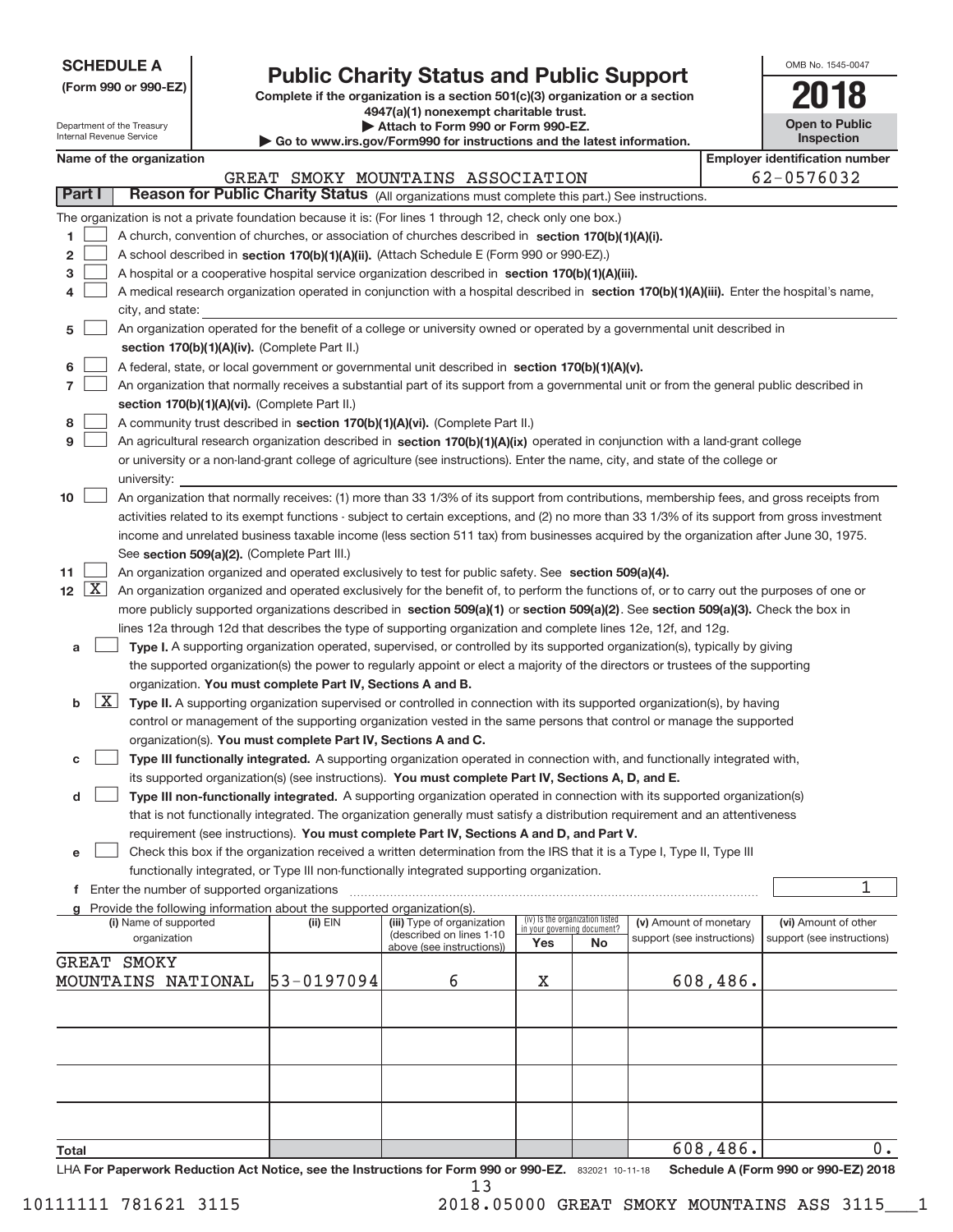#### Schedule A (Form 990 or 990‐EZ) 2018  $\,$  GREAT  $\,$  SMOKY  $\,$  MOUNTAINS  $\,$  ASSOCIATION  $\,$  62–0576032  $\,$  Page **Part II** | Support Schedule for Organizations Described in Sections 170(b)(1)(A)(iv) and 170(b)(1)(A)(vi)

(Complete only if you checked the box on line 5, 7, or 8 of Part I or if the organization failed to qualify under Part III. If the organization fails to qualify under the tests listed below, please complete Part III.)

|   | <b>Section A. Public Support</b>                                                                                                                                                                                               |          |            |            |            |                                             |           |
|---|--------------------------------------------------------------------------------------------------------------------------------------------------------------------------------------------------------------------------------|----------|------------|------------|------------|---------------------------------------------|-----------|
|   | Calendar year (or fiscal year beginning in) $\blacktriangleright$                                                                                                                                                              | (a) 2014 | $(b)$ 2015 | $(c)$ 2016 | $(d)$ 2017 | (e) 2018                                    | (f) Total |
|   | 1 Gifts, grants, contributions, and                                                                                                                                                                                            |          |            |            |            |                                             |           |
|   | membership fees received. (Do not                                                                                                                                                                                              |          |            |            |            |                                             |           |
|   | include any "unusual grants.")                                                                                                                                                                                                 |          |            |            |            |                                             |           |
|   | 2 Tax revenues levied for the organ-                                                                                                                                                                                           |          |            |            |            |                                             |           |
|   | ization's benefit and either paid to                                                                                                                                                                                           |          |            |            |            |                                             |           |
|   | or expended on its behalf                                                                                                                                                                                                      |          |            |            |            |                                             |           |
|   | 3 The value of services or facilities                                                                                                                                                                                          |          |            |            |            |                                             |           |
|   | furnished by a governmental unit to                                                                                                                                                                                            |          |            |            |            |                                             |           |
|   | the organization without charge                                                                                                                                                                                                |          |            |            |            |                                             |           |
|   | 4 Total. Add lines 1 through 3                                                                                                                                                                                                 |          |            |            |            |                                             |           |
|   | The portion of total contributions                                                                                                                                                                                             |          |            |            |            |                                             |           |
|   | by each person (other than a                                                                                                                                                                                                   |          |            |            |            |                                             |           |
|   | governmental unit or publicly                                                                                                                                                                                                  |          |            |            |            |                                             |           |
|   | supported organization) included                                                                                                                                                                                               |          |            |            |            |                                             |           |
|   | on line 1 that exceeds 2% of the                                                                                                                                                                                               |          |            |            |            |                                             |           |
|   | amount shown on line 11,                                                                                                                                                                                                       |          |            |            |            |                                             |           |
|   | column (f)                                                                                                                                                                                                                     |          |            |            |            |                                             |           |
|   | 6 Public support. Subtract line 5 from line 4.                                                                                                                                                                                 |          |            |            |            |                                             |           |
|   | <b>Section B. Total Support</b>                                                                                                                                                                                                |          |            |            |            |                                             |           |
|   | Calendar year (or fiscal year beginning in) $\blacktriangleright$                                                                                                                                                              | (a) 2014 | (b) 2015   | $(c)$ 2016 | $(d)$ 2017 | (e) 2018                                    | (f) Total |
|   | 7 Amounts from line 4                                                                                                                                                                                                          |          |            |            |            |                                             |           |
| 8 | Gross income from interest.                                                                                                                                                                                                    |          |            |            |            |                                             |           |
|   | dividends, payments received on                                                                                                                                                                                                |          |            |            |            |                                             |           |
|   | securities loans, rents, royalties,                                                                                                                                                                                            |          |            |            |            |                                             |           |
|   | and income from similar sources                                                                                                                                                                                                |          |            |            |            |                                             |           |
| 9 | Net income from unrelated business                                                                                                                                                                                             |          |            |            |            |                                             |           |
|   | activities, whether or not the                                                                                                                                                                                                 |          |            |            |            |                                             |           |
|   | business is regularly carried on                                                                                                                                                                                               |          |            |            |            |                                             |           |
|   | <b>10</b> Other income. Do not include gain                                                                                                                                                                                    |          |            |            |            |                                             |           |
|   | or loss from the sale of capital                                                                                                                                                                                               |          |            |            |            |                                             |           |
|   | assets (Explain in Part VI.)                                                                                                                                                                                                   |          |            |            |            |                                             |           |
|   | 11 Total support. Add lines 7 through 10                                                                                                                                                                                       |          |            |            |            |                                             |           |
|   | <b>12</b> Gross receipts from related activities, etc. (see instructions)                                                                                                                                                      |          |            |            |            | 12                                          |           |
|   | 13 First five years. If the Form 990 is for the organization's first, second, third, fourth, or fifth tax year as a section 501(c)(3)                                                                                          |          |            |            |            |                                             |           |
|   | organization, check this box and stop here manufactured and according to the state of the state of the state of the state of the state of the state of the state of the state of the state of the state of the state of the st |          |            |            |            |                                             |           |
|   | <b>Section C. Computation of Public Support Percentage</b>                                                                                                                                                                     |          |            |            |            |                                             |           |
|   | 14 Public support percentage for 2018 (line 6, column (f) divided by line 11, column (f) <i>manumanomeron</i> enter-                                                                                                           |          |            |            |            | 14                                          | %         |
|   |                                                                                                                                                                                                                                |          |            |            |            | 15                                          | %         |
|   | 16a 33 1/3% support test - 2018. If the organization did not check the box on line 13, and line 14 is 33 1/3% or more, check this box and                                                                                      |          |            |            |            |                                             |           |
|   | stop here. The organization qualifies as a publicly supported organization                                                                                                                                                     |          |            |            |            |                                             |           |
|   | b 33 1/3% support test - 2017. If the organization did not check a box on line 13 or 16a, and line 15 is 33 1/3% or more, check this box                                                                                       |          |            |            |            |                                             |           |
|   | and stop here. The organization qualifies as a publicly supported organization                                                                                                                                                 |          |            |            |            |                                             |           |
|   | 17a 10% -facts-and-circumstances test - 2018. If the organization did not check a box on line 13, 16a, or 16b, and line 14 is 10% or more,                                                                                     |          |            |            |            |                                             |           |
|   | and if the organization meets the "facts-and-circumstances" test, check this box and stop here. Explain in Part VI how the organization                                                                                        |          |            |            |            |                                             |           |
|   | meets the "facts-and-circumstances" test. The organization qualifies as a publicly supported organization                                                                                                                      |          |            |            |            |                                             |           |
|   | <b>b 10% -facts-and-circumstances test - 2017.</b> If the organization did not check a box on line 13, 16a, 16b, or 17a, and line 15 is 10% or                                                                                 |          |            |            |            |                                             |           |
|   | more, and if the organization meets the "facts-and-circumstances" test, check this box and stop here. Explain in Part VI how the                                                                                               |          |            |            |            |                                             |           |
|   | organization meets the "facts-and-circumstances" test. The organization qualifies as a publicly supported organization                                                                                                         |          |            |            |            |                                             |           |
|   | 18 Private foundation. If the organization did not check a box on line 13, 16a, 16b, 17a, or 17b, check this box and see instructions                                                                                          |          |            |            |            |                                             |           |
|   |                                                                                                                                                                                                                                |          |            |            |            | <b>Cohodulo A (Form 000 or 000 EZ) 2010</b> |           |

**Schedule A (Form 990 or 990‐EZ) 2018**

832022 10‐11‐18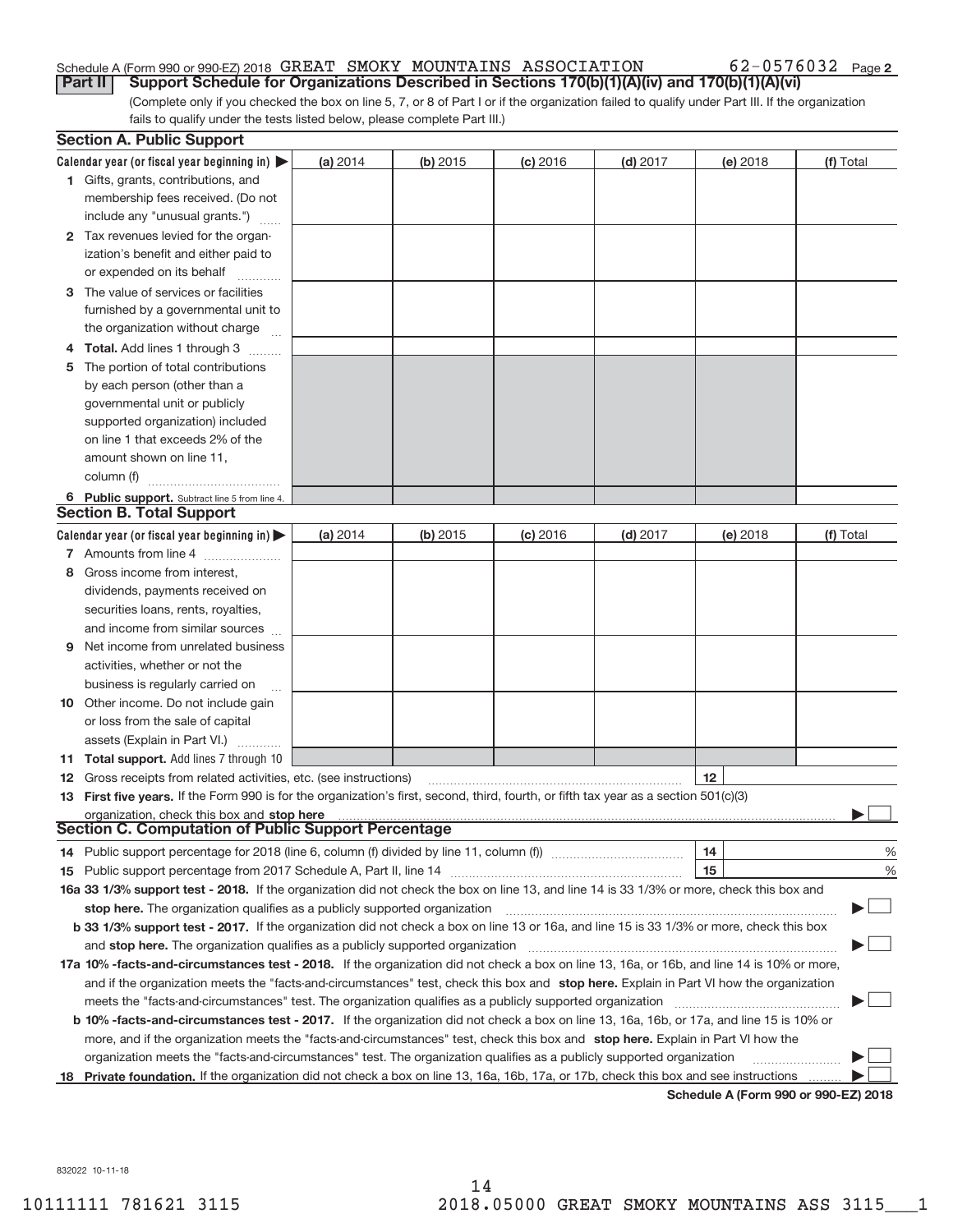#### Schedule A (Form 990 or 990‐EZ) 2018  $\,$  GREAT  $\,$  SMOKY  $\,$  MOUNTAINS  $\,$  ASSOCIATION  $\,$  62–0576032  $\,$  Page **Part III | Support Schedule for Organizations Described in Section 509(a)(2)**

(Complete only if you checked the box on line 10 of Part I or if the organization failed to qualify under Part II. If the organization fails to qualify under the tests listed below, please complete Part II.)

| <b>Section A. Public Support</b>                                                                                                                                                                                               |          |          |            |            |          |                                      |
|--------------------------------------------------------------------------------------------------------------------------------------------------------------------------------------------------------------------------------|----------|----------|------------|------------|----------|--------------------------------------|
| Calendar year (or fiscal year beginning in) $\blacktriangleright$                                                                                                                                                              | (a) 2014 | (b) 2015 | $(c)$ 2016 | $(d)$ 2017 | (e) 2018 | (f) Total                            |
| 1 Gifts, grants, contributions, and                                                                                                                                                                                            |          |          |            |            |          |                                      |
| membership fees received. (Do not                                                                                                                                                                                              |          |          |            |            |          |                                      |
| include any "unusual grants.")                                                                                                                                                                                                 |          |          |            |            |          |                                      |
| 2 Gross receipts from admissions,<br>merchandise sold or services per-<br>formed, or facilities furnished in<br>any activity that is related to the<br>organization's tax-exempt purpose                                       |          |          |            |            |          |                                      |
| 3 Gross receipts from activities that                                                                                                                                                                                          |          |          |            |            |          |                                      |
| are not an unrelated trade or bus-                                                                                                                                                                                             |          |          |            |            |          |                                      |
| iness under section 513                                                                                                                                                                                                        |          |          |            |            |          |                                      |
| 4 Tax revenues levied for the organ-<br>ization's benefit and either paid to                                                                                                                                                   |          |          |            |            |          |                                      |
| or expended on its behalf                                                                                                                                                                                                      |          |          |            |            |          |                                      |
| The value of services or facilities<br>5                                                                                                                                                                                       |          |          |            |            |          |                                      |
| furnished by a governmental unit to                                                                                                                                                                                            |          |          |            |            |          |                                      |
| the organization without charge                                                                                                                                                                                                |          |          |            |            |          |                                      |
| <b>6 Total.</b> Add lines 1 through 5                                                                                                                                                                                          |          |          |            |            |          |                                      |
| 7a Amounts included on lines 1, 2, and<br>3 received from disqualified persons                                                                                                                                                 |          |          |            |            |          |                                      |
| <b>b</b> Amounts included on lines 2 and 3 received<br>from other than disqualified persons that<br>exceed the greater of \$5,000 or 1% of the<br>amount on line 13 for the year                                               |          |          |            |            |          |                                      |
| c Add lines 7a and 7b                                                                                                                                                                                                          |          |          |            |            |          |                                      |
| 8 Public support. (Subtract line 7c from line 6.)                                                                                                                                                                              |          |          |            |            |          |                                      |
| <b>Section B. Total Support</b>                                                                                                                                                                                                |          |          |            |            |          |                                      |
| Calendar year (or fiscal year beginning in) $\blacktriangleright$                                                                                                                                                              | (a) 2014 | (b) 2015 | $(c)$ 2016 | $(d)$ 2017 | (e) 2018 | (f) Total                            |
| 9 Amounts from line 6                                                                                                                                                                                                          |          |          |            |            |          |                                      |
| 10a Gross income from interest,<br>dividends, payments received on<br>securities loans, rents, royalties,<br>and income from similar sources                                                                                   |          |          |            |            |          |                                      |
| <b>b</b> Unrelated business taxable income                                                                                                                                                                                     |          |          |            |            |          |                                      |
| (less section 511 taxes) from businesses                                                                                                                                                                                       |          |          |            |            |          |                                      |
| acquired after June 30, 1975                                                                                                                                                                                                   |          |          |            |            |          |                                      |
| c Add lines 10a and 10b                                                                                                                                                                                                        |          |          |            |            |          |                                      |
| <b>11</b> Net income from unrelated business<br>activities not included in line 10b,<br>whether or not the business is<br>regularly carried on                                                                                 |          |          |            |            |          |                                      |
| 12 Other income. Do not include gain<br>or loss from the sale of capital<br>assets (Explain in Part VI.)                                                                                                                       |          |          |            |            |          |                                      |
| <b>13</b> Total support. (Add lines 9, 10c, 11, and 12.)                                                                                                                                                                       |          |          |            |            |          |                                      |
| 14 First five years. If the Form 990 is for the organization's first, second, third, fourth, or fifth tax year as a section 501(c)(3) organization,                                                                            |          |          |            |            |          |                                      |
| check this box and stop here measurements are all the state of the state of the state of the state of the state of the state of the state of the state of the state of the state of the state of the state of the state of the |          |          |            |            |          |                                      |
| <b>Section C. Computation of Public Support Percentage</b>                                                                                                                                                                     |          |          |            |            |          |                                      |
|                                                                                                                                                                                                                                |          |          |            |            | 15       | %                                    |
| 16 Public support percentage from 2017 Schedule A, Part III, line 15                                                                                                                                                           |          |          |            |            | 16       | %                                    |
| Section D. Computation of Investment Income Percentage                                                                                                                                                                         |          |          |            |            |          |                                      |
|                                                                                                                                                                                                                                |          |          |            |            | 17       | %                                    |
| 18 Investment income percentage from 2017 Schedule A, Part III, line 17                                                                                                                                                        |          |          |            |            | 18       | %                                    |
| 19a 33 1/3% support tests - 2018. If the organization did not check the box on line 14, and line 15 is more than 33 1/3%, and line 17 is not                                                                                   |          |          |            |            |          |                                      |
| more than 33 1/3%, check this box and stop here. The organization qualifies as a publicly supported organization                                                                                                               |          |          |            |            |          |                                      |
| b 33 1/3% support tests - 2017. If the organization did not check a box on line 14 or line 19a, and line 16 is more than 33 1/3%, and                                                                                          |          |          |            |            |          |                                      |
| line 18 is not more than 33 1/3%, check this box and stop here. The organization qualifies as a publicly supported organization                                                                                                |          |          |            |            |          |                                      |
| Private foundation. If the organization did not check a box on line 14, 19a, or 19b, check this box and see instructions<br>20                                                                                                 |          |          |            |            |          |                                      |
| 832023 10-11-18                                                                                                                                                                                                                |          |          |            |            |          | Schedule A (Form 990 or 990-EZ) 2018 |
|                                                                                                                                                                                                                                |          | 15       |            |            |          |                                      |

10111111 781621 3115 2018.05000 GREAT SMOKY MOUNTAINS ASS 3115\_\_\_1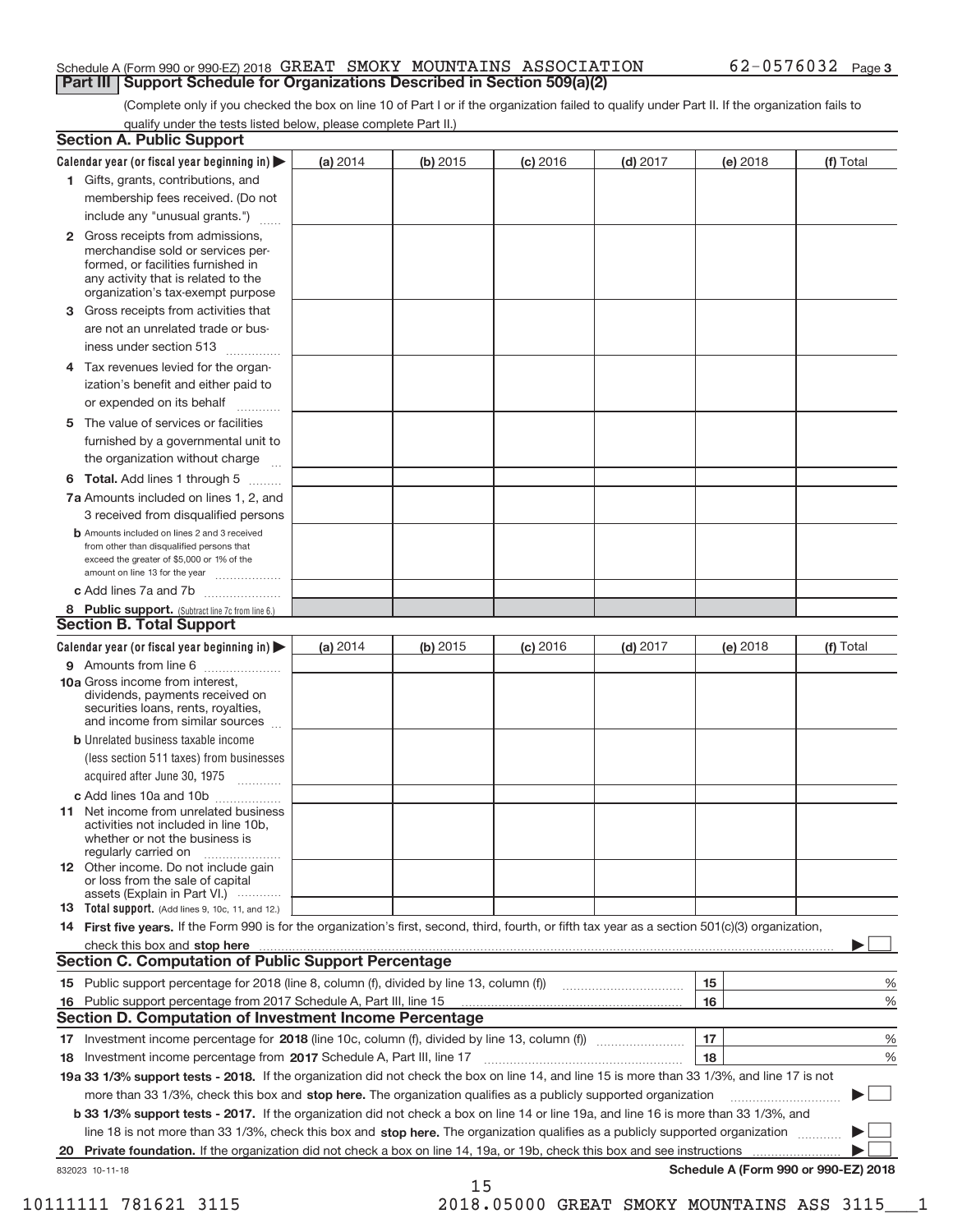#### Schedule A (Form 990 or 990‐EZ) 2018  $\,$  GREAT  $\,$  SMOKY  $\,$  MOUNTAINS  $\,$  ASSOCIATION  $\,$  62–0576032  $\,$  Page

## **Part IV Supporting Organizations**

(Complete only if you checked a box in line 12 on Part I. If you checked 12a of Part I, complete Sections A and B. If you checked 12b of Part I, complete Sections A and C. If you checked 12c of Part I, complete Sections A, D, and E. If you checked 12d of Part I, complete Sections A and D, and complete Part V.)

#### **Section A. All Supporting Organizations**

- **1** Are all of the organization's supported organizations listed by name in the organization's governing documents? If "No," describe in Part VI how the supported organizations are designated. If designated by *class or purpose, describe the designation. If historic and continuing relationship, explain.*
- **2** Did the organization have any supported organization that does not have an IRS determination of status under section 509(a)(1) or (2)? If "Yes," explain in Part VI how the organization determined that the supported *organization was described in section 509(a)(1) or (2).*
- **3a** Did the organization have a supported organization described in section 501(c)(4), (5), or (6)? If "Yes," answer *(b) and (c) below.*
- **b** Did the organization confirm that each supported organization qualified under section 501(c)(4), (5), or (6) and satisfied the public support tests under section 509(a)(2)? If "Yes," describe in Part VI when and how the *organization made the determination.*
- **c** Did the organization ensure that all support to such organizations was used exclusively for section 170(c)(2)(B) purposes? If "Yes," explain in Part VI what controls the organization put in place to ensure such use.
- **4 a** *If* Was any supported organization not organized in the United States ("foreign supported organization")? *"Yes," and if you checked 12a or 12b in Part I, answer (b) and (c) below.*
- **b** Did the organization have ultimate control and discretion in deciding whether to make grants to the foreign supported organization? If "Yes," describe in Part VI how the organization had such control and discretion *despite being controlled or supervised by or in connection with its supported organizations.*
- **c** Did the organization support any foreign supported organization that does not have an IRS determination under sections 501(c)(3) and 509(a)(1) or (2)? If "Yes," explain in Part VI what controls the organization used *to ensure that all support to the foreign supported organization was used exclusively for section 170(c)(2)(B) purposes.*
- **5a** Did the organization add, substitute, or remove any supported organizations during the tax year? If "Yes," answer (b) and (c) below (if applicable). Also, provide detail in **Part VI,** including (i) the names and EIN *numbers of the supported organizations added, substituted, or removed; (ii) the reasons for each such action; (iii) the authority under the organization's organizing document authorizing such action; and (iv) how the action was accomplished (such as by amendment to the organizing document).*
- **b** Type I or Type II only. Was any added or substituted supported organization part of a class already designated in the organization's organizing document?
- **c Substitutions only.**  Was the substitution the result of an event beyond the organization's control?
- **6** Did the organization provide support (whether in the form of grants or the provision of services or facilities) to **Part VI.** *If "Yes," provide detail in* support or benefit one or more of the filing organization's supported organizations? anyone other than (i) its supported organizations, (ii) individuals that are part of the charitable class benefited by one or more of its supported organizations, or (iii) other supporting organizations that also
- **7** Did the organization provide a grant, loan, compensation, or other similar payment to a substantial contributor regard to a substantial contributor? If "Yes," complete Part I of Schedule L (Form 990 or 990-EZ). (as defined in section 4958(c)(3)(C)), a family member of a substantial contributor, or a 35% controlled entity with
- **8** Did the organization make a loan to a disqualified person (as defined in section 4958) not described in line 7? *If "Yes," complete Part I of Schedule L (Form 990 or 990-EZ).*
- **9 a** Was the organization controlled directly or indirectly at any time during the tax year by one or more in section 509(a)(1) or (2))? If "Yes," provide detail in Part VI. disqualified persons as defined in section 4946 (other than foundation managers and organizations described
- **b** the supporting organization had an interest? If "Yes," provide detail in Part VI. Did one or more disqualified persons (as defined in line 9a) hold a controlling interest in any entity in which
- **c** Did a disqualified person (as defined in line 9a) have an ownership interest in, or derive any personal benefit from, assets in which the supporting organization also had an interest? If "Yes," provide detail in Part VI.
- **10 a** Was the organization subject to the excess business holdings rules of section 4943 because of section supporting organizations)? If "Yes," answer 10b below. 4943(f) (regarding certain Type II supporting organizations, and all Type III non-functionally integrated
- **b** Did the organization have any excess business holdings in the tax year? (Use Schedule C, Form 4720, to *determine whether the organization had excess business holdings.)*

16

832024 10‐11‐18

**7 8 9a 9b 9c 10a 10b** X X X X X X

**Schedule A (Form 990 or 990‐EZ) 2018**

**1**

**2**

**3a**

**3b**

**3c**

**4a**

**4b**

**4c**

**5a**

**5b 5c**

**6**

Yes | No

X

X

X

X

X

X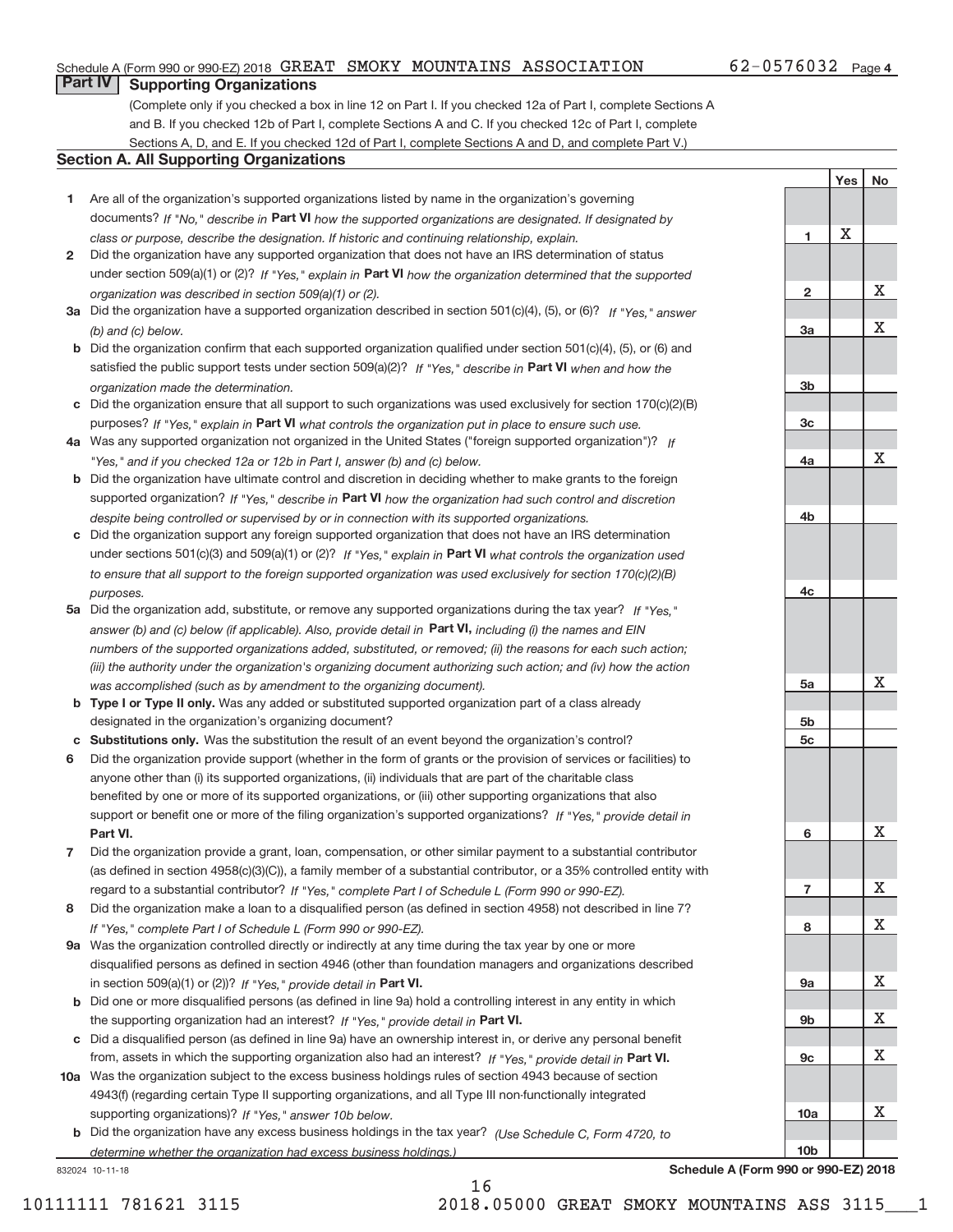#### Schedule A (Form 990 or 990‐EZ) 2018 GREAT SMOKY MOUNTAINS ASSOCIATION 62-0576032 Page 5 **Part IV Supporting Organizations** *(continued)*

|    |                                                                                                                                   |                 | Yes | No          |
|----|-----------------------------------------------------------------------------------------------------------------------------------|-----------------|-----|-------------|
| 11 | Has the organization accepted a gift or contribution from any of the following persons?                                           |                 |     |             |
|    | a A person who directly or indirectly controls, either alone or together with persons described in (b) and (c)                    |                 |     |             |
|    | below, the governing body of a supported organization?                                                                            | 11a             |     | х           |
|    | <b>b</b> A family member of a person described in (a) above?                                                                      | 11 <sub>b</sub> |     | $\mathbf X$ |
|    | c A 35% controlled entity of a person described in (a) or (b) above? If "Yes" to a, b, or c, provide detail in Part VI.           | 11c             |     | $\mathbf X$ |
|    | <b>Section B. Type I Supporting Organizations</b>                                                                                 |                 |     |             |
|    |                                                                                                                                   |                 | Yes | No          |
| 1  | Did the directors, trustees, or membership of one or more supported organizations have the power to                               |                 |     |             |
|    | regularly appoint or elect at least a majority of the organization's directors or trustees at all times during the                |                 |     |             |
|    | tax year? If "No," describe in Part VI how the supported organization(s) effectively operated, supervised, or                     |                 |     |             |
|    | controlled the organization's activities. If the organization had more than one supported organization,                           |                 |     |             |
|    | describe how the powers to appoint and/or remove directors or trustees were allocated among the supported                         |                 |     |             |
|    | organizations and what conditions or restrictions, if any, applied to such powers during the tax year.                            | 1               |     |             |
| 2  | Did the organization operate for the benefit of any supported organization other than the supported                               |                 |     |             |
|    | organization(s) that operated, supervised, or controlled the supporting organization? If "Yes," explain in                        |                 |     |             |
|    | Part VI how providing such benefit carried out the purposes of the supported organization(s) that operated,                       |                 |     |             |
|    | supervised, or controlled the supporting organization.                                                                            | $\overline{2}$  |     |             |
|    | <b>Section C. Type II Supporting Organizations</b>                                                                                |                 |     |             |
|    |                                                                                                                                   |                 | Yes | No          |
| 1. | Were a majority of the organization's directors or trustees during the tax year also a majority of the directors                  |                 |     |             |
|    | or trustees of each of the organization's supported organization(s)? If "No," describe in Part VI how control                     |                 |     |             |
|    | or management of the supporting organization was vested in the same persons that controlled or managed                            |                 |     |             |
|    | the supported organization(s).                                                                                                    | 1               | X   |             |
|    | <b>Section D. All Type III Supporting Organizations</b>                                                                           |                 |     |             |
|    |                                                                                                                                   |                 | Yes | No          |
| 1  | Did the organization provide to each of its supported organizations, by the last day of the fifth month of the                    |                 |     |             |
|    | organization's tax year, (i) a written notice describing the type and amount of support provided during the prior tax             |                 |     |             |
|    | year, (ii) a copy of the Form 990 that was most recently filed as of the date of notification, and (iii) copies of the            |                 |     |             |
|    | organization's governing documents in effect on the date of notification, to the extent not previously provided?                  | 1               |     |             |
| 2  | Were any of the organization's officers, directors, or trustees either (i) appointed or elected by the supported                  |                 |     |             |
|    | organization(s) or (ii) serving on the governing body of a supported organization? If "No," explain in Part VI how                |                 |     |             |
|    | the organization maintained a close and continuous working relationship with the supported organization(s).                       | $\mathbf{2}$    |     |             |
| 3  | By reason of the relationship described in (2), did the organization's supported organizations have a                             |                 |     |             |
|    | significant voice in the organization's investment policies and in directing the use of the organization's                        |                 |     |             |
|    | income or assets at all times during the tax year? If "Yes," describe in Part VI the role the organization's                      | з               |     |             |
|    | supported organizations played in this regard.<br>Section E. Type III Functionally Integrated Supporting Organizations            |                 |     |             |
| 1  | Check the box next to the method that the organization used to satisfy the Integral Part Test during the year (see instructions). |                 |     |             |
| a  | The organization satisfied the Activities Test. Complete line 2 below.                                                            |                 |     |             |
| b  | The organization is the parent of each of its supported organizations. Complete line 3 below.                                     |                 |     |             |
| C  | The organization supported a governmental entity. Describe in Part VI how you supported a government entity (see instructions),   |                 |     |             |
| 2  | Activities Test. Answer (a) and (b) below.                                                                                        |                 | Yes | No          |
| a  | Did substantially all of the organization's activities during the tax year directly further the exempt purposes of                |                 |     |             |
|    | the supported organization(s) to which the organization was responsive? If "Yes," then in Part VI identify                        |                 |     |             |
|    | those supported organizations and explain how these activities directly furthered their exempt purposes,                          |                 |     |             |
|    | how the organization was responsive to those supported organizations, and how the organization determined                         |                 |     |             |
|    | that these activities constituted substantially all of its activities.                                                            | 2a              |     |             |
|    | <b>b</b> Did the activities described in (a) constitute activities that, but for the organization's involvement, one or more      |                 |     |             |
|    | of the organization's supported organization(s) would have been engaged in? If "Yes," explain in Part VI the                      |                 |     |             |
|    | reasons for the organization's position that its supported organization(s) would have engaged in these                            |                 |     |             |
|    | activities but for the organization's involvement.                                                                                | 2b              |     |             |
| з  | Parent of Supported Organizations. Answer (a) and (b) below.                                                                      |                 |     |             |
|    | a Did the organization have the power to regularly appoint or elect a majority of the officers, directors, or                     |                 |     |             |
|    | trustees of each of the supported organizations? Provide details in Part VI.                                                      | За              |     |             |
|    | <b>b</b> Did the organization exercise a substantial degree of direction over the policies, programs, and activities of each      |                 |     |             |
|    | of its supported organizations? If "Yes," describe in Part VI the role played by the organization in this regard.                 | 3b              |     |             |

17

832025 10‐11‐18

**Schedule A (Form 990 or 990‐EZ) 2018**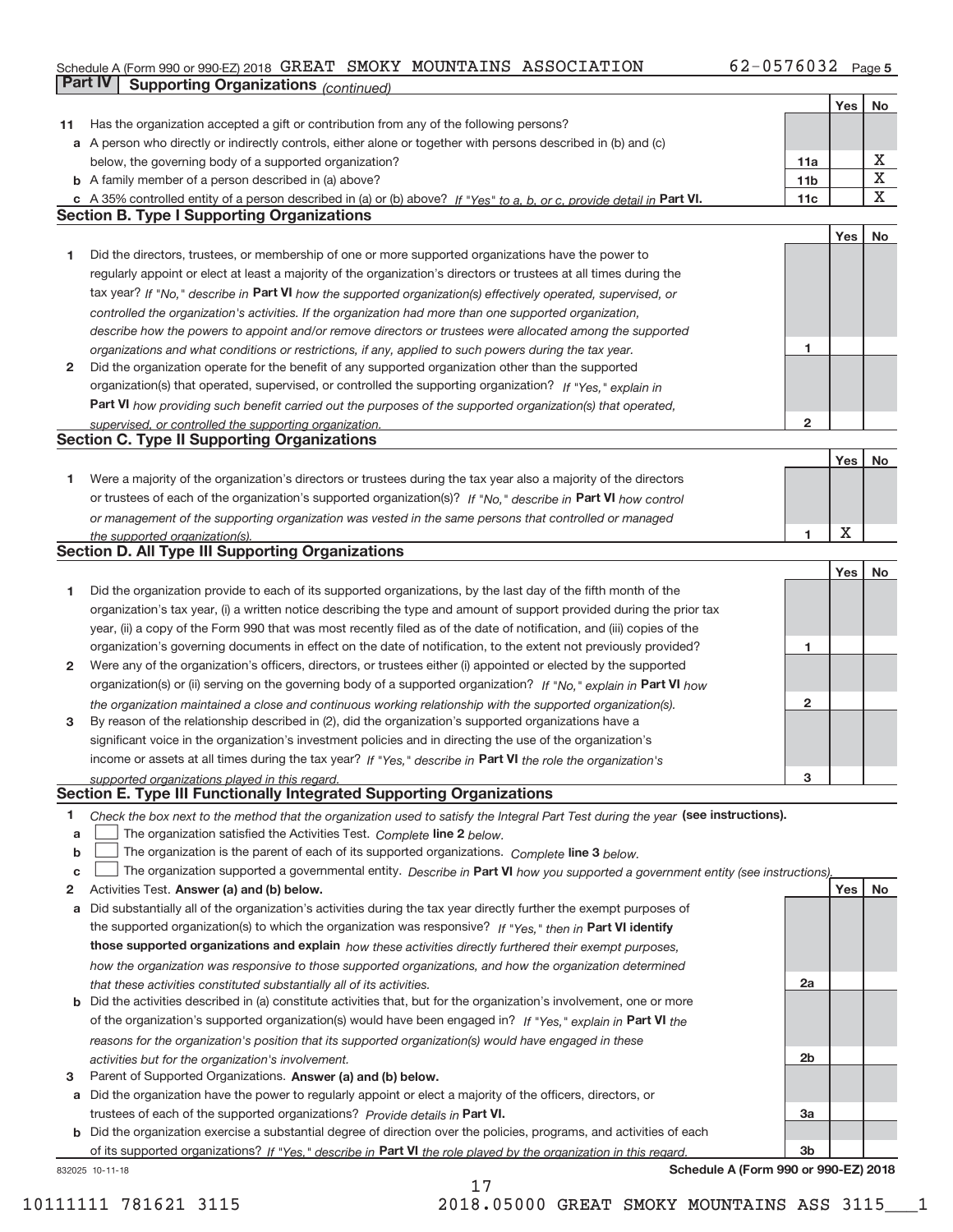#### Schedule A (Form 990 or 990‐EZ) 2018  $\,$  GREAT  $\,$  SMOKY  $\,$  MOUNTAINS  $\,$  ASSOCIATION  $\,$  62–0576032  $\,$  Page **Part V** Type III Non-Functionally Integrated 509(a)(3) Supporting Organizations

#### 1 **Check here if the organization satisfied the Integral Part Test as a qualifying trust on Nov. 20, 1970 (explain in Part VI.) See instructions. All** other Type III non‐functionally integrated supporting organizations must complete Sections A through E.

|              | <b>Section A - Adjusted Net Income</b>                                                                                            |                | (A) Prior Year | (B) Current Year<br>(optional) |
|--------------|-----------------------------------------------------------------------------------------------------------------------------------|----------------|----------------|--------------------------------|
| 1            | Net short-term capital gain                                                                                                       | 1.             |                |                                |
| 2            | Recoveries of prior-year distributions                                                                                            | $\overline{2}$ |                |                                |
| 3            | Other gross income (see instructions)                                                                                             | 3              |                |                                |
| 4            | Add lines 1 through 3                                                                                                             | 4              |                |                                |
| 5            | Depreciation and depletion                                                                                                        | 5              |                |                                |
| 6            | Portion of operating expenses paid or incurred for production or                                                                  |                |                |                                |
|              | collection of gross income or for management, conservation, or                                                                    |                |                |                                |
|              | maintenance of property held for production of income (see instructions)                                                          | 6              |                |                                |
| 7            | Other expenses (see instructions)                                                                                                 | $\overline{7}$ |                |                                |
| 8            | Adjusted Net Income (subtract lines 5, 6, and 7 from line 4)                                                                      | 8              |                |                                |
|              | <b>Section B - Minimum Asset Amount</b>                                                                                           |                | (A) Prior Year | (B) Current Year<br>(optional) |
| 1            | Aggregate fair market value of all non-exempt-use assets (see                                                                     |                |                |                                |
|              | instructions for short tax year or assets held for part of year):                                                                 |                |                |                                |
|              | a Average monthly value of securities                                                                                             | 1a             |                |                                |
|              | <b>b</b> Average monthly cash balances                                                                                            | 1 <sub>b</sub> |                |                                |
|              | c Fair market value of other non-exempt-use assets                                                                                | 1c             |                |                                |
|              | d Total (add lines 1a, 1b, and 1c)                                                                                                | 1 <sub>d</sub> |                |                                |
|              | e Discount claimed for blockage or other                                                                                          |                |                |                                |
|              | factors (explain in detail in Part VI):                                                                                           |                |                |                                |
| $\mathbf{2}$ | Acquisition indebtedness applicable to non-exempt-use assets                                                                      | $\overline{2}$ |                |                                |
| 3            | Subtract line 2 from line 1d                                                                                                      | 3              |                |                                |
| 4            | Cash deemed held for exempt use. Enter 1-1/2% of line 3 (for greater amount,                                                      |                |                |                                |
|              | see instructions)                                                                                                                 | 4              |                |                                |
| 5            | Net value of non-exempt-use assets (subtract line 4 from line 3)                                                                  | 5              |                |                                |
| 6            | Multiply line 5 by .035                                                                                                           | 6              |                |                                |
| 7            | Recoveries of prior-year distributions                                                                                            | $\overline{7}$ |                |                                |
| 8            | Minimum Asset Amount (add line 7 to line 6)                                                                                       | 8              |                |                                |
|              | <b>Section C - Distributable Amount</b>                                                                                           |                |                | <b>Current Year</b>            |
| 1            | Adjusted net income for prior year (from Section A, line 8, Column A)                                                             | 1              |                |                                |
| 2            | Enter 85% of line 1                                                                                                               | $\overline{2}$ |                |                                |
| 3            | Minimum asset amount for prior year (from Section B, line 8, Column A)                                                            | 3              |                |                                |
| 4            | Enter greater of line 2 or line 3                                                                                                 | 4              |                |                                |
| 5            | Income tax imposed in prior year                                                                                                  | 5              |                |                                |
| 6            | <b>Distributable Amount.</b> Subtract line 5 from line 4, unless subject to                                                       |                |                |                                |
|              | emergency temporary reduction (see instructions)                                                                                  | 6              |                |                                |
| 7            | Check here if the current year is the organization's first as a non-functionally integrated Type III supporting organization (see |                |                |                                |

instructions).

**Schedule A (Form 990 or 990‐EZ) 2018**

832026 10‐11‐18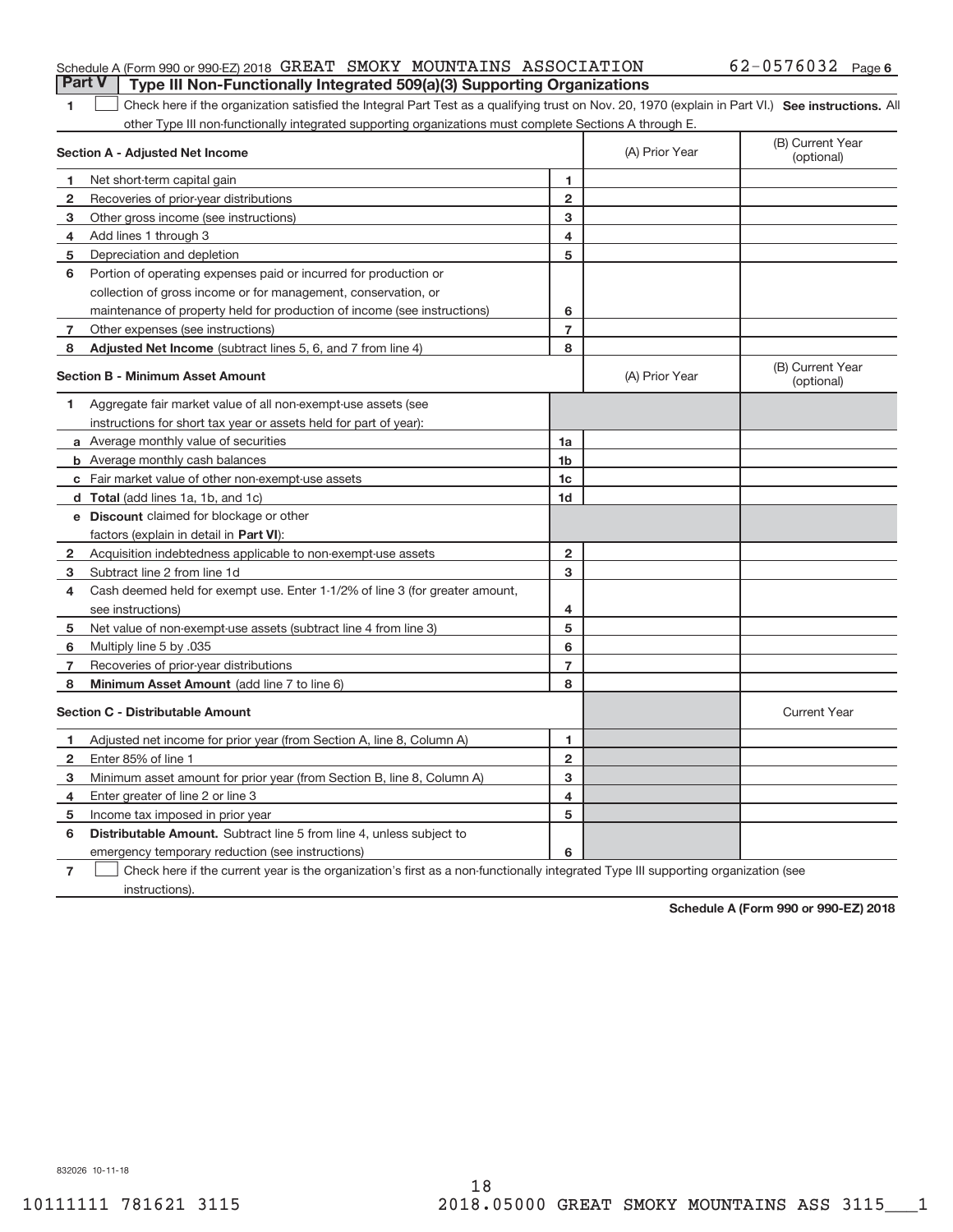#### Schedule A (Form 990 or 990‐EZ) 2018  $\,$  GREAT  $\,$  SMOKY  $\,$  MOUNTAINS  $\,$  ASSOCIATION  $\,$  62–0576032  $\,$  Page

| <b>Part V</b> | Type III Non-Functionally Integrated 509(a)(3) Supporting Organizations                    |                             | (continued)                           |                                                |  |  |  |  |
|---------------|--------------------------------------------------------------------------------------------|-----------------------------|---------------------------------------|------------------------------------------------|--|--|--|--|
|               | <b>Section D - Distributions</b>                                                           |                             |                                       | <b>Current Year</b>                            |  |  |  |  |
| 1             | Amounts paid to supported organizations to accomplish exempt purposes                      |                             |                                       |                                                |  |  |  |  |
| 2             | Amounts paid to perform activity that directly furthers exempt purposes of supported       |                             |                                       |                                                |  |  |  |  |
|               | organizations, in excess of income from activity                                           |                             |                                       |                                                |  |  |  |  |
| 3             | Administrative expenses paid to accomplish exempt purposes of supported organizations      |                             |                                       |                                                |  |  |  |  |
| 4             | Amounts paid to acquire exempt-use assets                                                  |                             |                                       |                                                |  |  |  |  |
| 5             | Qualified set-aside amounts (prior IRS approval required)                                  |                             |                                       |                                                |  |  |  |  |
| 6             | Other distributions (describe in Part VI). See instructions.                               |                             |                                       |                                                |  |  |  |  |
| 7             | <b>Total annual distributions.</b> Add lines 1 through 6.                                  |                             |                                       |                                                |  |  |  |  |
| 8             | Distributions to attentive supported organizations to which the organization is responsive |                             |                                       |                                                |  |  |  |  |
|               | (provide details in Part VI). See instructions.                                            |                             |                                       |                                                |  |  |  |  |
| 9             | Distributable amount for 2018 from Section C, line 6                                       |                             |                                       |                                                |  |  |  |  |
| 10            | Line 8 amount divided by line 9 amount                                                     |                             |                                       |                                                |  |  |  |  |
|               |                                                                                            | (i)                         | (iii)                                 | (iii)                                          |  |  |  |  |
|               | <b>Section E - Distribution Allocations</b> (see instructions)                             | <b>Excess Distributions</b> | <b>Underdistributions</b><br>Pre-2018 | <b>Distributable</b><br><b>Amount for 2018</b> |  |  |  |  |
| 1.            | Distributable amount for 2018 from Section C, line 6                                       |                             |                                       |                                                |  |  |  |  |
| 2             | Underdistributions, if any, for years prior to 2018 (reason-                               |                             |                                       |                                                |  |  |  |  |
|               | able cause required-explain in Part VI). See instructions.                                 |                             |                                       |                                                |  |  |  |  |
| 3             | Excess distributions carryover, if any, to 2018                                            |                             |                                       |                                                |  |  |  |  |
|               | <b>a</b> From 2013                                                                         |                             |                                       |                                                |  |  |  |  |
|               | <b>b</b> From 2014                                                                         |                             |                                       |                                                |  |  |  |  |
|               | c From 2015                                                                                |                             |                                       |                                                |  |  |  |  |
|               | <b>d</b> From 2016                                                                         |                             |                                       |                                                |  |  |  |  |
|               | e From 2017                                                                                |                             |                                       |                                                |  |  |  |  |
|               | f Total of lines 3a through e                                                              |                             |                                       |                                                |  |  |  |  |
|               | g Applied to underdistributions of prior years                                             |                             |                                       |                                                |  |  |  |  |
|               | <b>h</b> Applied to 2018 distributable amount                                              |                             |                                       |                                                |  |  |  |  |
| Ť.            | Carryover from 2013 not applied (see instructions)                                         |                             |                                       |                                                |  |  |  |  |
|               | Remainder. Subtract lines 3g, 3h, and 3i from 3f.                                          |                             |                                       |                                                |  |  |  |  |
| 4             | Distributions for 2018 from Section D,                                                     |                             |                                       |                                                |  |  |  |  |
|               | line $7:$                                                                                  |                             |                                       |                                                |  |  |  |  |
|               | <b>a</b> Applied to underdistributions of prior years                                      |                             |                                       |                                                |  |  |  |  |
|               | <b>b</b> Applied to 2018 distributable amount                                              |                             |                                       |                                                |  |  |  |  |
| С             | Remainder. Subtract lines 4a and 4b from 4.                                                |                             |                                       |                                                |  |  |  |  |
| 5             | Remaining underdistributions for years prior to 2018, if                                   |                             |                                       |                                                |  |  |  |  |
|               | any. Subtract lines 3g and 4a from line 2. For result greater                              |                             |                                       |                                                |  |  |  |  |
|               | than zero, explain in Part VI. See instructions.                                           |                             |                                       |                                                |  |  |  |  |
| 6             | Remaining underdistributions for 2018. Subtract lines 3h                                   |                             |                                       |                                                |  |  |  |  |
|               | and 4b from line 1. For result greater than zero, explain in                               |                             |                                       |                                                |  |  |  |  |
|               | Part VI. See instructions.                                                                 |                             |                                       |                                                |  |  |  |  |
| $\mathbf{7}$  | Excess distributions carryover to 2019. Add lines 3j                                       |                             |                                       |                                                |  |  |  |  |
|               | and 4c.                                                                                    |                             |                                       |                                                |  |  |  |  |
| 8             | Breakdown of line 7:                                                                       |                             |                                       |                                                |  |  |  |  |
|               | a Excess from 2014                                                                         |                             |                                       |                                                |  |  |  |  |
|               | <b>b</b> Excess from 2015                                                                  |                             |                                       |                                                |  |  |  |  |
|               | c Excess from 2016                                                                         |                             |                                       |                                                |  |  |  |  |
|               | d Excess from 2017                                                                         |                             |                                       |                                                |  |  |  |  |
|               | e Excess from 2018                                                                         |                             |                                       |                                                |  |  |  |  |

**Schedule A (Form 990 or 990‐EZ) 2018**

832027 10‐11‐18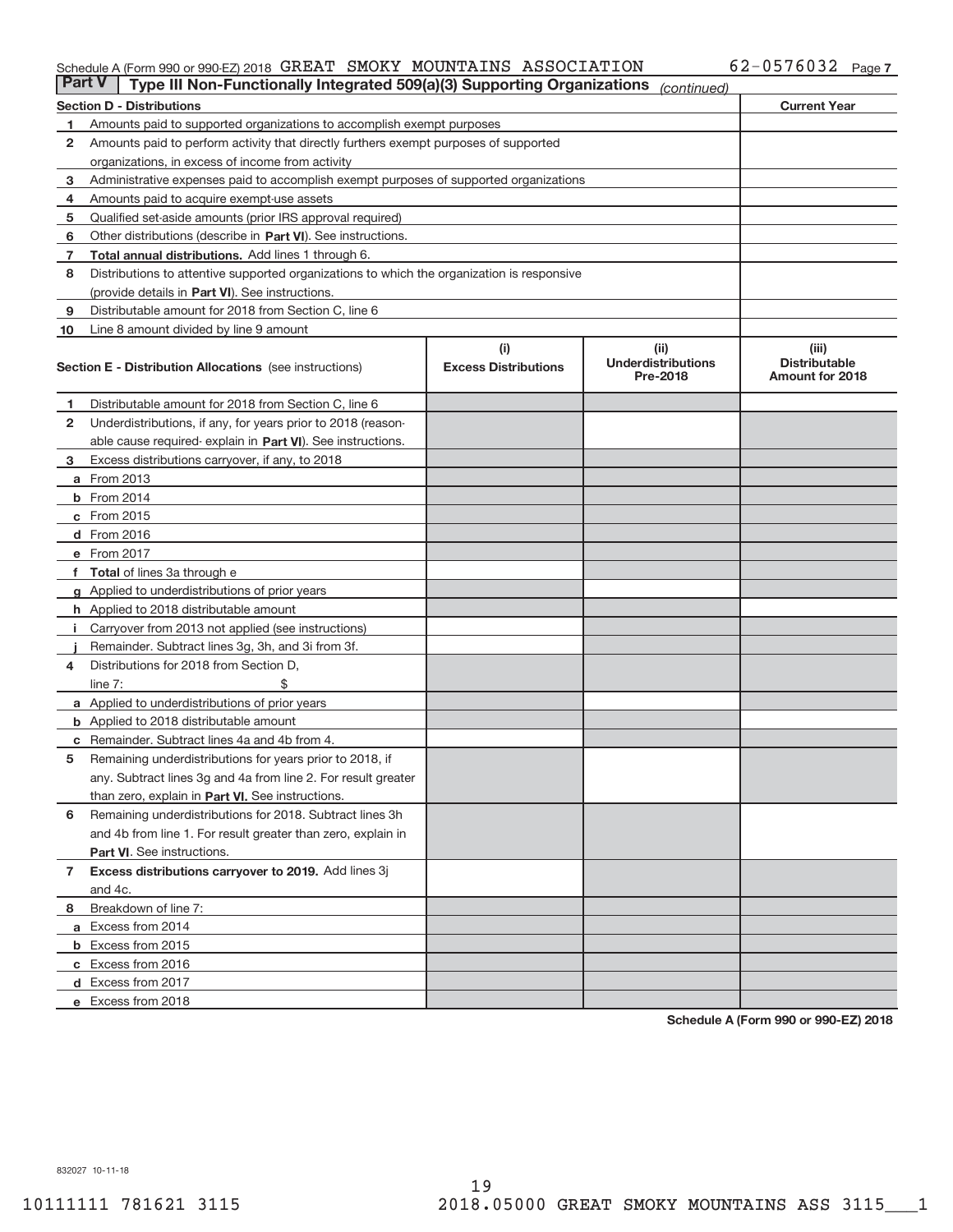|                 | Schedule A (Form 990 or 990-EZ) 2018 GREAT SMOKY MOUNTAINS ASSOCIATION                                                                                                                                                                                                                                                                                                                                                                                                                                                                                               |  |    |  | 62-0576032 Page 8                    |  |
|-----------------|----------------------------------------------------------------------------------------------------------------------------------------------------------------------------------------------------------------------------------------------------------------------------------------------------------------------------------------------------------------------------------------------------------------------------------------------------------------------------------------------------------------------------------------------------------------------|--|----|--|--------------------------------------|--|
| Part VI         | Supplemental Information. Provide the explanations required by Part II, line 10; Part II, line 17a or 17b; Part III, line 12;<br>Part IV, Section A, lines 1, 2, 3b, 3c, 4b, 4c, 5a, 6, 9a, 9b, 9c, 11a, 11b, and 11c; Part IV, Section B, lines 1 and 2; Part IV, Section C,<br>line 1; Part IV, Section D, lines 2 and 3; Part IV, Section E, lines 1c, 2a, 2b, 3a, and 3b; Part V, line 1; Part V, Section B, line 1e; Part V,<br>Section D, lines 5, 6, and 8; and Part V, Section E, lines 2, 5, and 6. Also complete this part for any additional information. |  |    |  |                                      |  |
|                 | (See instructions.)                                                                                                                                                                                                                                                                                                                                                                                                                                                                                                                                                  |  |    |  |                                      |  |
|                 |                                                                                                                                                                                                                                                                                                                                                                                                                                                                                                                                                                      |  |    |  |                                      |  |
|                 |                                                                                                                                                                                                                                                                                                                                                                                                                                                                                                                                                                      |  |    |  |                                      |  |
|                 |                                                                                                                                                                                                                                                                                                                                                                                                                                                                                                                                                                      |  |    |  |                                      |  |
|                 |                                                                                                                                                                                                                                                                                                                                                                                                                                                                                                                                                                      |  |    |  |                                      |  |
|                 |                                                                                                                                                                                                                                                                                                                                                                                                                                                                                                                                                                      |  |    |  |                                      |  |
|                 |                                                                                                                                                                                                                                                                                                                                                                                                                                                                                                                                                                      |  |    |  |                                      |  |
|                 |                                                                                                                                                                                                                                                                                                                                                                                                                                                                                                                                                                      |  |    |  |                                      |  |
|                 |                                                                                                                                                                                                                                                                                                                                                                                                                                                                                                                                                                      |  |    |  |                                      |  |
|                 |                                                                                                                                                                                                                                                                                                                                                                                                                                                                                                                                                                      |  |    |  |                                      |  |
|                 |                                                                                                                                                                                                                                                                                                                                                                                                                                                                                                                                                                      |  |    |  |                                      |  |
|                 |                                                                                                                                                                                                                                                                                                                                                                                                                                                                                                                                                                      |  |    |  |                                      |  |
|                 |                                                                                                                                                                                                                                                                                                                                                                                                                                                                                                                                                                      |  |    |  |                                      |  |
|                 |                                                                                                                                                                                                                                                                                                                                                                                                                                                                                                                                                                      |  |    |  |                                      |  |
|                 |                                                                                                                                                                                                                                                                                                                                                                                                                                                                                                                                                                      |  |    |  |                                      |  |
|                 |                                                                                                                                                                                                                                                                                                                                                                                                                                                                                                                                                                      |  |    |  |                                      |  |
|                 |                                                                                                                                                                                                                                                                                                                                                                                                                                                                                                                                                                      |  |    |  |                                      |  |
|                 |                                                                                                                                                                                                                                                                                                                                                                                                                                                                                                                                                                      |  |    |  |                                      |  |
|                 |                                                                                                                                                                                                                                                                                                                                                                                                                                                                                                                                                                      |  |    |  |                                      |  |
|                 |                                                                                                                                                                                                                                                                                                                                                                                                                                                                                                                                                                      |  |    |  |                                      |  |
|                 |                                                                                                                                                                                                                                                                                                                                                                                                                                                                                                                                                                      |  |    |  |                                      |  |
|                 |                                                                                                                                                                                                                                                                                                                                                                                                                                                                                                                                                                      |  |    |  |                                      |  |
|                 |                                                                                                                                                                                                                                                                                                                                                                                                                                                                                                                                                                      |  |    |  |                                      |  |
|                 |                                                                                                                                                                                                                                                                                                                                                                                                                                                                                                                                                                      |  |    |  |                                      |  |
|                 |                                                                                                                                                                                                                                                                                                                                                                                                                                                                                                                                                                      |  |    |  |                                      |  |
|                 |                                                                                                                                                                                                                                                                                                                                                                                                                                                                                                                                                                      |  |    |  |                                      |  |
|                 |                                                                                                                                                                                                                                                                                                                                                                                                                                                                                                                                                                      |  |    |  |                                      |  |
|                 |                                                                                                                                                                                                                                                                                                                                                                                                                                                                                                                                                                      |  |    |  |                                      |  |
|                 |                                                                                                                                                                                                                                                                                                                                                                                                                                                                                                                                                                      |  |    |  |                                      |  |
|                 |                                                                                                                                                                                                                                                                                                                                                                                                                                                                                                                                                                      |  |    |  |                                      |  |
|                 |                                                                                                                                                                                                                                                                                                                                                                                                                                                                                                                                                                      |  |    |  |                                      |  |
|                 |                                                                                                                                                                                                                                                                                                                                                                                                                                                                                                                                                                      |  |    |  |                                      |  |
|                 |                                                                                                                                                                                                                                                                                                                                                                                                                                                                                                                                                                      |  |    |  |                                      |  |
|                 |                                                                                                                                                                                                                                                                                                                                                                                                                                                                                                                                                                      |  |    |  |                                      |  |
|                 |                                                                                                                                                                                                                                                                                                                                                                                                                                                                                                                                                                      |  |    |  |                                      |  |
|                 |                                                                                                                                                                                                                                                                                                                                                                                                                                                                                                                                                                      |  |    |  |                                      |  |
|                 |                                                                                                                                                                                                                                                                                                                                                                                                                                                                                                                                                                      |  |    |  |                                      |  |
| 832028 10-11-18 |                                                                                                                                                                                                                                                                                                                                                                                                                                                                                                                                                                      |  | 20 |  | Schedule A (Form 990 or 990-EZ) 2018 |  |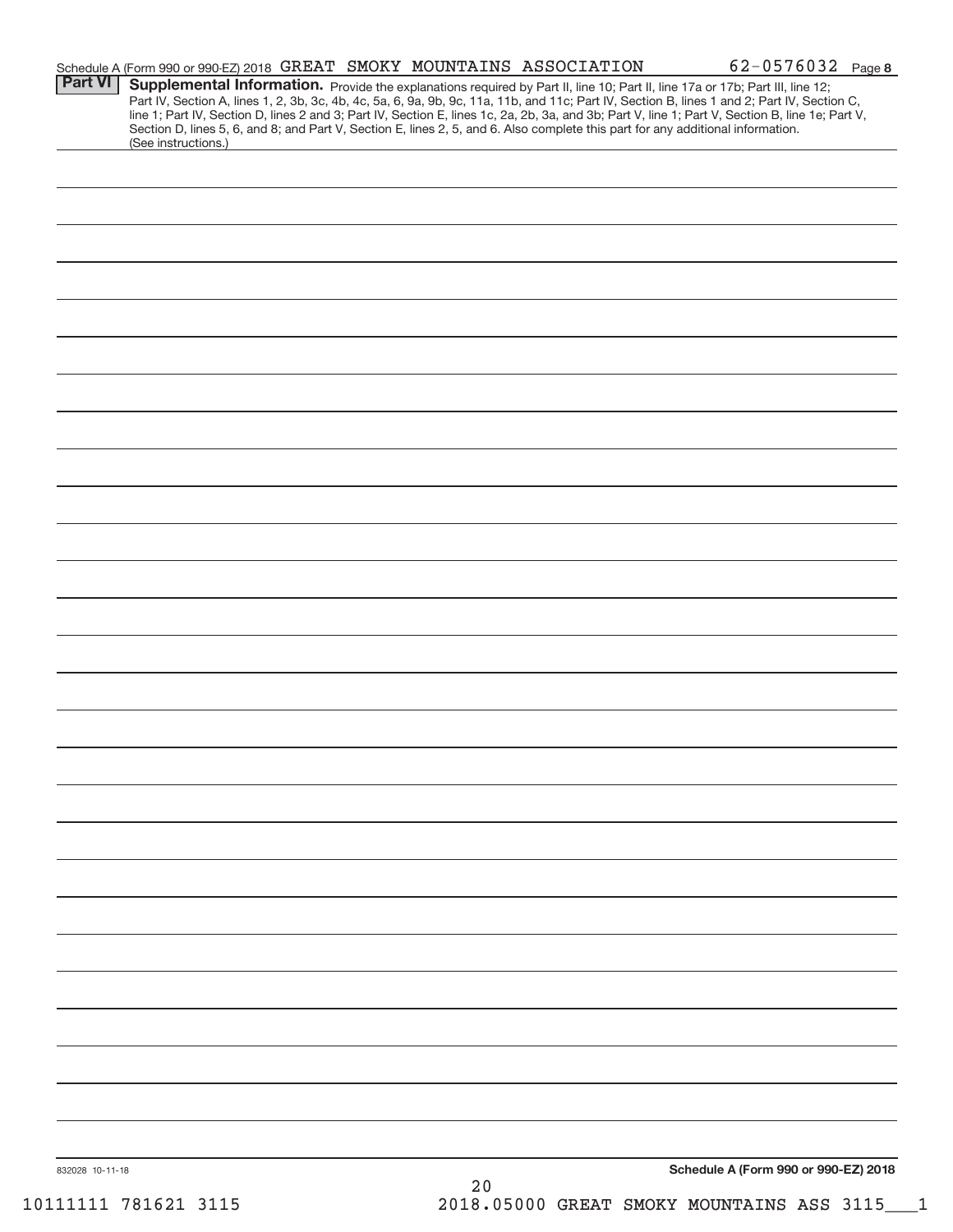| <b>SCHEDULE C</b>                                      | <b>Political Campaign and Lobbying Activities</b>                                                                                                                                                                                                                                                   |                                     |                            |                     | OMB No. 1545-0047                                |
|--------------------------------------------------------|-----------------------------------------------------------------------------------------------------------------------------------------------------------------------------------------------------------------------------------------------------------------------------------------------------|-------------------------------------|----------------------------|---------------------|--------------------------------------------------|
| (Form 990 or 990-EZ)                                   |                                                                                                                                                                                                                                                                                                     |                                     |                            |                     |                                                  |
|                                                        | For Organizations Exempt From Income Tax Under section 501(c) and section 527                                                                                                                                                                                                                       |                                     |                            |                     |                                                  |
| Department of the Treasury<br>Internal Revenue Service | ▶ Complete if the organization is described below. ▶ Attach to Form 990 or Form 990-EZ.                                                                                                                                                                                                             | <b>Open to Public</b><br>Inspection |                            |                     |                                                  |
|                                                        | If the organization answered "Yes," on Form 990, Part IV, line 3, or Form 990-EZ, Part V, line 46 (Political Campaign Activities), then                                                                                                                                                             |                                     |                            |                     |                                                  |
|                                                        | • Section 501(c)(3) organizations: Complete Parts I-A and B. Do not complete Part I-C.                                                                                                                                                                                                              |                                     |                            |                     |                                                  |
|                                                        | • Section 501(c) (other than section 501(c)(3)) organizations: Complete Parts I-A and C below. Do not complete Part I-B.                                                                                                                                                                            |                                     |                            |                     |                                                  |
| • Section 527 organizations: Complete Part I-A only.   |                                                                                                                                                                                                                                                                                                     |                                     |                            |                     |                                                  |
|                                                        | If the organization answered "Yes," on Form 990, Part IV, line 4, or Form 990-EZ, Part VI, line 47 (Lobbying Activities), then                                                                                                                                                                      |                                     |                            |                     |                                                  |
|                                                        | • Section 501(c)(3) organizations that have filed Form 5768 (election under section 501(h)): Complete Part II-A. Do not complete Part II-B.                                                                                                                                                         |                                     |                            |                     |                                                  |
|                                                        | • Section 501(c)(3) organizations that have NOT filed Form 5768 (election under section 501(h)): Complete Part II-B. Do not complete Part II-A.<br>If the organization answered "Yes," on Form 990, Part IV, line 5 (Proxy Tax) (see separate instructions) or Form 990-EZ, Part V, line 35c (Proxy |                                     |                            |                     |                                                  |
| Tax) (see separate instructions), then                 |                                                                                                                                                                                                                                                                                                     |                                     |                            |                     |                                                  |
|                                                        | • Section 501(c)(4), (5), or (6) organizations: Complete Part III.                                                                                                                                                                                                                                  |                                     |                            |                     |                                                  |
| Name of organization                                   |                                                                                                                                                                                                                                                                                                     |                                     |                            |                     | <b>Employer identification number</b>            |
|                                                        | GREAT SMOKY MOUNTAINS ASSOCIATION                                                                                                                                                                                                                                                                   |                                     |                            |                     | 62-0576032                                       |
| Part I-A                                               | Complete if the organization is exempt under section 501(c) or is a section 527 organization.                                                                                                                                                                                                       |                                     |                            |                     |                                                  |
|                                                        |                                                                                                                                                                                                                                                                                                     |                                     |                            |                     |                                                  |
|                                                        | 1 Provide a description of the organization's direct and indirect political campaign activities in Part IV.                                                                                                                                                                                         |                                     |                            |                     |                                                  |
| Political campaign activity expenditures<br>2          |                                                                                                                                                                                                                                                                                                     |                                     |                            |                     |                                                  |
| Volunteer hours for political campaign activities<br>3 |                                                                                                                                                                                                                                                                                                     |                                     |                            |                     |                                                  |
| Part I-B                                               | Complete if the organization is exempt under section 501(c)(3).                                                                                                                                                                                                                                     |                                     |                            |                     |                                                  |
|                                                        | 1 Enter the amount of any excise tax incurred by the organization under section 4955                                                                                                                                                                                                                |                                     | $\bullet$                  |                     |                                                  |
| 2                                                      | Enter the amount of any excise tax incurred by organization managers under section 4955 [100] [100] S [100] S                                                                                                                                                                                       |                                     |                            |                     |                                                  |
| 3                                                      |                                                                                                                                                                                                                                                                                                     |                                     |                            |                     | Yes<br><b>No</b>                                 |
|                                                        |                                                                                                                                                                                                                                                                                                     |                                     |                            |                     | Yes<br><b>No</b>                                 |
| <b>b</b> If "Yes," describe in Part IV.                |                                                                                                                                                                                                                                                                                                     |                                     |                            |                     |                                                  |
|                                                        | Part I-C   Complete if the organization is exempt under section 501(c), except section 501(c)(3).                                                                                                                                                                                                   |                                     |                            |                     |                                                  |
|                                                        | 1 Enter the amount directly expended by the filing organization for section 527 exempt function activities                                                                                                                                                                                          |                                     |                            |                     | $\blacktriangleright$ \$                         |
| $\mathbf{2}$                                           | Enter the amount of the filing organization's funds contributed to other organizations for section 527                                                                                                                                                                                              |                                     |                            |                     |                                                  |
| exempt function activities                             |                                                                                                                                                                                                                                                                                                     |                                     |                            | $\triangleright$ \$ |                                                  |
|                                                        | 3 Total exempt function expenditures. Add lines 1 and 2. Enter here and on Form 1120-POL,                                                                                                                                                                                                           |                                     |                            |                     |                                                  |
|                                                        |                                                                                                                                                                                                                                                                                                     |                                     |                            | $\triangleright$ \$ |                                                  |
|                                                        |                                                                                                                                                                                                                                                                                                     |                                     |                            |                     | Yes<br><b>No</b>                                 |
|                                                        | 5 Enter the names, addresses and employer identification number (EIN) of all section 527 political organizations to which the filing organization<br>made payments. For each organization listed, enter the amount paid from the filing organization's funds. Also enter the amount of political    |                                     |                            |                     |                                                  |
|                                                        | contributions received that were promptly and directly delivered to a separate political organization, such as a separate segregated fund or a                                                                                                                                                      |                                     |                            |                     |                                                  |
|                                                        | political action committee (PAC). If additional space is needed, provide information in Part IV.                                                                                                                                                                                                    |                                     |                            |                     |                                                  |
| (a) Name                                               | (b) Address                                                                                                                                                                                                                                                                                         | $(c)$ EIN                           | (d) Amount paid from       |                     | (e) Amount of political                          |
|                                                        |                                                                                                                                                                                                                                                                                                     |                                     | filing organization's      |                     | contributions received and                       |
|                                                        |                                                                                                                                                                                                                                                                                                     |                                     | funds. If none, enter -0-. |                     | promptly and directly<br>delivered to a separate |
|                                                        |                                                                                                                                                                                                                                                                                                     |                                     |                            |                     | political organization.                          |
|                                                        |                                                                                                                                                                                                                                                                                                     |                                     |                            |                     | If none, enter -0-.                              |
|                                                        |                                                                                                                                                                                                                                                                                                     |                                     |                            |                     |                                                  |
|                                                        |                                                                                                                                                                                                                                                                                                     |                                     |                            |                     |                                                  |
|                                                        |                                                                                                                                                                                                                                                                                                     |                                     |                            |                     |                                                  |
|                                                        |                                                                                                                                                                                                                                                                                                     |                                     |                            |                     |                                                  |
|                                                        |                                                                                                                                                                                                                                                                                                     |                                     |                            |                     |                                                  |
|                                                        |                                                                                                                                                                                                                                                                                                     |                                     |                            |                     |                                                  |
|                                                        |                                                                                                                                                                                                                                                                                                     |                                     |                            |                     |                                                  |
|                                                        |                                                                                                                                                                                                                                                                                                     |                                     |                            |                     |                                                  |
|                                                        |                                                                                                                                                                                                                                                                                                     |                                     |                            |                     |                                                  |
|                                                        |                                                                                                                                                                                                                                                                                                     |                                     |                            |                     |                                                  |
|                                                        |                                                                                                                                                                                                                                                                                                     |                                     |                            |                     |                                                  |
|                                                        | For Paperwork Reduction Act Notice, see the Instructions for Form 990 or 990-F7                                                                                                                                                                                                                     |                                     |                            |                     | Schedule C (Form 990 or 990-F7) 2018             |

**For Paperwork Reduction Act Notice, see the Instructions for Form 990 or 990‐EZ. Schedule C (Form 990 or 990‐EZ) 2018** LHA

832041 11‐08‐18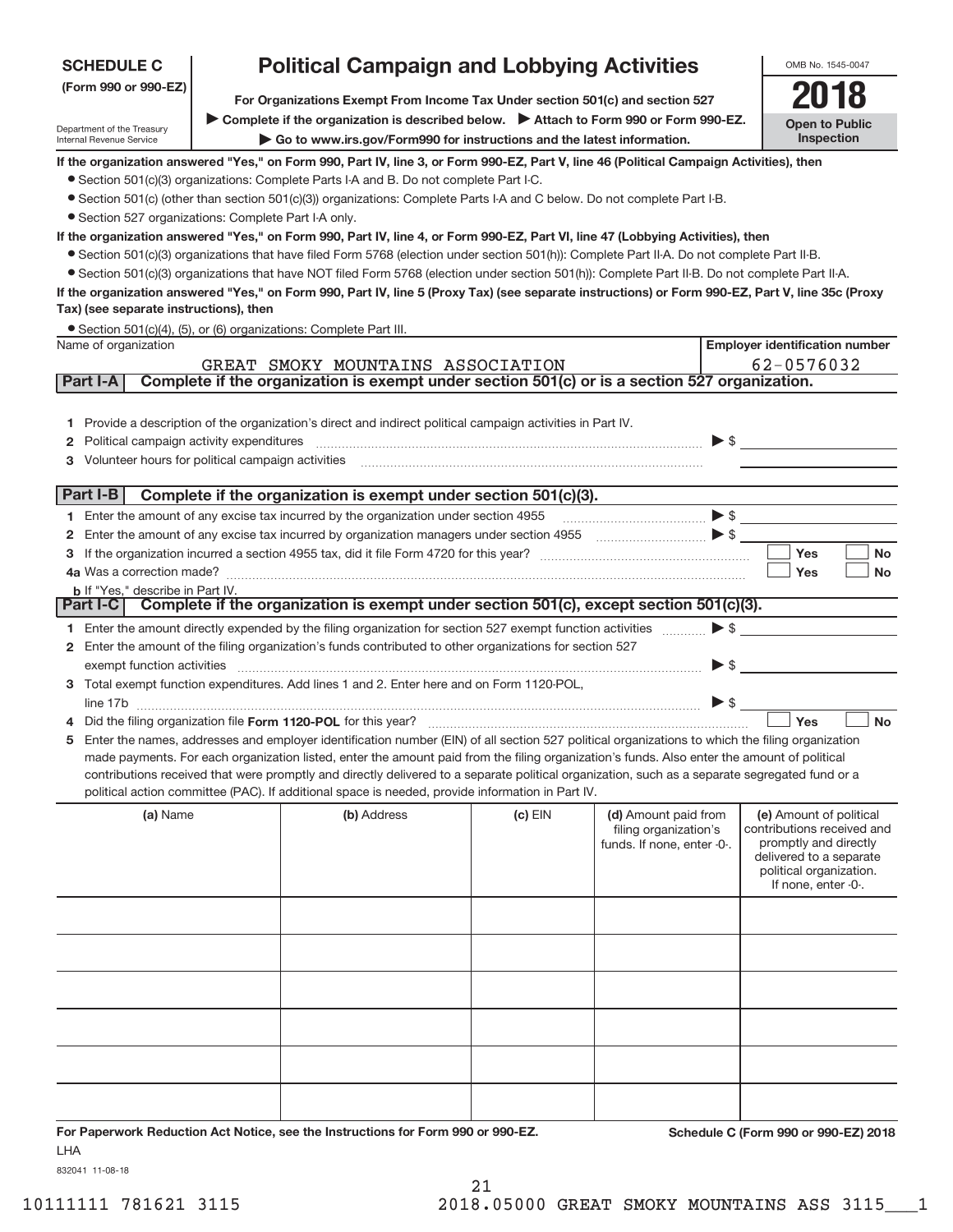| Schedule C (Form 990 or 990-EZ) 2018 GREAT SMOKY MOUNTAINS ASSOCIATION                                                                                             |                                                   |                                                           |            |                                        | 62-0576032 Page 2              |
|--------------------------------------------------------------------------------------------------------------------------------------------------------------------|---------------------------------------------------|-----------------------------------------------------------|------------|----------------------------------------|--------------------------------|
| Complete if the organization is exempt under section 501(c)(3) and filed Form 5768 (election under<br>Part II-A                                                    |                                                   |                                                           |            |                                        |                                |
| section 501(h)).                                                                                                                                                   |                                                   |                                                           |            |                                        |                                |
| A Check $\blacktriangleright$<br>if the filing organization belongs to an affiliated group (and list in Part IV each affiliated group member's name, address, EIN, |                                                   |                                                           |            |                                        |                                |
| expenses, and share of excess lobbying expenditures).                                                                                                              |                                                   |                                                           |            |                                        |                                |
| <b>B</b> Check $\blacktriangleright$<br>if the filing organization checked box A and "limited control" provisions apply.                                           |                                                   |                                                           |            |                                        |                                |
|                                                                                                                                                                    | <b>Limits on Lobbying Expenditures</b>            | (The term "expenditures" means amounts paid or incurred.) |            | (a) Filing<br>organization's<br>totals | (b) Affiliated group<br>totals |
| 1a Total lobbying expenditures to influence public opinion (grass roots lobbying)                                                                                  |                                                   |                                                           |            |                                        |                                |
| Total lobbying expenditures to influence a legislative body (direct lobbying)<br>b                                                                                 |                                                   |                                                           |            |                                        |                                |
| с                                                                                                                                                                  |                                                   |                                                           |            |                                        |                                |
| Other exempt purpose expenditures<br>d                                                                                                                             |                                                   |                                                           |            |                                        |                                |
|                                                                                                                                                                    |                                                   |                                                           |            |                                        |                                |
| f Lobbying nontaxable amount. Enter the amount from the following table in both columns.                                                                           |                                                   |                                                           |            |                                        |                                |
| If the amount on line 1e, column (a) or (b) is:                                                                                                                    |                                                   | The lobbying nontaxable amount is:                        |            |                                        |                                |
| Not over \$500,000                                                                                                                                                 |                                                   | 20% of the amount on line 1e.                             |            |                                        |                                |
| Over \$500,000 but not over \$1,000,000                                                                                                                            |                                                   | \$100,000 plus 15% of the excess over \$500,000.          |            |                                        |                                |
| Over \$1,000,000 but not over \$1,500,000                                                                                                                          |                                                   | \$175,000 plus 10% of the excess over \$1,000,000.        |            |                                        |                                |
| Over \$1,500,000 but not over \$17,000,000                                                                                                                         | \$225,000 plus 5% of the excess over \$1,500,000. |                                                           |            |                                        |                                |
| Over \$17,000,000                                                                                                                                                  | \$1,000,000.                                      |                                                           |            |                                        |                                |
|                                                                                                                                                                    |                                                   |                                                           |            |                                        |                                |
| g Grassroots nontaxable amount (enter 25% of line 1f)                                                                                                              |                                                   |                                                           |            |                                        |                                |
| h Subtract line 1g from line 1a. If zero or less, enter -0-                                                                                                        |                                                   |                                                           |            |                                        |                                |
| i Subtract line 1f from line 1c. If zero or less, enter -0-                                                                                                        |                                                   |                                                           |            |                                        |                                |
| If there is an amount other than zero on either line 1h or line 1i, did the organization file Form 4720                                                            |                                                   |                                                           |            |                                        |                                |
| reporting section 4911 tax for this year?                                                                                                                          |                                                   |                                                           |            |                                        | Yes<br>No                      |
|                                                                                                                                                                    |                                                   | 4-Year Averaging Period Under Section 501(h)              |            |                                        |                                |
| (Some organizations that made a section 501(h) election do not have to complete all of the five columns below.                                                     |                                                   | See the separate instructions for lines 2a through 2f.)   |            |                                        |                                |
|                                                                                                                                                                    |                                                   | Lobbying Expenditures During 4-Year Averaging Period      |            |                                        |                                |
| Calendar year<br>(or fiscal year beginning in)                                                                                                                     | (a) 2015                                          | (b) 2016                                                  | $(c)$ 2017 | $(d)$ 2018                             | (e) Total                      |
| 2a Lobbying nontaxable amount                                                                                                                                      |                                                   |                                                           |            |                                        |                                |
| <b>b</b> Lobbying ceiling amount<br>(150% of line 2a, column(e))                                                                                                   |                                                   |                                                           |            |                                        |                                |
| c Total lobbying expenditures                                                                                                                                      |                                                   |                                                           |            |                                        |                                |
| d Grassroots nontaxable amount                                                                                                                                     |                                                   |                                                           |            |                                        |                                |
| e Grassroots ceiling amount                                                                                                                                        |                                                   |                                                           |            |                                        |                                |
| (150% of line 2d, column (e))                                                                                                                                      |                                                   |                                                           |            |                                        |                                |
| f Grassroots lobbying expenditures                                                                                                                                 |                                                   |                                                           |            |                                        |                                |

**Schedule C (Form 990 or 990‐EZ) 2018**

832042 11‐08‐18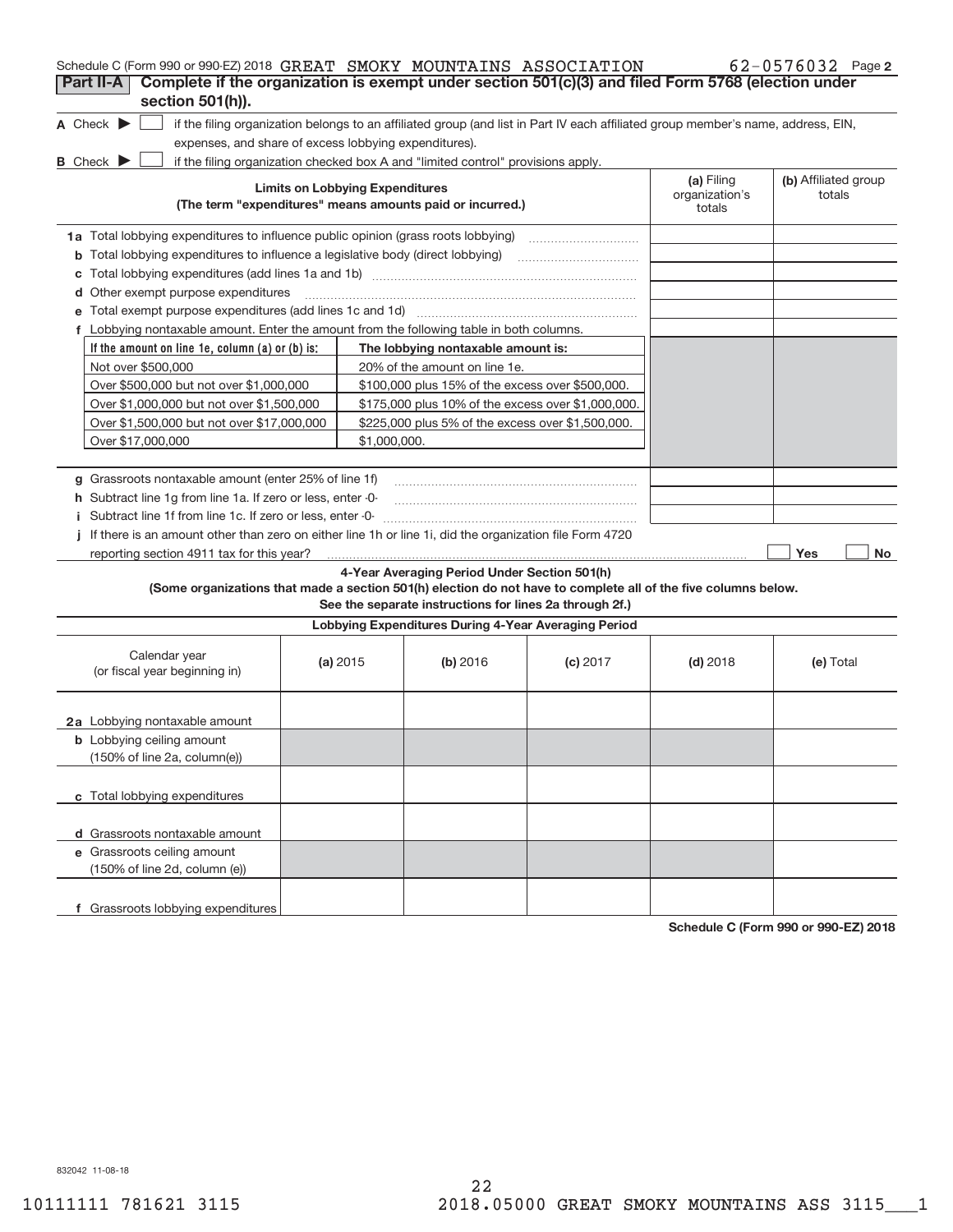#### 62-0576032 Page 3 Schedule C (Form 990 or 990‐EZ) 2018 Page **Part II‐B Complete if the organization is exempt under section 501(c)(3) and has NOT filed Form 5768 (election under section 501(h)).** GREAT SMOKY MOUNTAINS ASSOCIATION 62‐0576032

|                | For each "Yes," response on lines 1a through 1i below, provide in Part IV a detailed description                                                                                                                                     | (a) |                         | (b)                                  |    |
|----------------|--------------------------------------------------------------------------------------------------------------------------------------------------------------------------------------------------------------------------------------|-----|-------------------------|--------------------------------------|----|
|                | of the lobbying activity.                                                                                                                                                                                                            | Yes | <b>No</b>               | Amount                               |    |
| 1.             | During the year, did the filing organization attempt to influence foreign, national, state, or<br>local legislation, including any attempt to influence public opinion on a legislative matter<br>or referendum, through the use of: |     |                         |                                      |    |
|                |                                                                                                                                                                                                                                      |     | x                       |                                      |    |
|                | <b>b</b> Paid staff or management (include compensation in expenses reported on lines 1c through 1i)?                                                                                                                                | X   |                         |                                      |    |
|                |                                                                                                                                                                                                                                      |     | Χ                       |                                      |    |
|                |                                                                                                                                                                                                                                      |     | X                       |                                      |    |
|                | e Publications, or published or broadcast statements?                                                                                                                                                                                |     | X                       |                                      |    |
|                | f Grants to other organizations for lobbying purposes?                                                                                                                                                                               |     | X                       |                                      |    |
|                | Direct contact with legislators, their staffs, government officials, or a legislative body?                                                                                                                                          |     | $\mathbf X$             |                                      |    |
|                | h Rallies, demonstrations, seminars, conventions, speeches, lectures, or any similar means?                                                                                                                                          |     | $\overline{\textbf{x}}$ |                                      |    |
|                | <i>i</i> Other activities?                                                                                                                                                                                                           |     | $\mathbf x$             |                                      |    |
|                |                                                                                                                                                                                                                                      |     |                         |                                      | 0. |
|                | 2a Did the activities in line 1 cause the organization to be not described in section 501(c)(3)?                                                                                                                                     |     | X                       |                                      |    |
|                |                                                                                                                                                                                                                                      |     |                         |                                      |    |
|                | c If "Yes," enter the amount of any tax incurred by organization managers under section 4912                                                                                                                                         |     |                         |                                      |    |
|                | d If the filing organization incurred a section 4912 tax, did it file Form 4720 for this year?                                                                                                                                       |     |                         |                                      |    |
|                | Complete if the organization is exempt under section 501(c)(4), section 501(c)(5), or section<br>Part III-A I<br>$501(c)(6)$ .                                                                                                       |     |                         |                                      |    |
|                |                                                                                                                                                                                                                                      |     |                         | Yes                                  | No |
| 1.             |                                                                                                                                                                                                                                      |     | 1                       |                                      |    |
| 2              |                                                                                                                                                                                                                                      |     | $\mathbf{2}$            |                                      |    |
| з              | Did the organization agree to carry over lobbying and political campaign activity expenditures from the prior year?                                                                                                                  |     | 3                       |                                      |    |
|                | Part III-B Complete if the organization is exempt under section 501(c)(4), section 501(c)(5), or section                                                                                                                             |     |                         |                                      |    |
|                | 501(c)(6) and if either (a) BOTH Part III-A, lines 1 and 2, are answered "No," OR (b) Part III-A, line 3, is<br>answered "Yes."                                                                                                      |     |                         |                                      |    |
| 1              |                                                                                                                                                                                                                                      |     | 1                       |                                      |    |
| 2              | Section 162(e) nondeductible lobbying and political expenditures (do not include amounts of political                                                                                                                                |     |                         |                                      |    |
|                | expenses for which the section 527(f) tax was paid).                                                                                                                                                                                 |     |                         |                                      |    |
|                |                                                                                                                                                                                                                                      |     | 2a                      |                                      |    |
|                | b Carryover from last year manufactured and contract the contract of the contract of the contract of the contract of the contract of the contract of the contract of the contract of the contract of contract of contract of c       |     | 2b                      |                                      |    |
| c              |                                                                                                                                                                                                                                      |     | 2c                      |                                      |    |
|                |                                                                                                                                                                                                                                      |     | 3                       |                                      |    |
| 4              | If notices were sent and the amount on line 2c exceeds the amount on line 3, what portion of the excess                                                                                                                              |     |                         |                                      |    |
|                | does the organization agree to carryover to the reasonable estimate of nondeductible lobbying and political                                                                                                                          |     |                         |                                      |    |
|                | expenditure next year?                                                                                                                                                                                                               |     | 4                       |                                      |    |
|                | 5 Taxable amount of lobbying and political expenditures (see instructions)                                                                                                                                                           |     | 5                       |                                      |    |
| <b>Part IV</b> | <b>Supplemental Information</b>                                                                                                                                                                                                      |     |                         |                                      |    |
|                | Provide the descriptions required for Part I-A, line 1; Part I-B, line 4; Part I-C, line 5; Part II-A (affiliated group list); Part II-A, lines 1 and 2 (see                                                                         |     |                         |                                      |    |
|                | instructions); and Part II-B, line 1. Also, complete this part for any additional information.                                                                                                                                       |     |                         |                                      |    |
|                | PART II-B, LINE 1, LOBBYING ACTIVITIES:                                                                                                                                                                                              |     |                         |                                      |    |
|                |                                                                                                                                                                                                                                      |     |                         |                                      |    |
|                | THE CHIEF EXECUTIVE OFFICER AND CERTAIN BOARD MEMBERS OF THE GREAT                                                                                                                                                                   |     |                         |                                      |    |
|                | SMOKY MOUNTAINS ASSOCIATION SPENT AN IMMATERIAL AMOUNT OF TIME, DEFINED                                                                                                                                                              |     |                         |                                      |    |
|                | AS LESS THAN 8 HOURS FOR CALENDAR YEAR 2018, ENCOURAGING ELECTED                                                                                                                                                                     |     |                         |                                      |    |
|                | OFFICIALS TO SUPPORT SPECIFIC LEGISLATION THAT WOULD BENEFIT THE GREAT                                                                                                                                                               |     |                         |                                      |    |
|                | SMOKY MOUNTAINS NATIONAL PARK.                                                                                                                                                                                                       |     |                         |                                      |    |
|                | 832043 11-08-18                                                                                                                                                                                                                      |     |                         | Schedule C (Form 990 or 990-EZ) 2018 |    |
|                |                                                                                                                                                                                                                                      |     |                         |                                      |    |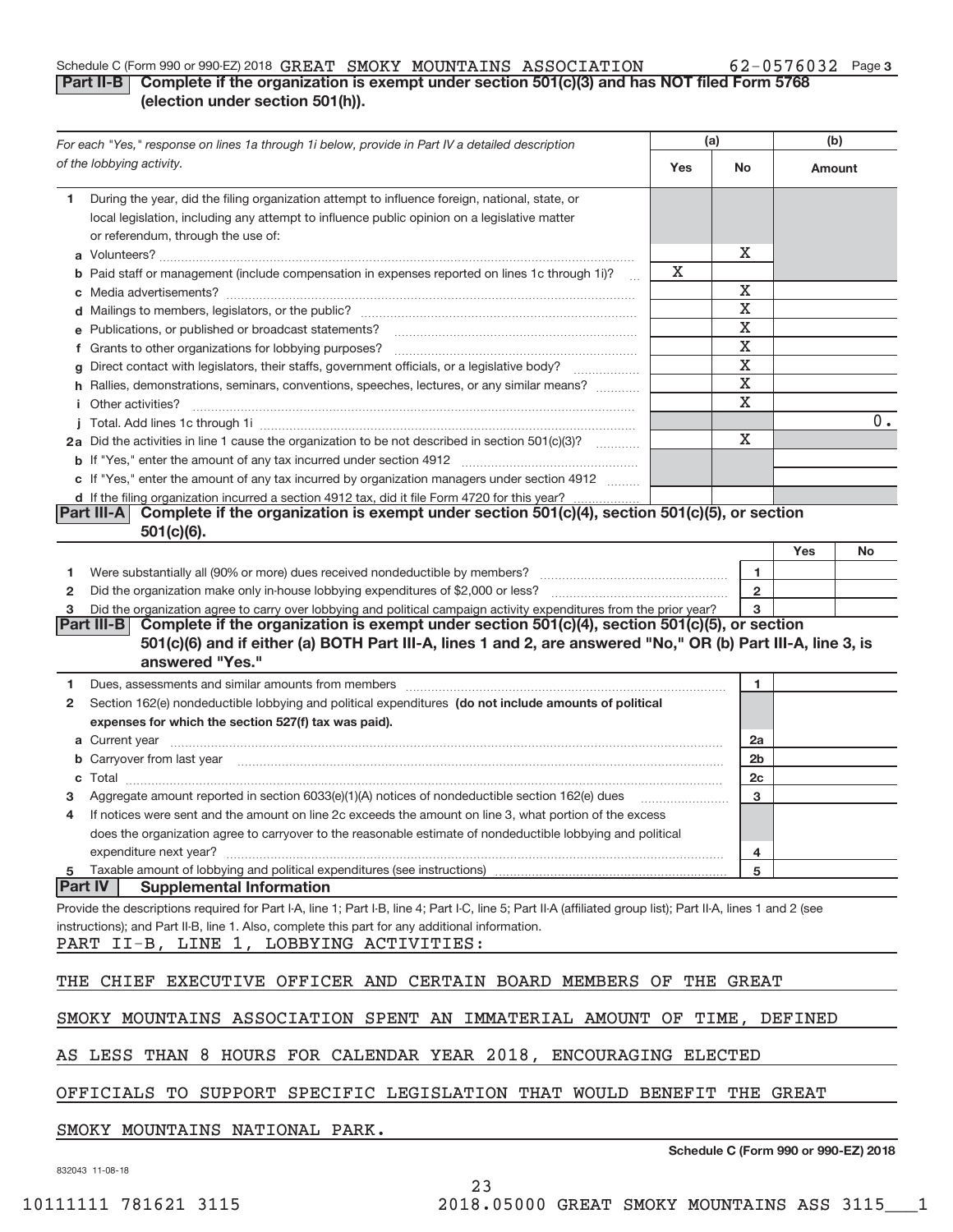| <b>SCHEDULE D</b> |  |
|-------------------|--|
|-------------------|--|

| (Form 990) |  |
|------------|--|
|------------|--|

**(Form 990) | Complete if the organization answered "Yes" on Form 990, Part IV, line 6, 7, 8, 9, 10, 11a, 11b, 11c, 11d, 11e, 11f, 12a, or 12b. SCHEDULE D Supplemental Financial Statements**<br> **Form 990 Complete if the organization answered "Yes" on Form 990, <b>2018**<br>
Part IV, line 6, 7, 8, 9, 10, 11a, 11b, 11c, 11d, 11e, 11f, 12a, or 12b.



Department of the Treasury Internal Revenue Service

**| Attach to Form 990. |Go to www.irs.gov/Form990 for instructions and the latest information.**

|         | Name of the organization                                                                                                                                  |                                                    | <b>Employer identification number</b>                                                                                                                                                                                                                                                                               |
|---------|-----------------------------------------------------------------------------------------------------------------------------------------------------------|----------------------------------------------------|---------------------------------------------------------------------------------------------------------------------------------------------------------------------------------------------------------------------------------------------------------------------------------------------------------------------|
|         | GREAT SMOKY MOUNTAINS ASSOCIATION<br>Organizations Maintaining Donor Advised Funds or Other Similar Funds or Accounts. Complete if the                    |                                                    | 62-0576032                                                                                                                                                                                                                                                                                                          |
| Part I  |                                                                                                                                                           |                                                    |                                                                                                                                                                                                                                                                                                                     |
|         | organization answered "Yes" on Form 990, Part IV, line 6.                                                                                                 | (a) Donor advised funds                            | (b) Funds and other accounts                                                                                                                                                                                                                                                                                        |
|         |                                                                                                                                                           |                                                    |                                                                                                                                                                                                                                                                                                                     |
| 1       |                                                                                                                                                           |                                                    |                                                                                                                                                                                                                                                                                                                     |
| 2       | Aggregate value of contributions to (during year)                                                                                                         |                                                    |                                                                                                                                                                                                                                                                                                                     |
| з       | Aggregate value of grants from (during year)                                                                                                              |                                                    |                                                                                                                                                                                                                                                                                                                     |
| 4       |                                                                                                                                                           |                                                    |                                                                                                                                                                                                                                                                                                                     |
| 5       | Did the organization inform all donors and donor advisors in writing that the assets held in donor advised funds                                          |                                                    |                                                                                                                                                                                                                                                                                                                     |
|         |                                                                                                                                                           |                                                    | Yes<br><b>No</b>                                                                                                                                                                                                                                                                                                    |
| 6       | Did the organization inform all grantees, donors, and donor advisors in writing that grant funds can be used only                                         |                                                    |                                                                                                                                                                                                                                                                                                                     |
|         | for charitable purposes and not for the benefit of the donor or donor advisor, or for any other purpose conferring                                        |                                                    | Yes<br>No                                                                                                                                                                                                                                                                                                           |
| Part II | Conservation Easements. Complete if the organization answered "Yes" on Form 990, Part IV, line 7.                                                         |                                                    |                                                                                                                                                                                                                                                                                                                     |
| 1       | Purpose(s) of conservation easements held by the organization (check all that apply).                                                                     |                                                    |                                                                                                                                                                                                                                                                                                                     |
|         | Preservation of land for public use (e.g., recreation or education)                                                                                       | Preservation of a historically important land area |                                                                                                                                                                                                                                                                                                                     |
|         | Protection of natural habitat                                                                                                                             | Preservation of a certified historic structure     |                                                                                                                                                                                                                                                                                                                     |
|         | Preservation of open space                                                                                                                                |                                                    |                                                                                                                                                                                                                                                                                                                     |
| 2       | Complete lines 2a through 2d if the organization held a qualified conservation contribution in the form of a conservation easement on the last            |                                                    |                                                                                                                                                                                                                                                                                                                     |
|         | day of the tax year.                                                                                                                                      |                                                    | Held at the End of the Tax Year                                                                                                                                                                                                                                                                                     |
| a       | Total number of conservation easements                                                                                                                    |                                                    | 2a                                                                                                                                                                                                                                                                                                                  |
| b       | Total acreage restricted by conservation easements                                                                                                        |                                                    | 2 <sub>b</sub>                                                                                                                                                                                                                                                                                                      |
|         |                                                                                                                                                           |                                                    | 2c                                                                                                                                                                                                                                                                                                                  |
| d       | Number of conservation easements included in (c) acquired after 7/25/06, and not on a historic structure                                                  |                                                    |                                                                                                                                                                                                                                                                                                                     |
|         |                                                                                                                                                           |                                                    | 2d                                                                                                                                                                                                                                                                                                                  |
| 3       | Number of conservation easements modified, transferred, released, extinguished, or terminated by the organization during the tax                          |                                                    |                                                                                                                                                                                                                                                                                                                     |
|         | $year \rightarrow$                                                                                                                                        |                                                    |                                                                                                                                                                                                                                                                                                                     |
| 4       | Number of states where property subject to conservation easement is located >                                                                             |                                                    |                                                                                                                                                                                                                                                                                                                     |
| 5       | Does the organization have a written policy regarding the periodic monitoring, inspection, handling of                                                    |                                                    |                                                                                                                                                                                                                                                                                                                     |
|         | violations, and enforcement of the conservation easements it holds?                                                                                       |                                                    | Yes<br><b>No</b>                                                                                                                                                                                                                                                                                                    |
| 6       | Staff and volunteer hours devoted to monitoring, inspecting, handling of violations, and enforcing conservation easements during the year                 |                                                    |                                                                                                                                                                                                                                                                                                                     |
|         |                                                                                                                                                           |                                                    |                                                                                                                                                                                                                                                                                                                     |
| 7       | Amount of expenses incurred in monitoring, inspecting, handling of violations, and enforcing conservation easements during the year                       |                                                    |                                                                                                                                                                                                                                                                                                                     |
|         | $\blacktriangleright$ \$                                                                                                                                  |                                                    |                                                                                                                                                                                                                                                                                                                     |
| 8       | Does each conservation easement reported on line 2(d) above satisfy the requirements of section 170(h)(4)(B)(i)                                           |                                                    |                                                                                                                                                                                                                                                                                                                     |
|         |                                                                                                                                                           |                                                    | Yes<br><b>No</b>                                                                                                                                                                                                                                                                                                    |
|         | In Part XIII, describe how the organization reports conservation easements in its revenue and expense statement, and balance sheet, and                   |                                                    |                                                                                                                                                                                                                                                                                                                     |
|         | include, if applicable, the text of the footnote to the organization's financial statements that describes the organization's accounting for              |                                                    |                                                                                                                                                                                                                                                                                                                     |
|         | conservation easements.                                                                                                                                   |                                                    |                                                                                                                                                                                                                                                                                                                     |
|         | Organizations Maintaining Collections of Art, Historical Treasures, or Other Similar Assets.<br>Part III                                                  |                                                    |                                                                                                                                                                                                                                                                                                                     |
|         | Complete if the organization answered "Yes" on Form 990, Part IV, line 8.                                                                                 |                                                    |                                                                                                                                                                                                                                                                                                                     |
|         | 1a If the organization elected, as permitted under SFAS 116 (ASC 958), not to report in its revenue statement and balance sheet works of art,             |                                                    |                                                                                                                                                                                                                                                                                                                     |
|         | historical treasures, or other similar assets held for public exhibition, education, or research in furtherance of public service, provide, in Part XIII, |                                                    |                                                                                                                                                                                                                                                                                                                     |
|         | the text of the footnote to its financial statements that describes these items.                                                                          |                                                    |                                                                                                                                                                                                                                                                                                                     |
| b       | If the organization elected, as permitted under SFAS 116 (ASC 958), to report in its revenue statement and balance sheet works of art, historical         |                                                    |                                                                                                                                                                                                                                                                                                                     |
|         | treasures, or other similar assets held for public exhibition, education, or research in furtherance of public service, provide the following amounts     |                                                    |                                                                                                                                                                                                                                                                                                                     |
|         | relating to these items:                                                                                                                                  |                                                    |                                                                                                                                                                                                                                                                                                                     |
|         |                                                                                                                                                           |                                                    | $\frac{1}{2}$ $\frac{1}{2}$ $\frac{1}{2}$ $\frac{1}{2}$ $\frac{1}{2}$ $\frac{1}{2}$ $\frac{1}{2}$ $\frac{1}{2}$ $\frac{1}{2}$ $\frac{1}{2}$ $\frac{1}{2}$ $\frac{1}{2}$ $\frac{1}{2}$ $\frac{1}{2}$ $\frac{1}{2}$ $\frac{1}{2}$ $\frac{1}{2}$ $\frac{1}{2}$ $\frac{1}{2}$ $\frac{1}{2}$ $\frac{1}{2}$ $\frac{1}{2}$ |
|         | (ii) Assets included in Form 990, Part X                                                                                                                  |                                                    | $\blacktriangleright$ \$                                                                                                                                                                                                                                                                                            |
| 2       | If the organization received or held works of art, historical treasures, or other similar assets for financial gain, provide                              |                                                    |                                                                                                                                                                                                                                                                                                                     |
|         | the following amounts required to be reported under SFAS 116 (ASC 958) relating to these items:                                                           |                                                    |                                                                                                                                                                                                                                                                                                                     |
| a       |                                                                                                                                                           |                                                    | \$                                                                                                                                                                                                                                                                                                                  |
|         |                                                                                                                                                           |                                                    | $\blacktriangleright$ s                                                                                                                                                                                                                                                                                             |
|         | LHA For Paperwork Reduction Act Notice, see the Instructions for Form 990.                                                                                |                                                    | Schedule D (Form 990) 2018                                                                                                                                                                                                                                                                                          |
|         | 832051 10-29-18                                                                                                                                           | つん                                                 |                                                                                                                                                                                                                                                                                                                     |

24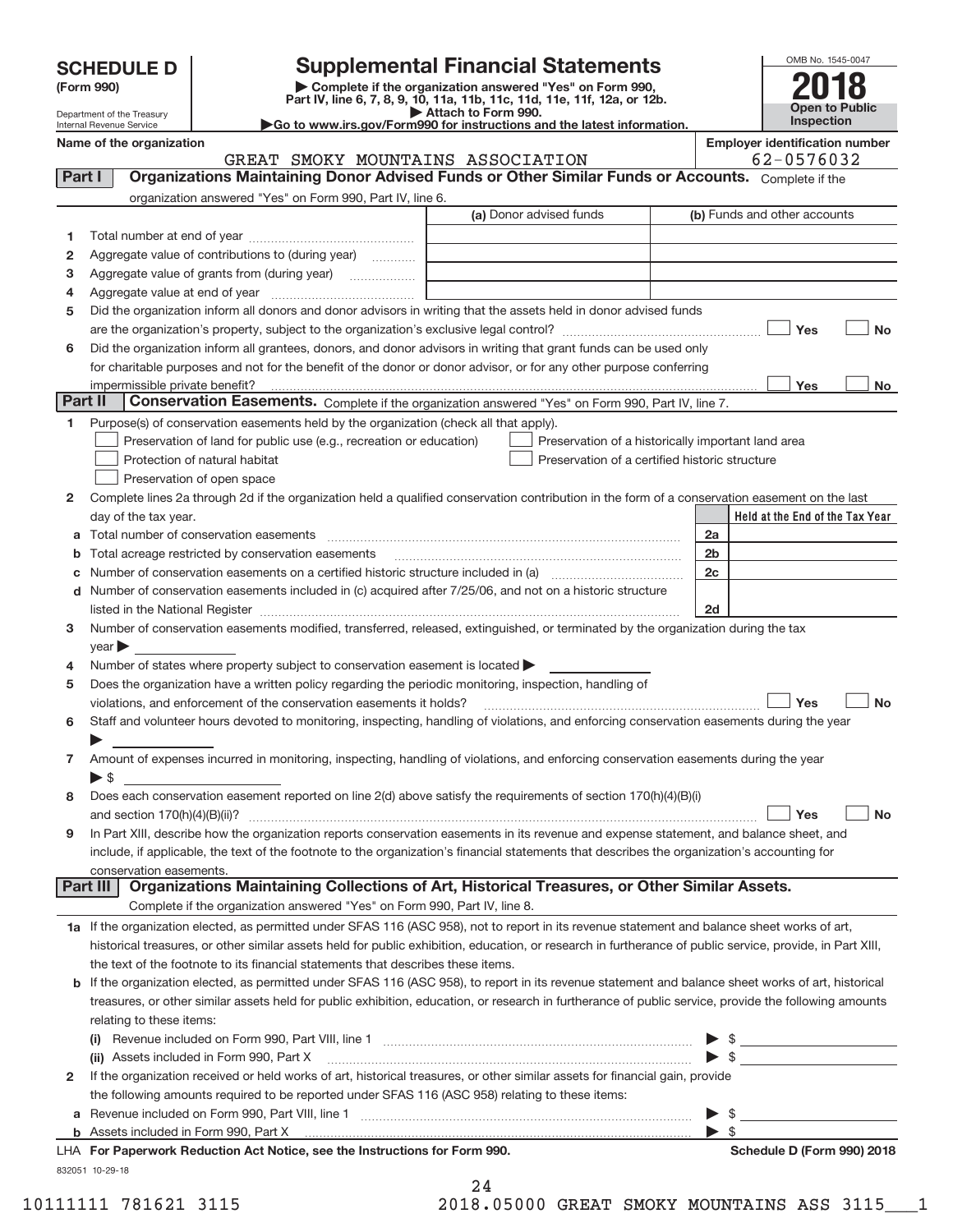|        | Schedule D (Form 990) 2018                                                                                                                                                                                                     | GREAT SMOKY MOUNTAINS ASSOCIATION |   |                |                                                                                                                                                                                                                                      |                      |                | 62-0576032 Page 2   |
|--------|--------------------------------------------------------------------------------------------------------------------------------------------------------------------------------------------------------------------------------|-----------------------------------|---|----------------|--------------------------------------------------------------------------------------------------------------------------------------------------------------------------------------------------------------------------------------|----------------------|----------------|---------------------|
|        | Part III<br>Organizations Maintaining Collections of Art, Historical Treasures, or Other Similar Assets (continued)                                                                                                            |                                   |   |                |                                                                                                                                                                                                                                      |                      |                |                     |
| 3      | Using the organization's acquisition, accession, and other records, check any of the following that are a significant use of its collection items                                                                              |                                   |   |                |                                                                                                                                                                                                                                      |                      |                |                     |
|        | (check all that apply):                                                                                                                                                                                                        |                                   |   |                |                                                                                                                                                                                                                                      |                      |                |                     |
| a      | Public exhibition                                                                                                                                                                                                              |                                   |   |                | Loan or exchange programs                                                                                                                                                                                                            |                      |                |                     |
| b      | Scholarly research                                                                                                                                                                                                             | e                                 |   |                | Other <u>with the contract of the contract of the contract of the contract of the contract of the contract of the contract of the contract of the contract of the contract of the contract of the contract of the contract of th</u> |                      |                |                     |
| с      | Preservation for future generations                                                                                                                                                                                            |                                   |   |                |                                                                                                                                                                                                                                      |                      |                |                     |
| 4      | Provide a description of the organization's collections and explain how they further the organization's exempt purpose in Part XIII.                                                                                           |                                   |   |                |                                                                                                                                                                                                                                      |                      |                |                     |
| 5      | During the year, did the organization solicit or receive donations of art, historical treasures, or other similar assets                                                                                                       |                                   |   |                |                                                                                                                                                                                                                                      |                      |                |                     |
|        | to be sold to raise funds rather than to be maintained as part of the organization's collection?                                                                                                                               |                                   |   |                |                                                                                                                                                                                                                                      |                      | Yes            | No                  |
|        | <b>Part IV</b><br>Escrow and Custodial Arrangements. Complete if the organization answered "Yes" on Form 990, Part IV, line 9, or                                                                                              |                                   |   |                |                                                                                                                                                                                                                                      |                      |                |                     |
|        | reported an amount on Form 990, Part X, line 21.                                                                                                                                                                               |                                   |   |                |                                                                                                                                                                                                                                      |                      |                |                     |
|        | 1a Is the organization an agent, trustee, custodian or other intermediary for contributions or other assets not included                                                                                                       |                                   |   |                |                                                                                                                                                                                                                                      |                      |                |                     |
|        | on Form 990, Part X? [11] matter contracts and contracts and contracts are contracted as a form 990, Part X?                                                                                                                   |                                   |   |                |                                                                                                                                                                                                                                      |                      | Yes            | <b>No</b>           |
|        | b If "Yes," explain the arrangement in Part XIII and complete the following table:                                                                                                                                             |                                   |   |                |                                                                                                                                                                                                                                      |                      |                |                     |
|        |                                                                                                                                                                                                                                |                                   |   |                |                                                                                                                                                                                                                                      |                      | Amount         |                     |
| c      | Beginning balance <b>contract to the contract of the contract of the contract of the contract of the contract of t</b>                                                                                                         |                                   |   |                |                                                                                                                                                                                                                                      | 1c                   |                |                     |
|        | Additions during the year manufactured and an annual contract of the year manufactured and all the year manufactured and all the year manufactured and all the year manufactured and all the year manufactured and all the yea |                                   |   |                |                                                                                                                                                                                                                                      | 1d                   |                |                     |
|        | Distributions during the year manufactured and an account of the state of the state of the state of the state of the state of the state of the state of the state of the state of the state of the state of the state of the s |                                   |   |                |                                                                                                                                                                                                                                      | 1e                   |                |                     |
| Ť.     |                                                                                                                                                                                                                                |                                   |   |                |                                                                                                                                                                                                                                      | 1f                   |                |                     |
|        | 2a Did the organization include an amount on Form 990, Part X, line 21, for escrow or custodial account liability?                                                                                                             |                                   |   |                |                                                                                                                                                                                                                                      |                      | Yes            | No                  |
|        | <b>b</b> If "Yes," explain the arrangement in Part XIII. Check here if the explanation has been provided on Part XIII                                                                                                          |                                   |   |                |                                                                                                                                                                                                                                      |                      |                |                     |
| Part V | Endowment Funds. Complete if the organization answered "Yes" on Form 990, Part IV, line 10.                                                                                                                                    |                                   |   |                |                                                                                                                                                                                                                                      |                      |                |                     |
|        |                                                                                                                                                                                                                                | (a) Current year                  |   | (b) Prior year | (c) Two vears back                                                                                                                                                                                                                   | (d) Three years back |                | (e) Four years back |
| 1а     | Beginning of year balance                                                                                                                                                                                                      |                                   |   |                |                                                                                                                                                                                                                                      |                      |                |                     |
|        |                                                                                                                                                                                                                                |                                   |   |                |                                                                                                                                                                                                                                      |                      |                |                     |
|        | Net investment earnings, gains, and losses                                                                                                                                                                                     |                                   |   |                |                                                                                                                                                                                                                                      |                      |                |                     |
|        |                                                                                                                                                                                                                                |                                   |   |                |                                                                                                                                                                                                                                      |                      |                |                     |
|        | e Other expenditures for facilities                                                                                                                                                                                            |                                   |   |                |                                                                                                                                                                                                                                      |                      |                |                     |
|        | and programs                                                                                                                                                                                                                   |                                   |   |                |                                                                                                                                                                                                                                      |                      |                |                     |
|        |                                                                                                                                                                                                                                |                                   |   |                |                                                                                                                                                                                                                                      |                      |                |                     |
| g      |                                                                                                                                                                                                                                |                                   |   |                |                                                                                                                                                                                                                                      |                      |                |                     |
| 2      | Provide the estimated percentage of the current year end balance (line 1g, column (a)) held as:                                                                                                                                |                                   |   |                |                                                                                                                                                                                                                                      |                      |                |                     |
| а      | Board designated or quasi-endowment                                                                                                                                                                                            |                                   | ℅ |                |                                                                                                                                                                                                                                      |                      |                |                     |
|        | Permanent endowment >                                                                                                                                                                                                          | $\%$                              |   |                |                                                                                                                                                                                                                                      |                      |                |                     |
|        |                                                                                                                                                                                                                                | %                                 |   |                |                                                                                                                                                                                                                                      |                      |                |                     |
|        | The percentages on lines 2a, 2b, and 2c should equal 100%.<br>3a Are there endowment funds not in the possession of the organization that are held and administered for the organization                                       |                                   |   |                |                                                                                                                                                                                                                                      |                      |                |                     |
|        | by:                                                                                                                                                                                                                            |                                   |   |                |                                                                                                                                                                                                                                      |                      |                | Yes<br>No           |
|        | (i)                                                                                                                                                                                                                            |                                   |   |                |                                                                                                                                                                                                                                      |                      | 3a(i)          |                     |
|        |                                                                                                                                                                                                                                |                                   |   |                |                                                                                                                                                                                                                                      |                      | 3a(ii)         |                     |
|        |                                                                                                                                                                                                                                |                                   |   |                |                                                                                                                                                                                                                                      |                      | 3b             |                     |
| 4      | Describe in Part XIII the intended uses of the organization's endowment funds.                                                                                                                                                 |                                   |   |                |                                                                                                                                                                                                                                      |                      |                |                     |
|        | Land, Buildings, and Equipment.<br>Part VI                                                                                                                                                                                     |                                   |   |                |                                                                                                                                                                                                                                      |                      |                |                     |
|        | Complete if the organization answered "Yes" on Form 990, Part IV, line 11a. See Form 990, Part X, line 10.                                                                                                                     |                                   |   |                |                                                                                                                                                                                                                                      |                      |                |                     |
|        | Description of property                                                                                                                                                                                                        | (a) Cost or other                 |   |                | (b) Cost or other                                                                                                                                                                                                                    | (c) Accumulated      | (d) Book value |                     |
|        |                                                                                                                                                                                                                                | basis (investment)                |   |                | basis (other)                                                                                                                                                                                                                        | depreciation         |                |                     |
|        |                                                                                                                                                                                                                                |                                   |   |                |                                                                                                                                                                                                                                      |                      |                |                     |
| b      |                                                                                                                                                                                                                                |                                   |   |                | 432,348.                                                                                                                                                                                                                             | 420,600.             |                | 11,748.             |
|        |                                                                                                                                                                                                                                |                                   |   |                | 1,193,226.                                                                                                                                                                                                                           | 1,139,933.           |                | 53,293.             |
|        |                                                                                                                                                                                                                                |                                   |   |                | 1,531,214.                                                                                                                                                                                                                           | 1, 269, 222.         |                | 261,992.            |
|        |                                                                                                                                                                                                                                |                                   |   |                | 200,770.                                                                                                                                                                                                                             | 195,315.             |                | 5,455.              |
|        |                                                                                                                                                                                                                                |                                   |   |                |                                                                                                                                                                                                                                      |                      |                | 332,488.            |

**Schedule D (Form 990) 2018**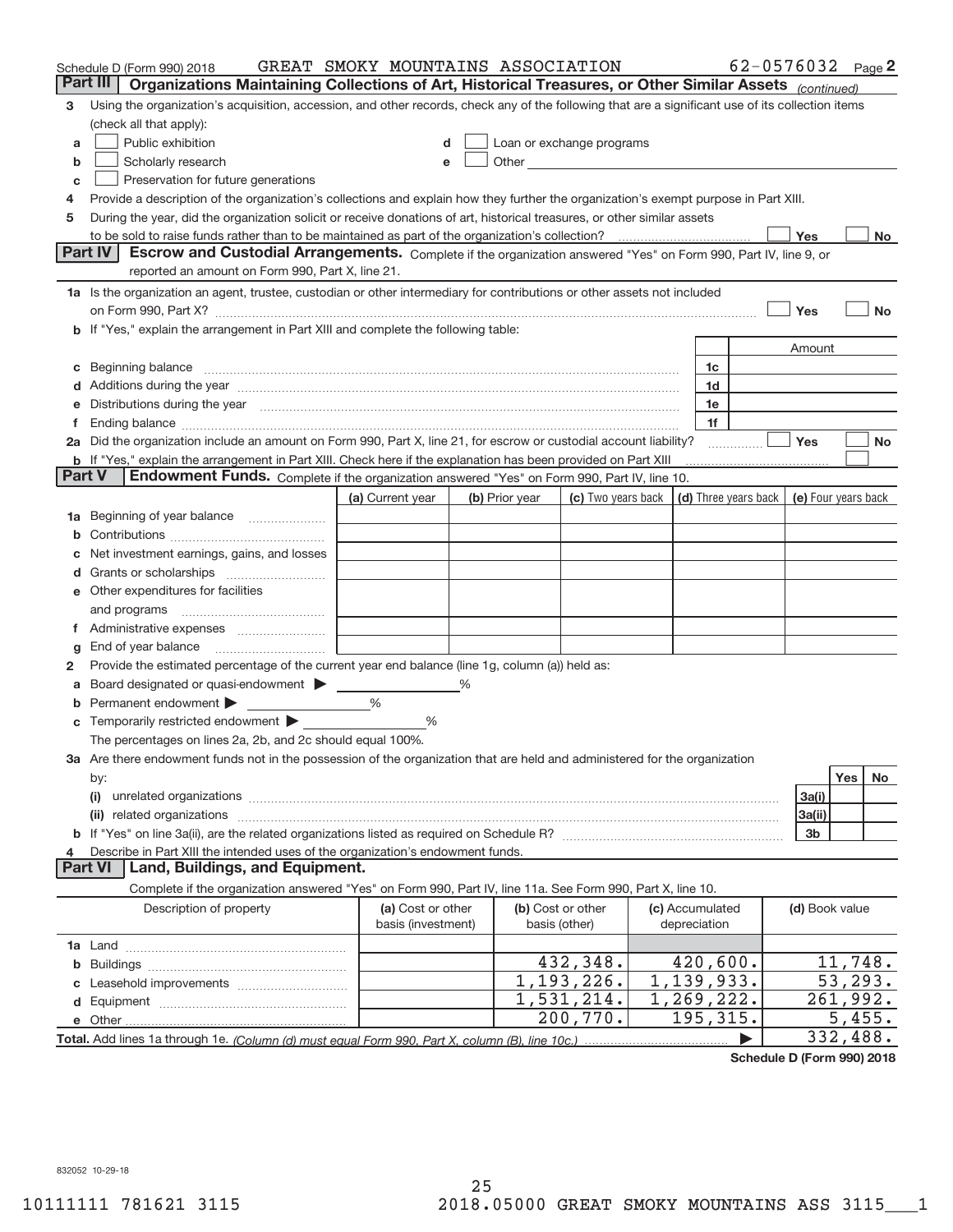|                | Complete if the organization answered "Yes" on Form 990, Part IV, line 11b. See Form 990, Part X, line 12.<br>(a) Description of security or category (including name of security) | (b) Book value  |                | (c) Method of valuation: Cost or end-of-year market value |
|----------------|------------------------------------------------------------------------------------------------------------------------------------------------------------------------------------|-----------------|----------------|-----------------------------------------------------------|
|                |                                                                                                                                                                                    |                 |                |                                                           |
|                | (1) Financial derivatives                                                                                                                                                          |                 |                |                                                           |
|                |                                                                                                                                                                                    |                 |                |                                                           |
| (3) Other      |                                                                                                                                                                                    |                 |                |                                                           |
| (A)            |                                                                                                                                                                                    |                 |                |                                                           |
| (B)            |                                                                                                                                                                                    |                 |                |                                                           |
| (C)            |                                                                                                                                                                                    |                 |                |                                                           |
| (D)            |                                                                                                                                                                                    |                 |                |                                                           |
| (E)            |                                                                                                                                                                                    |                 |                |                                                           |
| (F)            |                                                                                                                                                                                    |                 |                |                                                           |
| (G)            |                                                                                                                                                                                    |                 |                |                                                           |
| (H)            |                                                                                                                                                                                    |                 |                |                                                           |
|                | Total. (Col. (b) must equal Form 990, Part X, col. (B) line 12.)                                                                                                                   |                 |                |                                                           |
|                | Part VIII Investments - Program Related.                                                                                                                                           |                 |                |                                                           |
|                | Complete if the organization answered "Yes" on Form 990, Part IV, line 11c. See Form 990, Part X, line 13.                                                                         |                 |                |                                                           |
|                | (a) Description of investment                                                                                                                                                      | (b) Book value  |                | (c) Method of valuation: Cost or end-of-year market value |
| (1)            |                                                                                                                                                                                    |                 |                |                                                           |
| (2)            |                                                                                                                                                                                    |                 |                |                                                           |
| (3)            |                                                                                                                                                                                    |                 |                |                                                           |
| (4)            |                                                                                                                                                                                    |                 |                |                                                           |
| (5)            |                                                                                                                                                                                    |                 |                |                                                           |
| (6)            |                                                                                                                                                                                    |                 |                |                                                           |
| (7)            |                                                                                                                                                                                    |                 |                |                                                           |
| (8)            |                                                                                                                                                                                    |                 |                |                                                           |
| (9)            |                                                                                                                                                                                    |                 |                |                                                           |
|                | Total. (Col. (b) must equal Form 990, Part X, col. (B) line 13.)                                                                                                                   |                 |                |                                                           |
| <b>Part IX</b> | <b>Other Assets.</b>                                                                                                                                                               |                 |                |                                                           |
|                | Complete if the organization answered "Yes" on Form 990, Part IV, line 11d. See Form 990, Part X, line 15.                                                                         |                 |                |                                                           |
|                |                                                                                                                                                                                    | (a) Description |                | (b) Book value                                            |
| (1)            |                                                                                                                                                                                    |                 |                |                                                           |
| (2)            |                                                                                                                                                                                    |                 |                |                                                           |
| (3)            |                                                                                                                                                                                    |                 |                |                                                           |
| (4)            |                                                                                                                                                                                    |                 |                |                                                           |
| (5)            |                                                                                                                                                                                    |                 |                |                                                           |
| (6)            |                                                                                                                                                                                    |                 |                |                                                           |
| (7)            |                                                                                                                                                                                    |                 |                |                                                           |
|                |                                                                                                                                                                                    |                 |                |                                                           |
| (8)<br>(9)     |                                                                                                                                                                                    |                 |                |                                                           |
|                |                                                                                                                                                                                    |                 |                |                                                           |
| <b>Part X</b>  | Total. (Column (b) must equal Form 990. Part X, col. (B) line 15.)<br><b>Other Liabilities.</b>                                                                                    |                 |                |                                                           |
|                |                                                                                                                                                                                    |                 |                |                                                           |
|                | Complete if the organization answered "Yes" on Form 990, Part IV, line 11e or 11f. See Form 990, Part X, line 25.<br>(a) Description of liability                                  |                 | (b) Book value |                                                           |
| 1.             |                                                                                                                                                                                    |                 |                |                                                           |
| (1)            | Federal income taxes                                                                                                                                                               |                 |                |                                                           |
| (2)            |                                                                                                                                                                                    |                 |                |                                                           |
| (3)            |                                                                                                                                                                                    |                 |                |                                                           |
| (4)            |                                                                                                                                                                                    |                 |                |                                                           |
| (5)            |                                                                                                                                                                                    |                 |                |                                                           |
|                |                                                                                                                                                                                    |                 |                |                                                           |
| (6)            |                                                                                                                                                                                    |                 |                |                                                           |
| (7)            |                                                                                                                                                                                    |                 |                |                                                           |
| (8)            |                                                                                                                                                                                    |                 |                |                                                           |
| (9)            |                                                                                                                                                                                    |                 |                |                                                           |
|                | Total. (Column (b) must equal Form 990, Part X, col. (B) line 25.)                                                                                                                 |                 |                |                                                           |

organization's liability for uncertain tax positions under FIN 48 (ASC 740). Check here if the text of the footnote has been provided in Part XIII  $~\boxed{\rm X}$ 

### Schedule D (Form 990) 2018 GREAT SMOKY MOUNTAINS ASSOCIATION  $62-0576032$  Page

| $\frac{1}{2}$ . The state of $\frac{1}{2}$ is the state of $\frac{1}{2}$ | _______________________ |  |
|--------------------------------------------------------------------------|-------------------------|--|
| Part VII Investments - Other Securities.                                 |                         |  |

| (a) Description of security or category (including name of security) | (b) Book value | (c) Method of valuation: Cost or end-of-year market value |
|----------------------------------------------------------------------|----------------|-----------------------------------------------------------|
| (1) Financial derivatives                                            |                |                                                           |
| (2) Closely-held equity interests                                    |                |                                                           |
| (3) Other                                                            |                |                                                           |
| (A)                                                                  |                |                                                           |
| (B)                                                                  |                |                                                           |
| (C)                                                                  |                |                                                           |
| (D)                                                                  |                |                                                           |
| (E)                                                                  |                |                                                           |
| (F)                                                                  |                |                                                           |
| (G)                                                                  |                |                                                           |
| (H)                                                                  |                |                                                           |
|                                                                      |                |                                                           |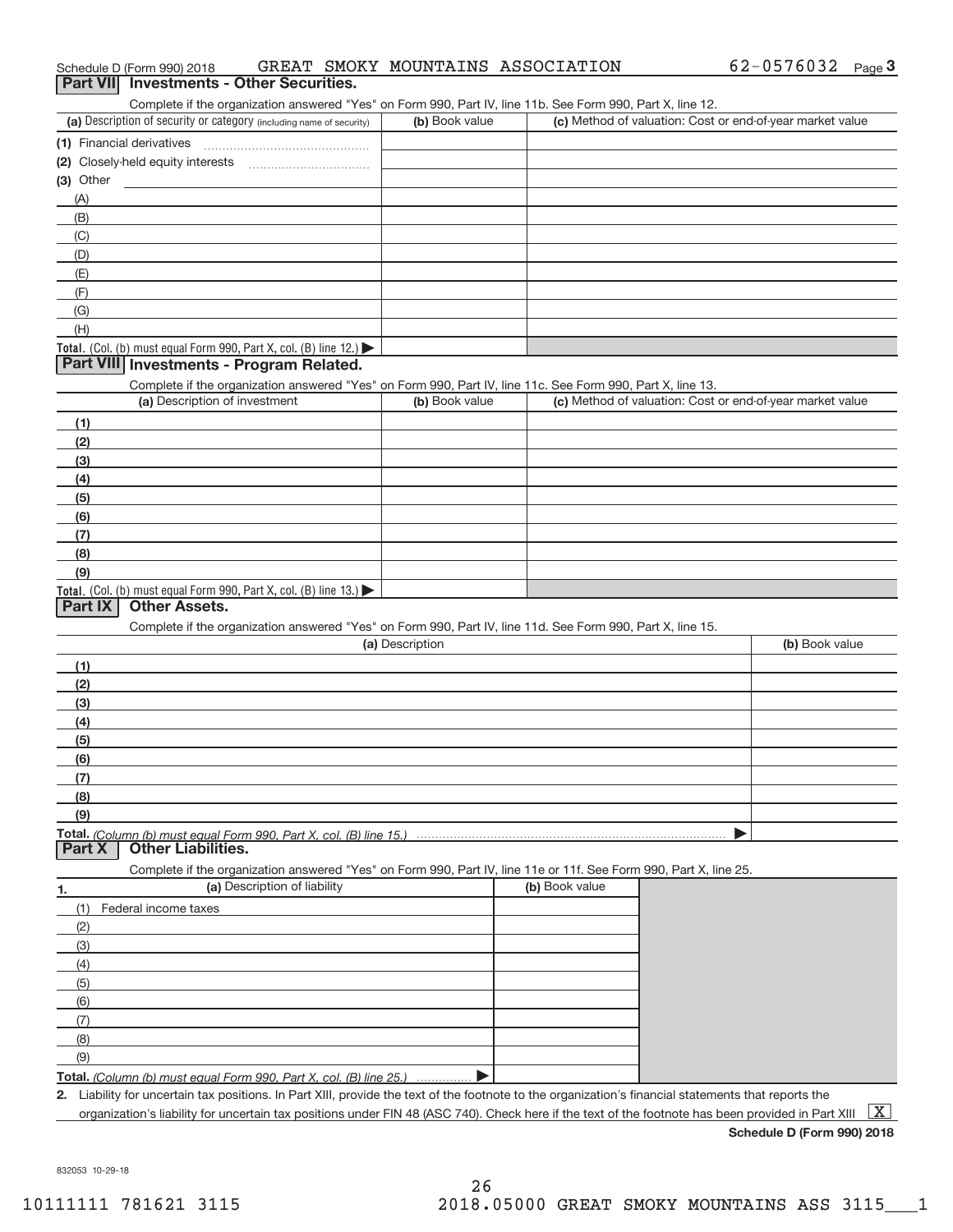|    | GREAT SMOKY MOUNTAINS ASSOCIATION<br>Schedule D (Form 990) 2018                                                                                                                                                                     |                |              |                | $62 - 0576032$ Page 4 |
|----|-------------------------------------------------------------------------------------------------------------------------------------------------------------------------------------------------------------------------------------|----------------|--------------|----------------|-----------------------|
|    | Reconciliation of Revenue per Audited Financial Statements With Revenue per Return.<br>Part XI                                                                                                                                      |                |              |                |                       |
|    | Complete if the organization answered "Yes" on Form 990, Part IV, line 12a.                                                                                                                                                         |                |              |                |                       |
| 1  | Total revenue, gains, and other support per audited financial statements                                                                                                                                                            |                |              | $\blacksquare$ | 10,066,686.           |
| 2  | Amounts included on line 1 but not on Form 990, Part VIII, line 12:                                                                                                                                                                 |                |              |                |                       |
| a  |                                                                                                                                                                                                                                     | 2a             |              |                |                       |
|    |                                                                                                                                                                                                                                     | 2 <sub>b</sub> |              |                |                       |
|    |                                                                                                                                                                                                                                     | 2c             |              |                |                       |
| d  | Other (Describe in Part XIII.) <b>Construction Contract Construction</b> Chern Construction Construction Construction                                                                                                               | 2d             | 4, 139, 779. |                |                       |
| е  | Add lines 2a through 2d                                                                                                                                                                                                             |                |              | 2e             | 4,139,779.            |
| з  |                                                                                                                                                                                                                                     |                |              | 3              | 5,926,907.            |
| 4  | Amounts included on Form 990, Part VIII, line 12, but not on line 1:                                                                                                                                                                |                |              |                |                       |
| a  |                                                                                                                                                                                                                                     | 4a             |              |                |                       |
| b  |                                                                                                                                                                                                                                     | 4 <sub>b</sub> |              |                |                       |
| c. | Add lines 4a and 4b                                                                                                                                                                                                                 |                |              | 4с             | 0.                    |
|    |                                                                                                                                                                                                                                     |                |              | 5              | 5,926,907.            |
|    |                                                                                                                                                                                                                                     |                |              |                |                       |
|    | Part XII   Reconciliation of Expenses per Audited Financial Statements With Expenses per Return.                                                                                                                                    |                |              |                |                       |
|    | Complete if the organization answered "Yes" on Form 990, Part IV, line 12a.                                                                                                                                                         |                |              |                |                       |
| 1  | Total expenses and losses per audited financial statements [11, 11] manuscription and statements [11] manuscription and the statements [11] manuscription and the statements and the statements and statements and statements       |                |              | $\blacksquare$ | 9, 213, 072.          |
| 2  | Amounts included on line 1 but not on Form 990, Part IX, line 25:                                                                                                                                                                   |                |              |                |                       |
| a  |                                                                                                                                                                                                                                     | 2a             |              |                |                       |
| b  |                                                                                                                                                                                                                                     | 2 <sub>b</sub> |              |                |                       |
| c  |                                                                                                                                                                                                                                     | 2 <sub>c</sub> |              |                |                       |
| d  |                                                                                                                                                                                                                                     | 2d             | 4, 139, 779. |                |                       |
| e  | Add lines 2a through 2d <b>contained a contained a contained a contained a</b> contained a contained a contained a contained a contact a contact a contact a contact a contact a contact a contact a contact a contact a contact a  |                |              | 2e             | 4,139,779.            |
| 3  |                                                                                                                                                                                                                                     |                |              | $\overline{3}$ | 5,073,293.            |
| 4  | Amounts included on Form 990, Part IX, line 25, but not on line 1:                                                                                                                                                                  |                |              |                |                       |
| a  |                                                                                                                                                                                                                                     | 4a             |              |                |                       |
| b  | Other (Describe in Part XIII.) <b>Construction Contract Construction</b> Chemical Construction Chemical Chemical Chemical Chemical Chemical Chemical Chemical Chemical Chemical Chemical Chemical Chemical Chemical Chemical Chemic | 4 <sub>b</sub> |              |                |                       |
| c. | Add lines 4a and 4b                                                                                                                                                                                                                 |                |              | 4c             |                       |
|    | Part XIII Supplemental Information.                                                                                                                                                                                                 |                |              | 5              | 5,073,293.            |

Provide the descriptions required for Part II, lines 3, 5, and 9; Part III, lines 1a and 4; Part IV, lines 1b and 2b; Part V, line 4; Part X, line 2; Part XI, lines 2d and 4b; and Part XII, lines 2d and 4b. Also complete this part to provide any additional information.

#### PART X, LINE 2:

| THE ASSOCIATION IS CLASSIFIED AS AN ORGANIZATION EXEMPT FROM FEDERAL       |
|----------------------------------------------------------------------------|
| INCOME TAXES AS AN ORGANIZATION DESCRIBED UNDER SECTION $501(C)(3)$ OF THE |
| INTERNAL REVENUE CODE AND FROM STATE INCOME TAXES UNDER PROVISIONS OF THE  |
| TENNESSEE CODE ANNOTATED. ACCORDINGLY, NO PROVISION FOR INCOME TAXES HAS   |
| BEEN INCLUDED IN THE ACCOMPANYING FINANCIAL STATEMENTS. THE ASSOCIATION    |
| HAS NO UNCERTAIN TAX POSITIONS AT DECEMBER 31, 2018. AT DECEMBER 31 2018,  |
| TAX RETURNS FOR 2016 THROUGH 2018 ARE SUBJECT TO EXAMINATION BY THE        |
| INTERNAL REVENUE SERVICE.                                                  |
|                                                                            |

27

#### PART XI, LINE 2D - OTHER ADJUSTMENTS:

COST OF SALES 4,139,779.

832054 10‐29‐18

**Schedule D (Form 990) 2018**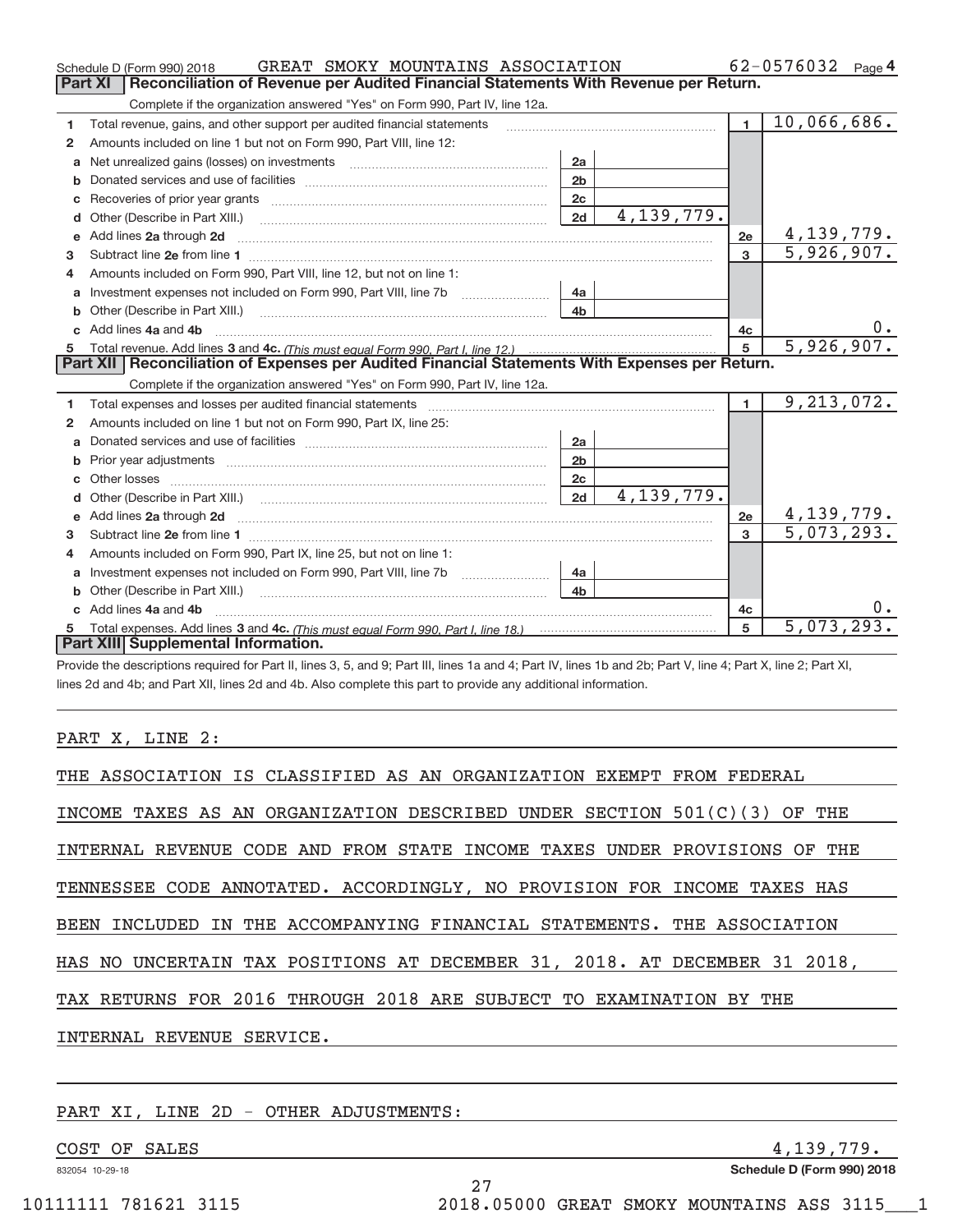| GREAT SMOKY MOUNTAINS ASSOCIATION<br>Schedule D (Form 990) 2018 GREAT SMOK<br>Part XIII Supplemental Information (continued)           | 62-0576032 Page 5          |
|----------------------------------------------------------------------------------------------------------------------------------------|----------------------------|
|                                                                                                                                        |                            |
|                                                                                                                                        |                            |
| PART XII, LINE 2D - OTHER ADJUSTMENTS:                                                                                                 |                            |
|                                                                                                                                        |                            |
| COST OF SALES<br><u> 1989 - Johann Barn, mars ann an t-Amhair an t-Amhair an t-Amhair an t-Amhair an t-Amhair an t-Amhair an t-Amh</u> | 4, 139, 779.               |
|                                                                                                                                        |                            |
|                                                                                                                                        |                            |
|                                                                                                                                        |                            |
|                                                                                                                                        |                            |
|                                                                                                                                        |                            |
|                                                                                                                                        |                            |
|                                                                                                                                        |                            |
|                                                                                                                                        |                            |
|                                                                                                                                        |                            |
|                                                                                                                                        |                            |
|                                                                                                                                        |                            |
|                                                                                                                                        |                            |
|                                                                                                                                        |                            |
|                                                                                                                                        |                            |
|                                                                                                                                        |                            |
|                                                                                                                                        |                            |
|                                                                                                                                        |                            |
|                                                                                                                                        |                            |
|                                                                                                                                        |                            |
|                                                                                                                                        |                            |
|                                                                                                                                        |                            |
|                                                                                                                                        |                            |
|                                                                                                                                        |                            |
|                                                                                                                                        |                            |
|                                                                                                                                        |                            |
|                                                                                                                                        |                            |
|                                                                                                                                        |                            |
|                                                                                                                                        |                            |
|                                                                                                                                        |                            |
|                                                                                                                                        |                            |
|                                                                                                                                        |                            |
|                                                                                                                                        |                            |
|                                                                                                                                        | Schodule D (Form 000) 2018 |

**Schedule D (Form 990) 2018**

832055 10‐29‐18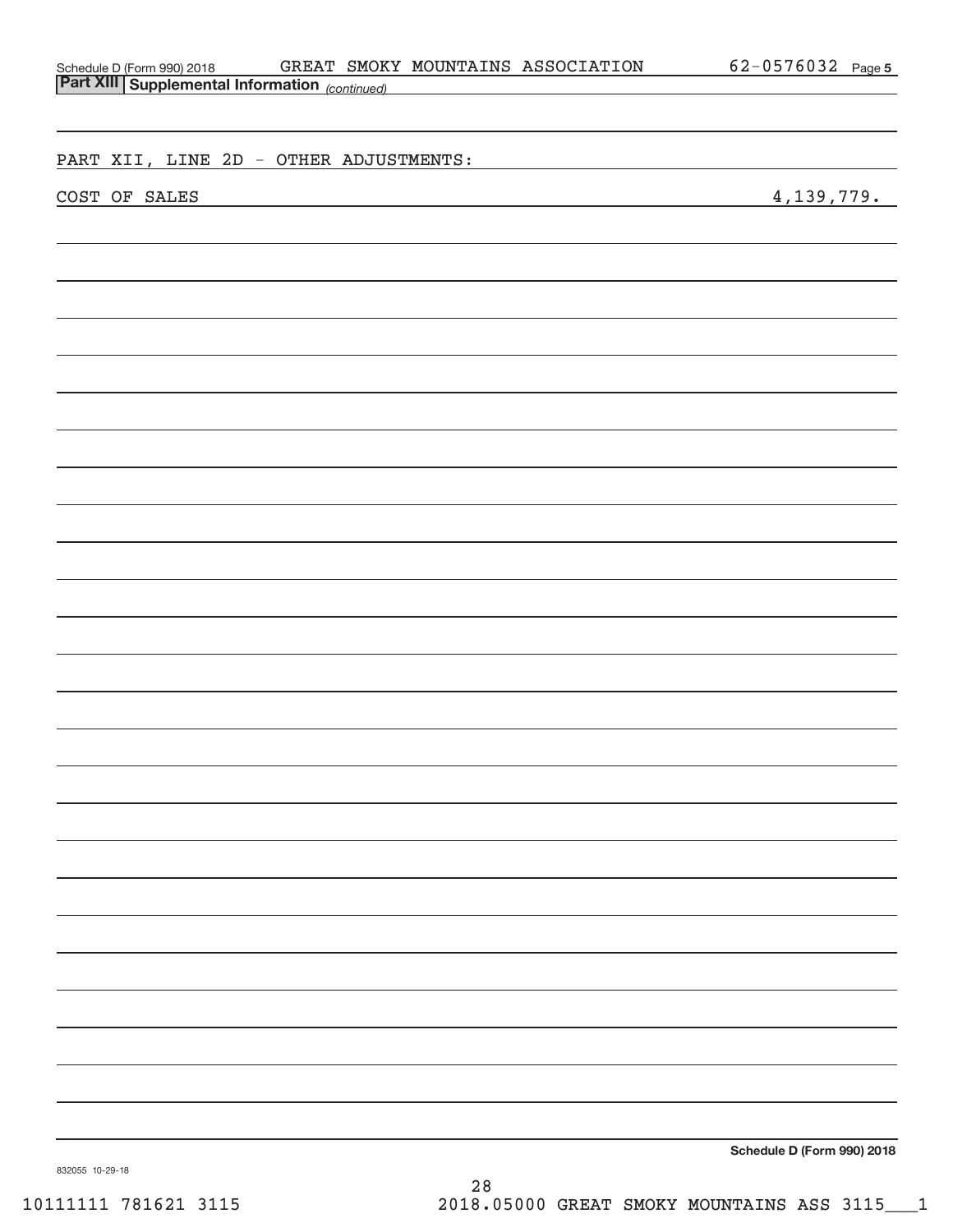| <b>SCHEDULE</b><br>(Form 990)                          |                                                                                                                                                                   |                 | Complete if the organization answered "Yes" on Form 990, Part IV, line 21 or 22.<br>Grants and Other Assistance to Organizations,<br>overnments, and Individuals in the United States<br>Government |                               |                                                       |                                                                |                                                                                                 | OMB No. 1545-0047<br>2018                                  |  |
|--------------------------------------------------------|-------------------------------------------------------------------------------------------------------------------------------------------------------------------|-----------------|-----------------------------------------------------------------------------------------------------------------------------------------------------------------------------------------------------|-------------------------------|-------------------------------------------------------|----------------------------------------------------------------|-------------------------------------------------------------------------------------------------|------------------------------------------------------------|--|
| Department of the Treasury<br>Internal Revenue Service |                                                                                                                                                                   |                 |                                                                                                                                                                                                     | Attach to Form 990.           | Go to www.irs.gov/Form990 for the latest information. |                                                                |                                                                                                 | Open to Public<br>Inspection                               |  |
| Name of the organization                               | GREAT                                                                                                                                                             | SMOKY MOUNTAINS | <b>ASSOCIATION</b>                                                                                                                                                                                  |                               |                                                       |                                                                |                                                                                                 | Employer identification number<br>62-0576032               |  |
| Part I                                                 | General Information on Grants and Assistance                                                                                                                      |                 |                                                                                                                                                                                                     |                               |                                                       |                                                                |                                                                                                 |                                                            |  |
| $\blacksquare$                                         | Does the organization maintain records to substantiate the amount of the                                                                                          |                 |                                                                                                                                                                                                     |                               |                                                       |                                                                | grants or assistance, the grantees' eligibility for the grants or assistance, and the selection |                                                            |  |
| $\mathbf{\Omega}$                                      | Describe in Part IV the organization's procedures for monitoring the use of grant funds in the United States.<br>criteria used to award the grants or assistance? |                 |                                                                                                                                                                                                     |                               |                                                       |                                                                |                                                                                                 | $\frac{1}{2}$<br>$\overline{\mathbf{x}}$<br>Yes            |  |
| Part II                                                | Grants and Other Assistance to Domestic Organizations and Domestic Governments.                                                                                   |                 |                                                                                                                                                                                                     |                               |                                                       |                                                                | Complete if the organization answered "Yes" on Form 990, Part IV, line 21, for any              |                                                            |  |
|                                                        | recipient that received more than \$5,000. Part II can be duplicated                                                                                              |                 |                                                                                                                                                                                                     | if additional space is needed |                                                       |                                                                |                                                                                                 |                                                            |  |
|                                                        | 1 (a) Name and address of organization<br>or government                                                                                                           | $(b)$ EIN       | (c) IRC section<br>(if applicable)                                                                                                                                                                  | (d) Amount of<br>cash grant   | (e) Amount of<br>assistance<br>non-cash               | valuation (book,<br>FMV, appraisal,<br>other)<br>(f) Method of | noncash assistance<br>(g) Description of                                                        | (h) Purpose of grant<br>or assistance                      |  |
| GREAT SMOKY MOUNTAINS NATIONAL                         |                                                                                                                                                                   |                 |                                                                                                                                                                                                     |                               |                                                       |                                                                |                                                                                                 | SCIENTIFIC,<br>SUPPORT THE MANY<br>EDUCATIONAL,<br>o<br>Fo |  |
| GATLINBURG, TN 37738<br><b>PARK</b>                    | $-107$ PARK HEADQUARTERS ROAD                                                                                                                                     | $53 - 0197094$  | FEDERAL                                                                                                                                                                                             | 608,486.                      | $\mathbf{c}$                                          |                                                                |                                                                                                 | AND INTERPRETIVE PROGRAMS<br>OF THE NATIONAL PARK.         |  |
|                                                        |                                                                                                                                                                   |                 |                                                                                                                                                                                                     |                               |                                                       |                                                                |                                                                                                 |                                                            |  |
|                                                        |                                                                                                                                                                   |                 |                                                                                                                                                                                                     |                               |                                                       |                                                                |                                                                                                 |                                                            |  |
|                                                        |                                                                                                                                                                   |                 |                                                                                                                                                                                                     |                               |                                                       |                                                                |                                                                                                 |                                                            |  |
|                                                        |                                                                                                                                                                   |                 |                                                                                                                                                                                                     |                               |                                                       |                                                                |                                                                                                 |                                                            |  |
|                                                        |                                                                                                                                                                   |                 |                                                                                                                                                                                                     |                               |                                                       |                                                                |                                                                                                 |                                                            |  |
| 2                                                      | Enter total number of section 501(c)(3) and government organizations listed in the line 1 table                                                                   |                 |                                                                                                                                                                                                     |                               |                                                       |                                                                |                                                                                                 |                                                            |  |
| S                                                      | Enter total number of other organizations listed in the line 1 table                                                                                              |                 |                                                                                                                                                                                                     |                               |                                                       |                                                                |                                                                                                 |                                                            |  |
| $\overline{\pm}$                                       | For Paperwork Reduction Act Notice, see the Instructions for Form 990.                                                                                            |                 |                                                                                                                                                                                                     |                               |                                                       |                                                                |                                                                                                 | Schedule I (Form 990) (2018)                               |  |

LHA For Paperwork Reduction Act Notice, see the Instructions for Form 990.

832101 11-02-18 832101 11‐02‐18

29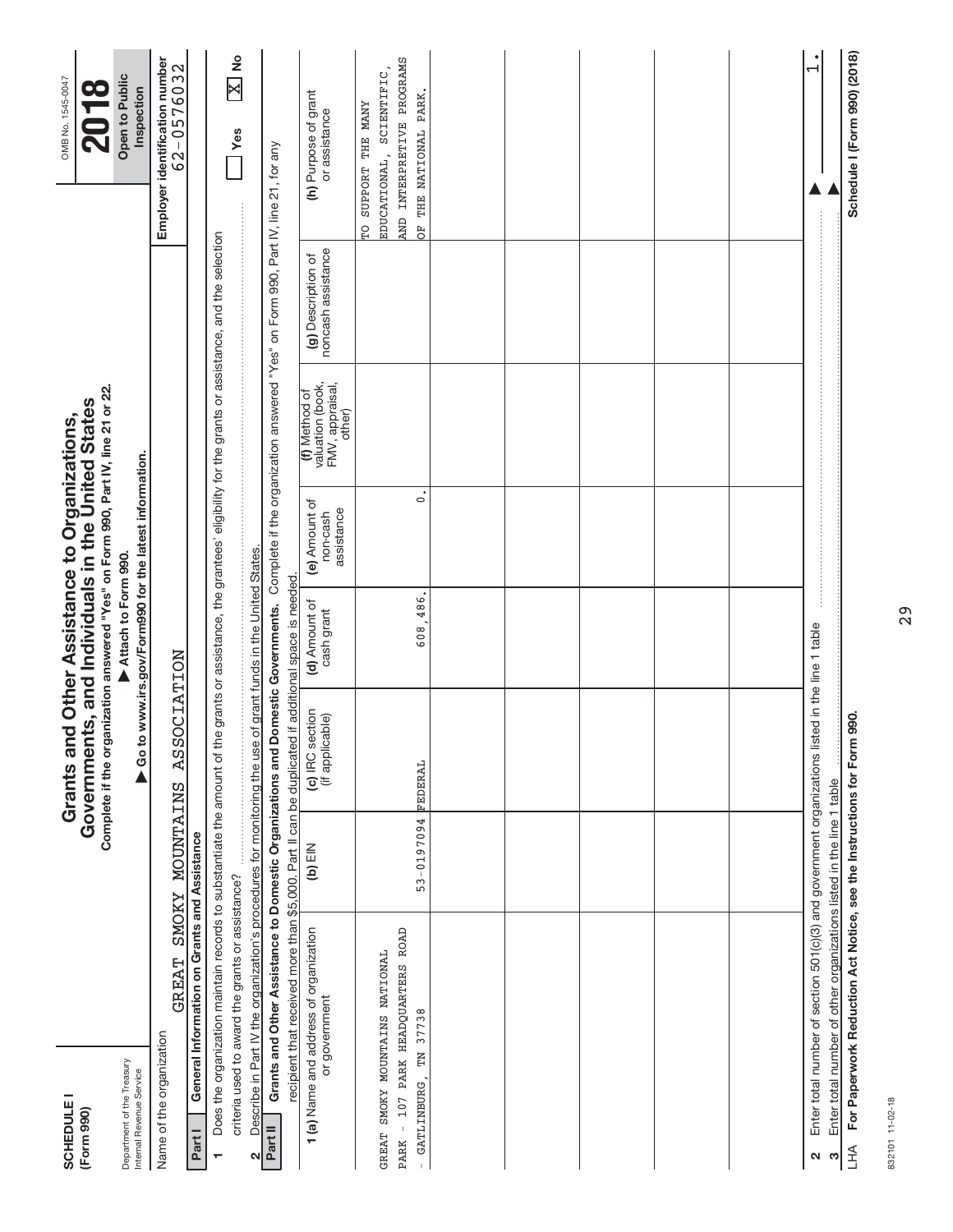| GREAT SMOKY MOUNTAINS ASSOCIATION<br>Schedule I (Form 990) (2018)                                                                                                                                        |                             |                             |                                       |                                                          | Page 2<br>62-0576032                  |
|----------------------------------------------------------------------------------------------------------------------------------------------------------------------------------------------------------|-----------------------------|-----------------------------|---------------------------------------|----------------------------------------------------------|---------------------------------------|
| Grants and Other Assistance to Domestic Individuals. Complete if the organization answered "Yes" on Form 990, Part IV, line 22.<br>Part III can be duplicated if additional space is needed.<br>Part III |                             |                             |                                       |                                                          |                                       |
| (a) Type of grant or assistance                                                                                                                                                                          | (b) Number of<br>recipients | (c) Amount of<br>cash grant | (d) Amount of non-<br>cash assistance | (e) Method of valuation<br>(book, FMV, appraisal, other) | (f) Description of noncash assistance |
|                                                                                                                                                                                                          |                             |                             |                                       |                                                          |                                       |
|                                                                                                                                                                                                          |                             |                             |                                       |                                                          |                                       |
|                                                                                                                                                                                                          |                             |                             |                                       |                                                          |                                       |
|                                                                                                                                                                                                          |                             |                             |                                       |                                                          |                                       |
|                                                                                                                                                                                                          |                             |                             |                                       |                                                          |                                       |
| Supplemental Information. Provide the information required in Part I, line 2; Part III, column (b); and any other additional information.<br>Part IV                                                     |                             |                             |                                       |                                                          |                                       |
| $\frac{1}{2}$<br><b>LINE</b><br>$\overline{H}$<br>PART                                                                                                                                                   |                             |                             |                                       |                                                          |                                       |
| DISTRIBUTIONS MADE<br>THE<br><b>RECORDS</b><br><b>GSMA</b>                                                                                                                                               | THE<br>PD                   | <b>GREAT</b>                | SMOKY MOUNTAINS NATIONAL              |                                                          |                                       |
| PARK WITHIN ITS GENERAL LEDGER.                                                                                                                                                                          | 2018<br><b>DURING</b>       |                             | GSMA DID NOT, HOWEVER,                | <b>MAKE</b>                                              |                                       |
| $\Omega$<br>OR ALLOCATIONS<br><b>GRANTS</b><br><b>ADDITIONAL</b>                                                                                                                                         | <b>OTHER</b><br><b>ZNY</b>  | <b>ORGANIZATIONS</b>        |                                       |                                                          |                                       |
|                                                                                                                                                                                                          |                             |                             |                                       |                                                          |                                       |
|                                                                                                                                                                                                          |                             |                             |                                       |                                                          |                                       |
|                                                                                                                                                                                                          |                             |                             |                                       |                                                          |                                       |
|                                                                                                                                                                                                          |                             |                             |                                       |                                                          |                                       |
|                                                                                                                                                                                                          |                             |                             |                                       |                                                          |                                       |
| 832102 11-02-18                                                                                                                                                                                          |                             |                             |                                       |                                                          | Schedule I (Form 990) (2018)          |

30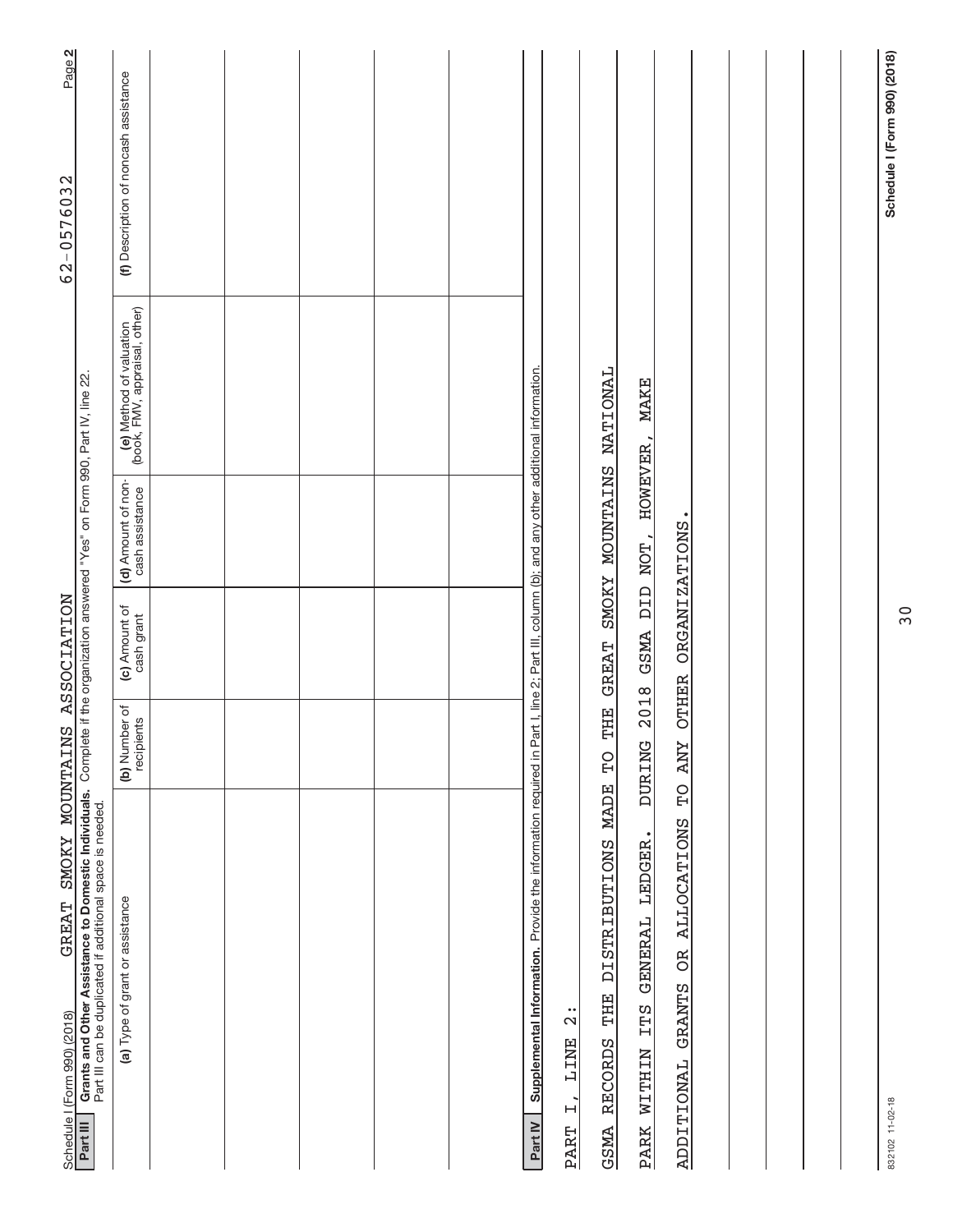Department of the Treasury **(Form 990 or 990‐EZ)**

Name of the organization

Internal Revenue Service

SCHEDULE O Supplemental Information to Form 990 or 990-EZ <br>(Form 990 or 990-EZ)<br>**2018** 

**Complete to provide information for responses to specific questions on Form 990 or 990‐EZ or to provide any additional information. | Attach to Form 990 or 990‐EZ. | Go to www.irs.gov/Form990 for the latest information.**

OMB No. 1545‐0047 **Open to Public Inspection**

GREAT SMOKY MOUNTAINS ASSOCIATION  $|62-0576032|$ 

**Employer identification number**

FORM 990, PART III, LINE 4A, PROGRAM SERVICE ACCOMPLISHMENTS:

ACTIVITIES THAT INCLUDE: DISTRIBUTION AND PUBLICATION OF EDUCATIONAL

BOOKS AND GUIDES, FUNDING VISITOR CENTER EXHIBITS AND ARTIFACT

COLLECTIONS, SPONSORING FREE HISTORIC DEMONSTRATIONS AND FESTIVALS,

FUNDING THE PARK'S LIBRARY, AND HELPING FUND THE ENVIRONMENTAL

EDUCATION PROGRAM AT THE INSTITUTE AT TREMONT.

PUBLICATIONS, IN‐PERSON AND ONLINE SALES, AND MEMBERSHIP DUES SUSTAIN

## THESE OPERATIONS.

FORM 990, PART VI, SECTION A, LINE 6:

MEMBERSHIP IS OPEN, UPON WRITTEN APPLICATION, TO ANY PERSON, OR OTHER ENTITY, SUCH AS A FAMILY, CORPORATION, ETC., INTERESTED IN FURTHERING THE AIMS OF THE ORGANIZATION AND UPON PAYMENT OF A MEMBERSHIP FEE AS DETERMINED BY THE BOARD OF DIRECTORS. ANNUAL MEMBERSHIP SHALL BE 12 MONTHS FOLLOWING RECEIPT OF THE MEMBERSHIP FEE AND IS NOT TRANSFERABLE. LIFE MEMBERSHIP, WHICH IS OPEN ONLY TO AN INDIVIDUAL, SHALL BEGIN UPON THE RECEIPT OF THE APPROPRIATE MEMBERSHIP FEE, SHALL BE FOR THE LIFETIME OF THE INDIVIDUAL, AND IS NOT TRANSFERABLE.

FORM 990, PART VI, SECTION B, LINE 11B:

THE FORM 990 IS REVIEWED BY THE CHIEF EXECUTIVE OFFICER AND THE FINANCE

COMMITTEE OF THE BOARD OF DIRECTORS PRIOR TO FILING WITH THE INTERNAL

REVENUE SERVICE.

FORM 990, PART VI, SECTION B, LINE 12C:

832211 10‐10‐18 **For Paperwork Reduction Act Notice, see the Instructions for Form 990 or 990‐EZ. Schedule O (Form 990 or 990‐EZ) (2018)** LHA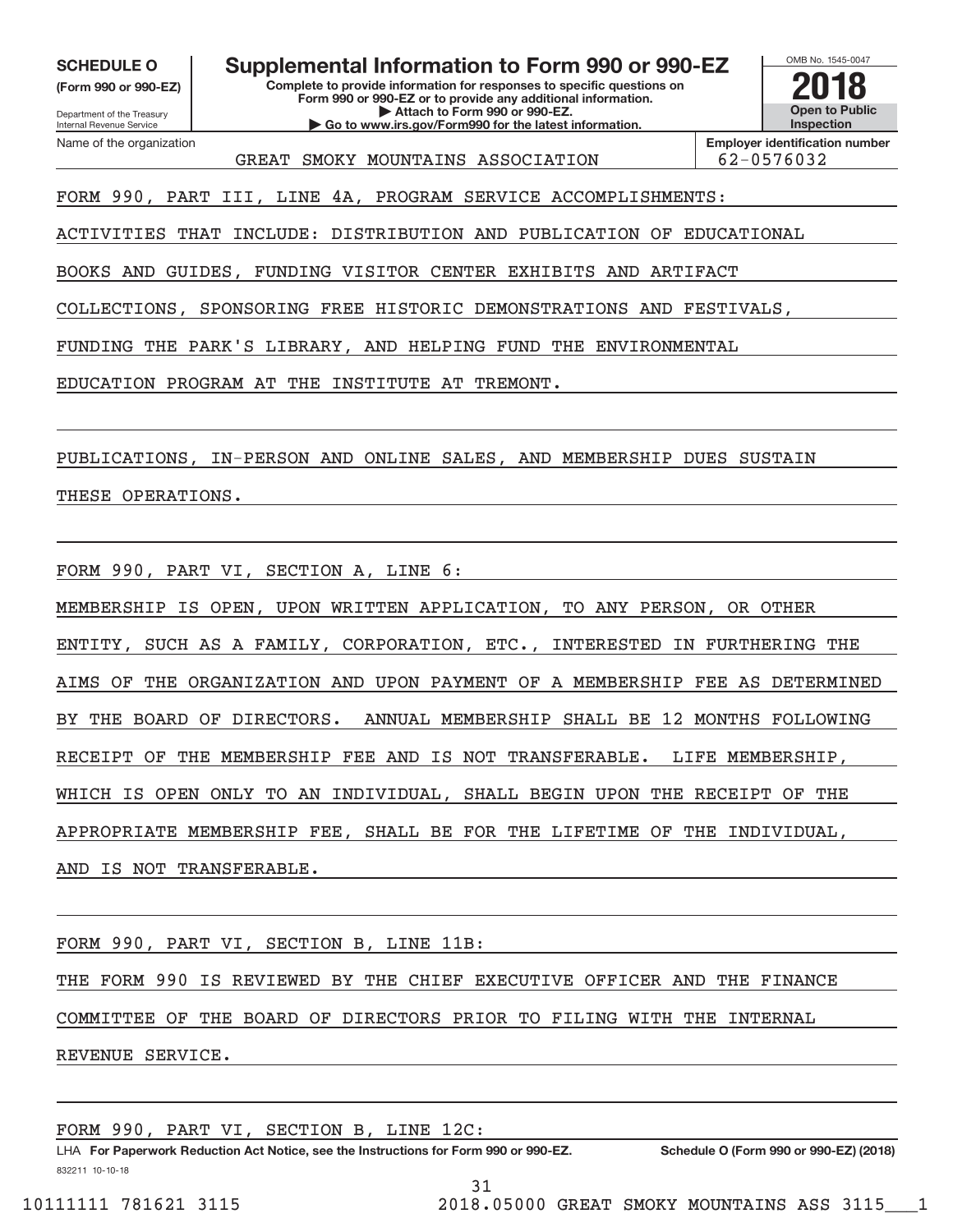| Schedule O (Form 990 or 990-EZ) (2018)                                            | Page 2                                              |
|-----------------------------------------------------------------------------------|-----------------------------------------------------|
| Name of the organization<br>SMOKY MOUNTAINS ASSOCIATION<br><b>GREAT</b>           | <b>Employer identification number</b><br>62-0576032 |
|                                                                                   |                                                     |
| EMPLOYEES SHALL AVOID ANY SITUATION THAT MAY INVOLVE A CONFLICT BETWEEN           |                                                     |
| THEIR PERSONAL INTERESTS AND<br>THE<br>INTERESTS<br>OF GSMA.                      | IN DEALING WITH                                     |
| OR POTENTIAL CUSTOMERS, SUPPLIERS, CONTRACTORS AND COMPETITORS,<br><b>CURRENT</b> |                                                     |
| THE BEST INTEREST OF<br>GSMA<br>TO<br>THE<br><b>EMPLOYEES</b><br>SHALL ACT<br>IN  | <b>EXCLUSION OF</b>                                 |
| EACH SHALL MAKE PROMPT AND FULL DISCLOSURE<br>PERSONAL ADVANTAGE.                 | WRITING<br>IN                                       |
| ANY SITUATION WHICH MAY INVOLVE A CONFLICT<br>TO MANAGEMENT<br>OF                 | OF<br>INTEREST.                                     |
| CHIEF EXECUTIVE OFFICER, DISCLOSURE MUST BE<br>THE<br>CASE<br>OF<br>THE<br>IN     | THE<br>MADE<br>TO.                                  |
| DIRECTORS.<br>BOARD OF                                                            |                                                     |
|                                                                                   |                                                     |
| FORM 990, PART VI, SECTION B, LINE 15:                                            |                                                     |
| GSMA CONSULTS AN INDEPENDENT COMPENSATION CONSULTANT TO ASSIST                    | ΙN                                                  |

DETERMINING APPROPRIATE COMPENSATION FOR THE ORGANIZATION'S CHIEF EXECUTIVE

OFFICER AND OTHER KEY EMPLOYEES. A RECOMMENDATION BASED UPON THE

INFORMATION PROVIDED BY THE CONSULTANT IS SUBMITTED TO THE BOARD OF

DIRECTORS FOR APPROVAL.

FORM 990, PART VI, SECTION C, LINE 19:

GSMA MAKES ITS GOVERNING DOCUMENTS, CONFLICT OF INTEREST POLICY AND

FINANCIAL STATEMENTS AVAILABLE TO THE PUBLIC UPON REQUEST.

832212 10‐10‐18